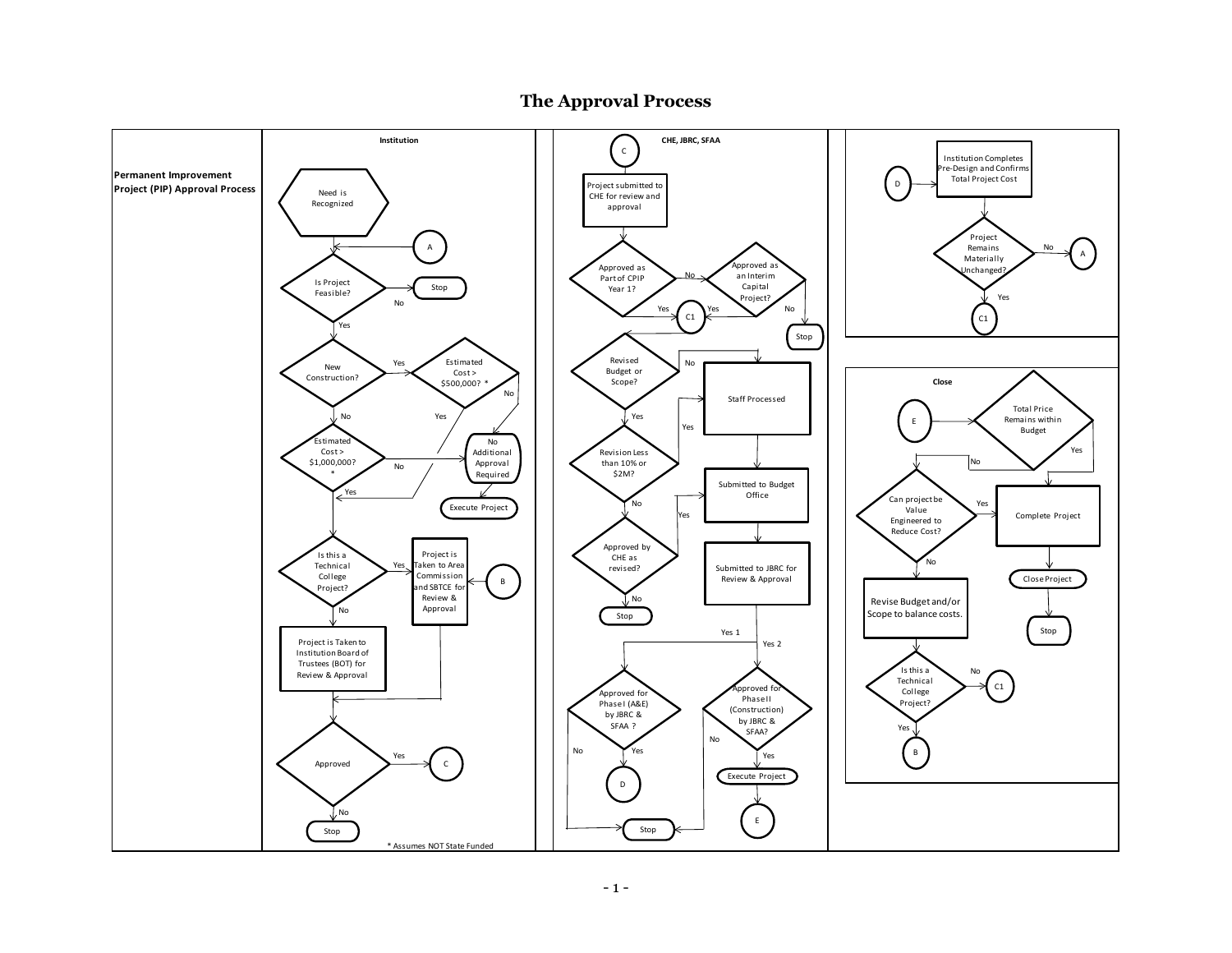#### **Comprehensive Permanent Improvement Plan**

**SECTION 2-47-55.** Comprehensive Permanent Improvement Plan.

Section effective July 1, 2015.

(A) All state agencies responsible for providing and maintaining physical facilities are required to submit a Comprehensive Permanent Improvement Plan (CPIP) to the Joint Bond Review Committee and the authority. The CPIP must include all of the agency's permanent improvement projects anticipated and proposed over the next five years beginning with the fiscal year starting July first after submission. The purpose of the CPIP process is to provide the authority and the committee with an outline of each agency's permanent improvement activities for the next five years. Agencies must submit a CPIP to the committee and the authority on or before a date to be determined by the committee and the authority. The CPIP for each higher education agency, including the technical colleges, must be submitted through the Commission on Higher Education which must review the CPIP and provide its recommendations to the authority and the committee. The authority and the committee must approve the CPIP after submission and may develop policies and procedures to implement and accomplish the purposes of this section.

(B) The State shall define a permanent improvement only in terms of capital improvements, as defined by generally accepted accounting principles, for reporting purposes to the State.

HISTORY: 1993 Act No. 178, Section 5, eff July 1, 1993; 2003 Act No. 5, Section 1; 2014 Act No. 121 (S.22), Pt VII, Section 18.B, eff July 1, 2015.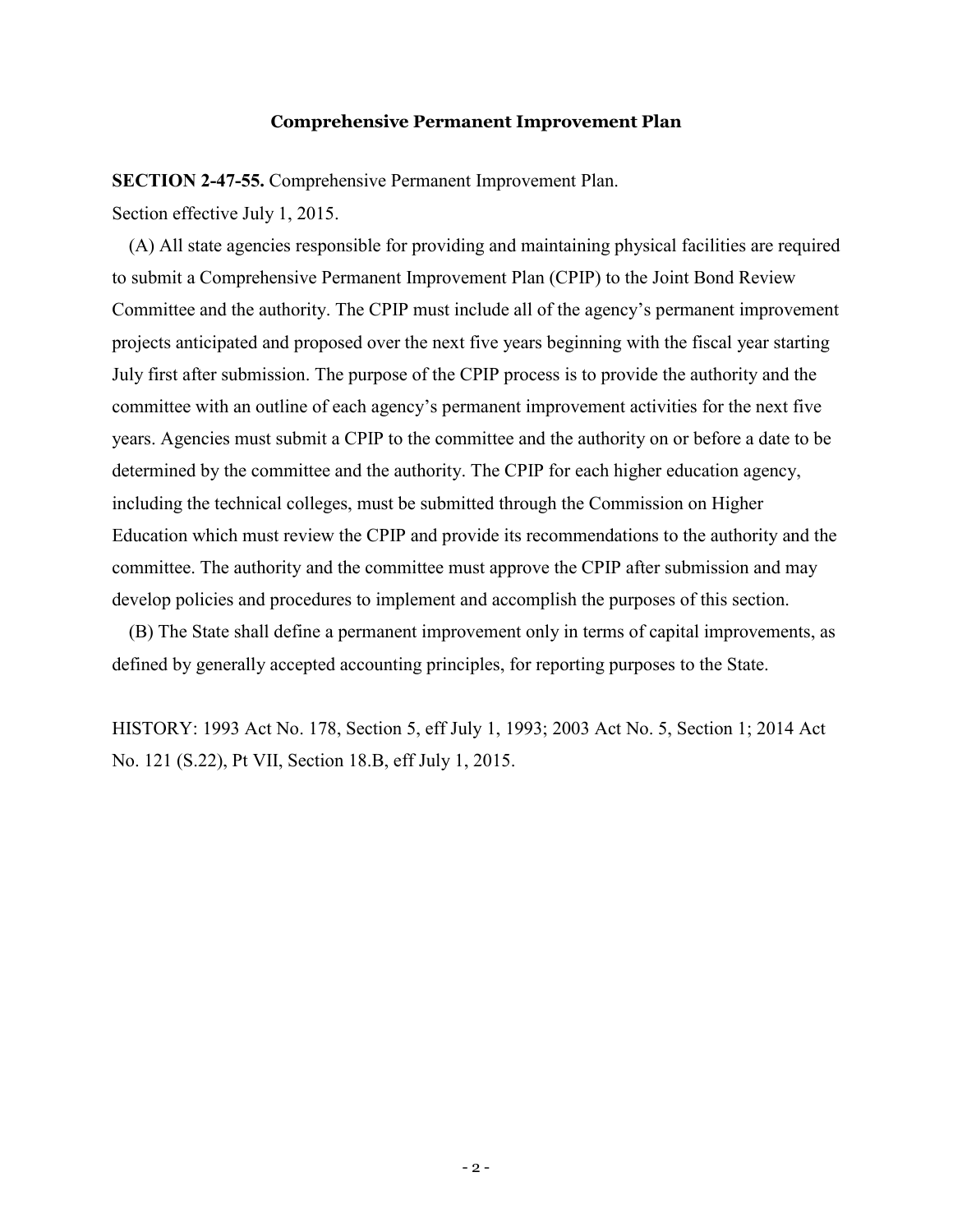# **Brief Explanation**

Each higher education institution responsible for providing and maintaining physical facilities is required to submit a Comprehensive Permanent Improvement Plan (CPIP). Each institution's complete CPIP covers five fiscal years and is submitted to the Commission on Higher Education for consideration each year. The entire CPIP of each college and university is submitted to CHE for review and recommendations forwarded to the Joint Bond Review Committee (JBRC) and the State Fiscal Accountability Authority (SFAA).

The first year of the CPIP (Year 1) includes all permanent improvement projects expected to be implemented with funds already available or expected to be available during the coming fiscal year. The purpose of Year One of the CPIP is to approve at one time each institution's permanent improvement plans for the coming year, except for emergencies and other unanticipated needs. Once these projects are approved by CHE, the institutions may initiate the projects, with staff concurrence, at any time during the coming year as funds become available and if no substantive changes are involved.

Year 2 includes, but is not limited to, requests for capital improvement bonds.

Years 3-5 represent the institutions' long-term plans and are presented for information only.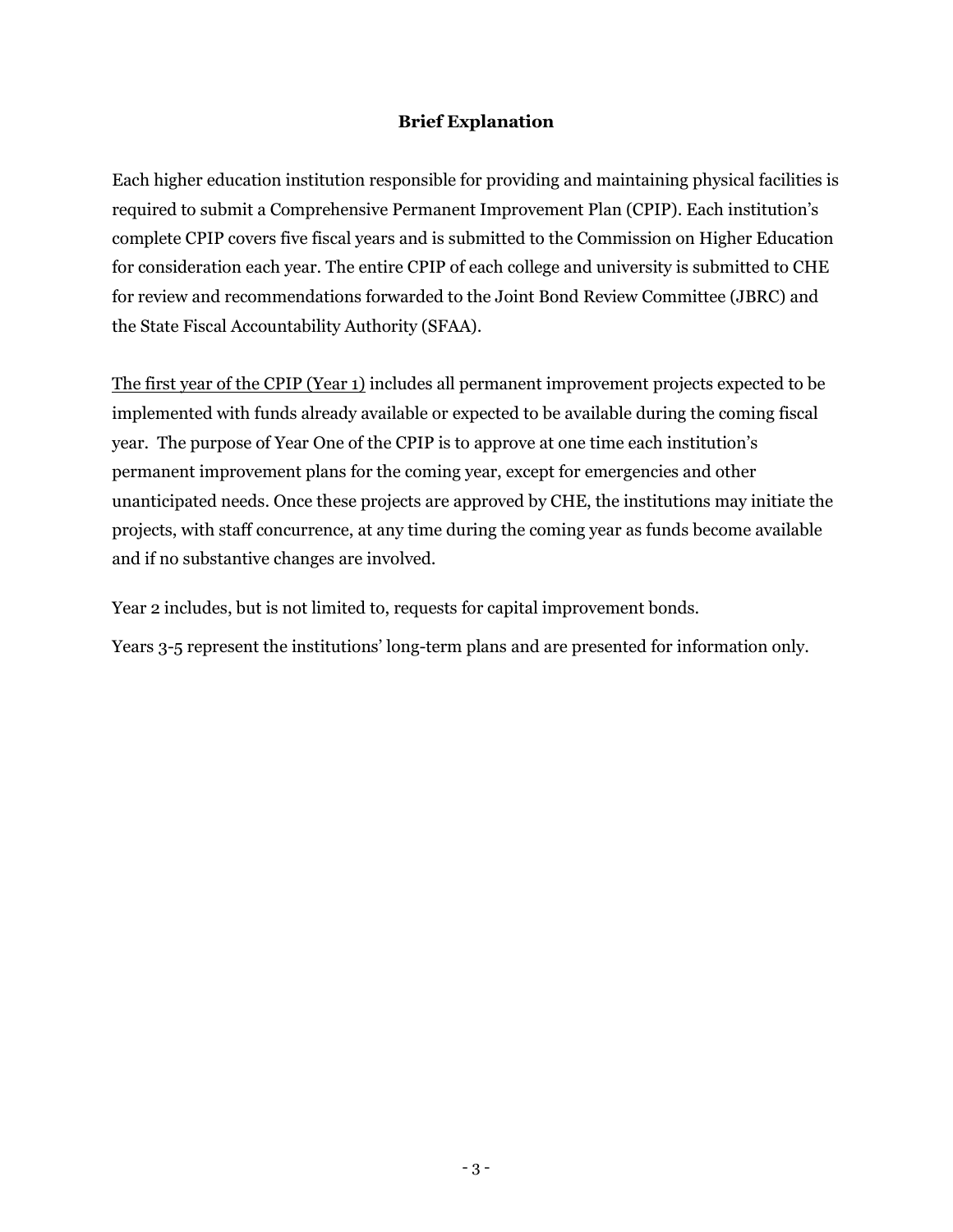| Institution                                                        | <b>Project</b>                                                      | <b>Estimated</b><br><b>Project Cost</b> | $IP*$                   | <b>Proposed Source of Funds</b>                                          | <b>Date</b><br><b>Established</b> |
|--------------------------------------------------------------------|---------------------------------------------------------------------|-----------------------------------------|-------------------------|--------------------------------------------------------------------------|-----------------------------------|
| Projects Requesting Establishment or Increases to the Budget/Scope |                                                                     |                                         |                         |                                                                          |                                   |
| <b>New Construction</b>                                            |                                                                     | \$59,700,000                            | 11%                     | 8                                                                        |                                   |
| Clemson                                                            | Outdoor Fitness & Wellness Center Construction                      | \$21,000,000                            | $\overline{2}$          | Institution Bonds, Private                                               |                                   |
| USC Columbia                                                       | Child Care Center Construction                                      | \$5,000,000                             | $\overline{3}$          | <b>Operating Funds</b>                                                   |                                   |
|                                                                    | North Energy Plant Expansion & Chilled Water Loop                   |                                         |                         |                                                                          |                                   |
|                                                                    | Extension<br>Emergency Generators for Critical Research             | \$11,850,000                            | 8                       | <b>Institutional Funds</b><br><b>Institutional Funds</b>                 | ÷.                                |
| MUSC                                                               | University Center at Ft. Johnson                                    | \$1,500,000<br>\$4,000,000              | $\overline{9}$<br>3     | University General Funds                                                 |                                   |
| USC Aiken                                                          | Solar Farm                                                          | \$2,500,000                             | $\mathbf{1}$            | <b>Institutional Funds</b> , Private                                     |                                   |
|                                                                    |                                                                     |                                         |                         |                                                                          |                                   |
| Greenville TC                                                      | Aircraft, Diesel Maintenance, Truck Driver Training<br>Construction | \$6,000,000                             | $\mathbf{1}$            | SCNG Federal Funds (\$15,260,150)/GTC Local Funds (\$6,000,000)          |                                   |
| Horry-Georgetown TC                                                | Advanced Manufacturing Center - Georgetown                          | \$7,850,000                             | $\overline{1}$          | Local Funds                                                              |                                   |
| Renovation                                                         |                                                                     | \$76,687,739                            | 15%                     | 14                                                                       |                                   |
| USC Columbia                                                       | Close-Hipp Renovation                                               | \$15,000,000                            | $\overline{1}$          | <b>Institutional Capital Project Funds</b>                               |                                   |
|                                                                    | Capstone Student Bathroom Renovation/Window                         |                                         |                         |                                                                          |                                   |
|                                                                    | Replacement                                                         | \$5,100,000                             | $\overline{2}$          | Housing Maintenance Reserve                                              |                                   |
|                                                                    | Cliff Apartments Replacement of Domestic Water Lines                | \$1,750,000                             | $\overline{3}$          | Housing Maintenance Reserve                                              |                                   |
|                                                                    | Woodrow College Renovation                                          | \$8,900,000                             | $\overline{5}$          | Housing Revenue Bonds                                                    |                                   |
| MUSC                                                               | Capital Renewal Projects 2015-16                                    | \$4,000,000                             | $\mathbf{1}$            | University General Funds                                                 |                                   |
|                                                                    |                                                                     |                                         |                         |                                                                          |                                   |
|                                                                    | Jonathan Lucas St. Garage Waterproofing & Masonry Repair            | \$2,550,000                             | $\mathbf 2$             | Parking Revenue                                                          |                                   |
| The Citadel                                                        | Replace Duckett Hall HVAC System                                    | \$1,200,000                             | $\mathbf{1}$            | State Capital Reserve Fund                                               |                                   |
|                                                                    |                                                                     |                                         |                         |                                                                          |                                   |
|                                                                    | Renovate Byrd Hall Organic Chemistry Lab (rooms 410/412)            | \$1,450,000                             | $\overline{2}$          | State Capital Reserve Fund                                               |                                   |
| College of Charleston                                              | 123 Bull Street Renovation                                          | \$3,200,000                             | $\mathbf 2$             | Renovation Reserve Fund                                                  |                                   |
|                                                                    | 13 Coming Street Renovation                                         | \$3,150,000                             | 3                       | Renovation Reserve Fund                                                  |                                   |
|                                                                    | Silcox Physical Education & Health Center Renovation                | \$26,000,000                            | $\overline{4}$          | Institutional Revenue Bonds, Private Funds                               |                                   |
| Greenville TC                                                      | Building 112 Roof Replacement                                       | \$1,200,000                             | $\mathbf 2$             | Local Funds                                                              |                                   |
|                                                                    |                                                                     |                                         |                         |                                                                          |                                   |
| Orangeburg-Calhoun TC                                              | Re-roofing Projects - Buildings A-J and Connecting Corridors        | \$2,100,000                             | $\overline{1}$          | Local Funds                                                              |                                   |
| Spartanburg CC<br><b>Land Acquisitions</b>                         | Relocation/Renovation Culinary Program                              | \$1,087,739<br>\$4,019,000              | $\overline{1}$<br>$1\%$ | Local Funds<br>$\overline{2}$                                            |                                   |
| College of Charleston                                              | Potential Land Acquisition                                          | \$4,000,000                             | $\overline{5}$          | Excess Debt Service                                                      |                                   |
| Denmark TC                                                         | Land Purchase "Smith Property"                                      | \$19,000                                | $\mathbf 1$             | Plant Funds                                                              |                                   |
|                                                                    | Projects That Have Been Previously Approved                         | \$373,428,021                           | 71%                     | 15                                                                       |                                   |
| Clemson                                                            | Electrical Distribution System Upgrades & Replacements              | \$75,000,000                            | $\mathbf{1}$            | Institution Bonds, Maintenance & Stewardship Fund                        | 4/2/2015                          |
|                                                                    | Football Operations Facility Construction                           | \$62,000,000                            | $\overline{4}$          | Athletic Facilities Revenue Bonds                                        | 4/2/2015                          |
| USC Columbia                                                       | Men's Basketball Offices & Team Spaces Renovation                   | \$4,000,000                             | $\overline{4}$          | <b>Athletic Operating Funds</b>                                          | 11/6/2014                         |
| The Citadel                                                        | Construct New School of Business                                    | \$20,700,000                            | ą                       | Citadel Foundation Donor Funds                                           | 10/2/2014                         |
|                                                                    | <b>Construct New Capers Hall</b>                                    | \$34,372,000                            | $\overline{4}$          | Capital Improvement Bonds, Institution Bonds                             | 10/2/2014                         |
| Coastal Carolina                                                   |                                                                     |                                         |                         | Institutional Capital Project Funds, Reserve/Plant Expansion,            |                                   |
|                                                                    | Smith Science Renovation - Phase II                                 | \$7,150,000                             |                         | Appropriated State                                                       | 3/3/2006                          |
|                                                                    | University Place Dining Facility                                    | \$4,700,000                             | $\overline{2}$          | Auxiliary Housing Funds, Student Housing Foundation                      | 11/6/2014                         |
| College of Charleston                                              | 176 Lockwood Drive Renovation                                       | \$5,300,000                             | $\mathbf{1}$            | <b>Excess Debt Service</b>                                               | 10/2/2014                         |
|                                                                    | HHI Hospitality Management Facility Construction/Land               |                                         |                         | Town of Hilton Head, Beaufort-Jasper County Higher Education             |                                   |
| <b>USC</b> Beaufort                                                | Acquisition                                                         | \$24,500,000                            | $\mathbf{1}$            | Commission, Private                                                      | 4/2/2015                          |
| Florence-Darlington TC                                             | Automotive Technology Center                                        | \$7,750,000                             | $\mathbf{1}$            | Appropriated State, FDTC Foundation                                      | 1/12/2015                         |
| Orangeburg-Calhoun TC<br>TC of the Lowcountry                      | Health Sciences & Nursing Building<br>Building 16 Renovations       | \$10,500,000<br>\$975,000               | $\,2$<br>$\mathbf{1}$   | Appropriated State, Local Funds, Federal Funds<br>Appropriated State     | 1/29/2015                         |
| Tri-County TC                                                      | Student Success Center/Central Plant                                | \$42,000,000                            | $\mathbf{1}$            | <b>Plant Funds</b>                                                       | 2/11/2015<br>4/4/2014             |
| Trident TC                                                         | SC Aeronautical Training Center Construction                        | \$63,725,632                            | $\mathbf{1}$            | Appropriated State, Federal, Local                                       | 9/5/2014                          |
| York TC                                                            | Library Expansion & Learning Commons                                | \$10,755,389                            | $\mathbf 1$             | College Capital Reserve Fund                                             | 6/20/2012                         |
| Projects Carried Over from FY 2014-15 CPIP                         |                                                                     | \$12,500,000                            | $2\%$                   | $\bf{3}$                                                                 |                                   |
| USC Columbia                                                       |                                                                     |                                         |                         |                                                                          |                                   |
|                                                                    | <b>Blatt Pool Pack</b>                                              | \$4,000,000                             | 6                       | Student Affairs, E&G Maintenance Reserves, Athletic Maintenance Reserves |                                   |
|                                                                    | War Memorial Renovation                                             | \$3,000,000                             | $\overline{7}$          | <b>Institutional Capital Project Funds</b>                               |                                   |
|                                                                    |                                                                     |                                         |                         |                                                                          |                                   |
| Tri-County TC                                                      | Oconee County Workforce & Economic Development Center               | \$5,500,000                             | $\mathbf 2$             | Appropriated State, Plant Funds                                          |                                   |
| <b>No Projects</b>                                                 |                                                                     |                                         |                         |                                                                          |                                   |
| Francis Marion                                                     | No Projects                                                         |                                         |                         |                                                                          |                                   |
| Lander                                                             | No Projects                                                         | ä,                                      |                         | $\sim$                                                                   |                                   |
| SC State                                                           | No Projects                                                         |                                         |                         |                                                                          |                                   |
| <b>USC</b> Upstate                                                 | No Projects                                                         |                                         |                         |                                                                          |                                   |
| Winthrop                                                           | No Projects                                                         | ÷.                                      |                         | $\sim$                                                                   | $\sim$                            |
| USC Lancaster                                                      | No Projects                                                         | ÷,                                      |                         | $\sim$                                                                   |                                   |
| USC Salkehatchie                                                   | No Projects                                                         |                                         |                         |                                                                          |                                   |
| USC Sumter                                                         | No Projects                                                         | ÷,                                      |                         | $\overline{\phantom{a}}$                                                 | $\sim$                            |
| USC Union                                                          | No Projects                                                         |                                         |                         |                                                                          |                                   |
| Aiken TC                                                           | No Projects                                                         | ÷,                                      |                         | $\sim$                                                                   |                                   |
| Central Carolina TC<br>Midlands TC                                 | No Projects<br>No Projects                                          | ÷,<br>÷,                                |                         | $\sim$                                                                   |                                   |
| Northeastern TC                                                    | No Projects                                                         | ÷,                                      |                         | ٠                                                                        |                                   |
| Piedmont TC                                                        | No Projects                                                         | ÷,                                      |                         | $\overline{\phantom{a}}$                                                 |                                   |
| Williamsburg TC                                                    | No Projects                                                         |                                         |                         |                                                                          |                                   |
|                                                                    |                                                                     |                                         |                         |                                                                          |                                   |

#### **FY 2015-2016 CPIP - Year One Summary Breakdown**

**Grand T otal: \$526,334,7 60**

\*Institutional Priority

ľ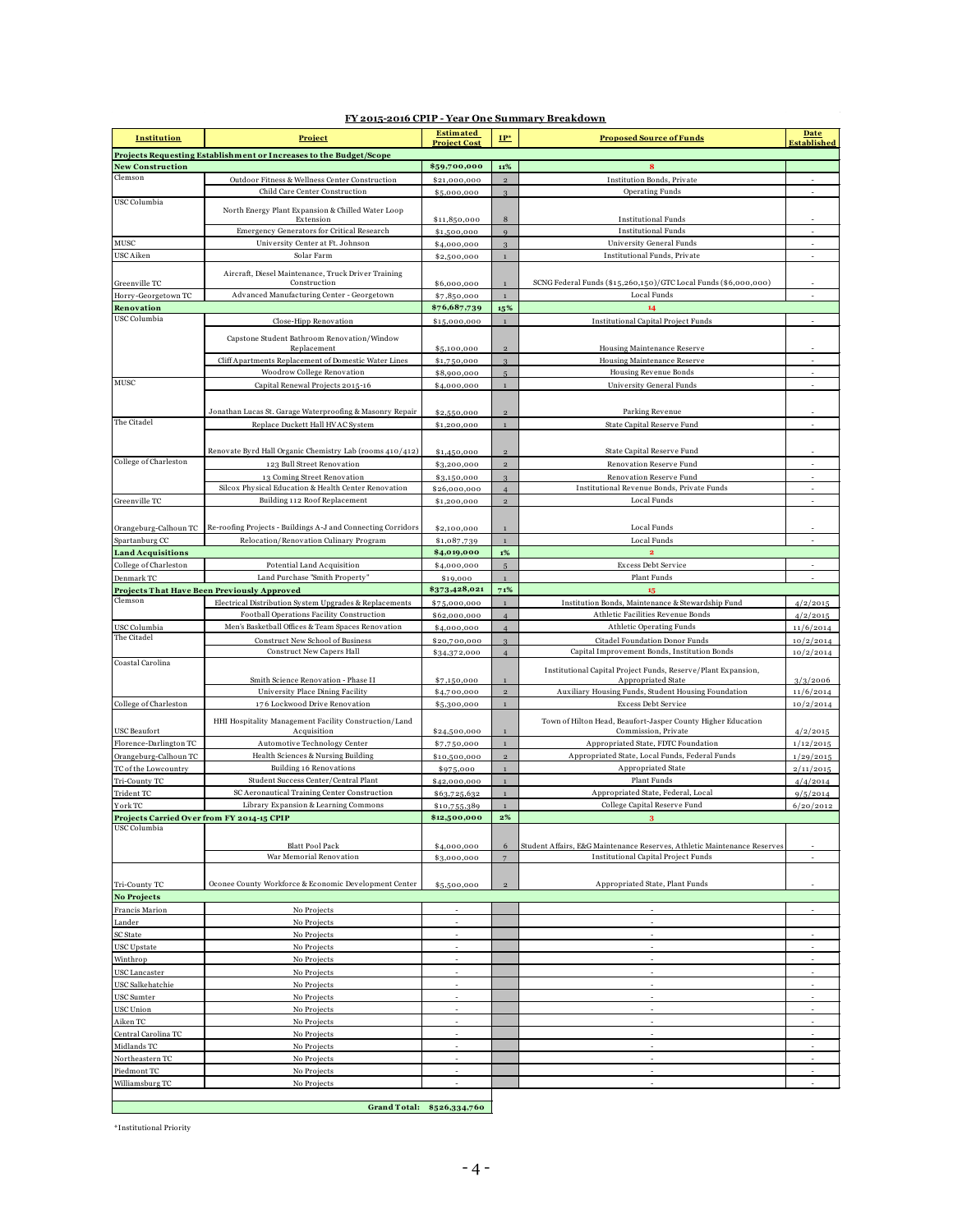| <b>Categories of Funding for Permanent Improvements *</b>                     |                                                |  |  |  |
|-------------------------------------------------------------------------------|------------------------------------------------|--|--|--|
| <b>Appropriated Funds</b>                                                     | <b>Tuition &amp; Student Fees</b>              |  |  |  |
| Allied Health Initiative                                                      |                                                |  |  |  |
|                                                                               | <b>College Fees</b>                            |  |  |  |
| <b>Appropriated State</b>                                                     | College Funds                                  |  |  |  |
| <b>Capital Inprovement Bonds</b>                                              | <b>Excess Debt Service</b>                     |  |  |  |
| Capital Reserve Funds                                                         | <b>General Funds</b>                           |  |  |  |
| Life Science bonds                                                            | <b>Institution Bonds</b>                       |  |  |  |
| <b>Lottery Appropriations</b>                                                 | <b>Institution Funds</b>                       |  |  |  |
| Lottery Maintenance Needs Allocation                                          | Institutional Capital Project Fund             |  |  |  |
| Research University Infrastructure Bonds                                      | <b>Maintenance Reserve</b>                     |  |  |  |
| <b>State Commerce Awards</b>                                                  | <b>Other Operating Funds</b>                   |  |  |  |
|                                                                               | <b>Plant Funds</b>                             |  |  |  |
| <b>Auxiliary Funds</b>                                                        | <b>Renovation Reserve</b>                      |  |  |  |
| Athletic                                                                      | Special College Funds                          |  |  |  |
| <b>Athletic Bond Anticipation Notes</b>                                       | <b>Student Fees</b>                            |  |  |  |
| <b>Athletic Operating Funds</b>                                               | Tuition                                        |  |  |  |
| Athletic Revenue Bonds                                                        | <b>Unallocated Interest</b>                    |  |  |  |
| Auxiliary                                                                     | <b>University Funds</b>                        |  |  |  |
| Dining Improvement Funds                                                      |                                                |  |  |  |
| Dining Services Revenue                                                       | <b>Other funds</b>                             |  |  |  |
| <b>Food Service</b>                                                           | <b>Asbestos Settlement</b>                     |  |  |  |
| Health Center Capital Reserve Fund                                            | <b>Class Action Suit</b>                       |  |  |  |
| <b>Hospital Authority Revenue</b>                                             | <b>EPSCoR</b>                                  |  |  |  |
| <b>Hospital Generated Revenue</b>                                             | Insurance Claim Reimbursement                  |  |  |  |
| <b>Hospital Operating Revenue</b>                                             | Insurance Reserve Fund                         |  |  |  |
| Housing                                                                       | Proceeds from Sale of Property                 |  |  |  |
| <b>Housing Bond Anticipation Notes</b>                                        | <b>SCE&amp;G Rebate</b>                        |  |  |  |
| <b>Housing Improvement Funds</b>                                              | Transfer of Property                           |  |  |  |
| <b>Housing Maintenance Reserve</b>                                            |                                                |  |  |  |
| <b>Housing Revenue Bonds</b>                                                  | <b>Other Governmental Support</b>              |  |  |  |
| Parking Revenue                                                               | City                                           |  |  |  |
| Parking Improvement Funds                                                     | City Redevelopment Funds                       |  |  |  |
| Revenue Bonds                                                                 | <b>County Bonds</b>                            |  |  |  |
|                                                                               | <b>County Funds</b>                            |  |  |  |
| <b>Private / Third Party Funds</b>                                            | <b>Economic Development Bonds</b>              |  |  |  |
| College of Medicine                                                           | <b>Emergency Preparation Funds</b>             |  |  |  |
| Department of Surgery                                                         | Facilities and Administrative Costs / Indirect |  |  |  |
| Foundation                                                                    | Cost Recovery                                  |  |  |  |
| <b>Generated Clinic Revenue</b>                                               | Federal                                        |  |  |  |
| Health and Science Foundation                                                 | <b>Federal Stimulus Funds</b>                  |  |  |  |
| Neurosciences Practice Plan                                                   | <b>FEMA</b>                                    |  |  |  |
| <b>Practice Plan</b>                                                          |                                                |  |  |  |
|                                                                               | <b>Grant Funding</b>                           |  |  |  |
| Presidents Development Fund                                                   | Local                                          |  |  |  |
| <b>Private Gift</b>                                                           | One Cent Sales Tax                             |  |  |  |
| Redevelopment Authority                                                       | State Energy Office Loan                       |  |  |  |
| School of Medicine Educational Trust                                          | <b>State Treasury Master Lease</b>             |  |  |  |
|                                                                               |                                                |  |  |  |
| * Categories based on A-1 Support documents received over last several years. |                                                |  |  |  |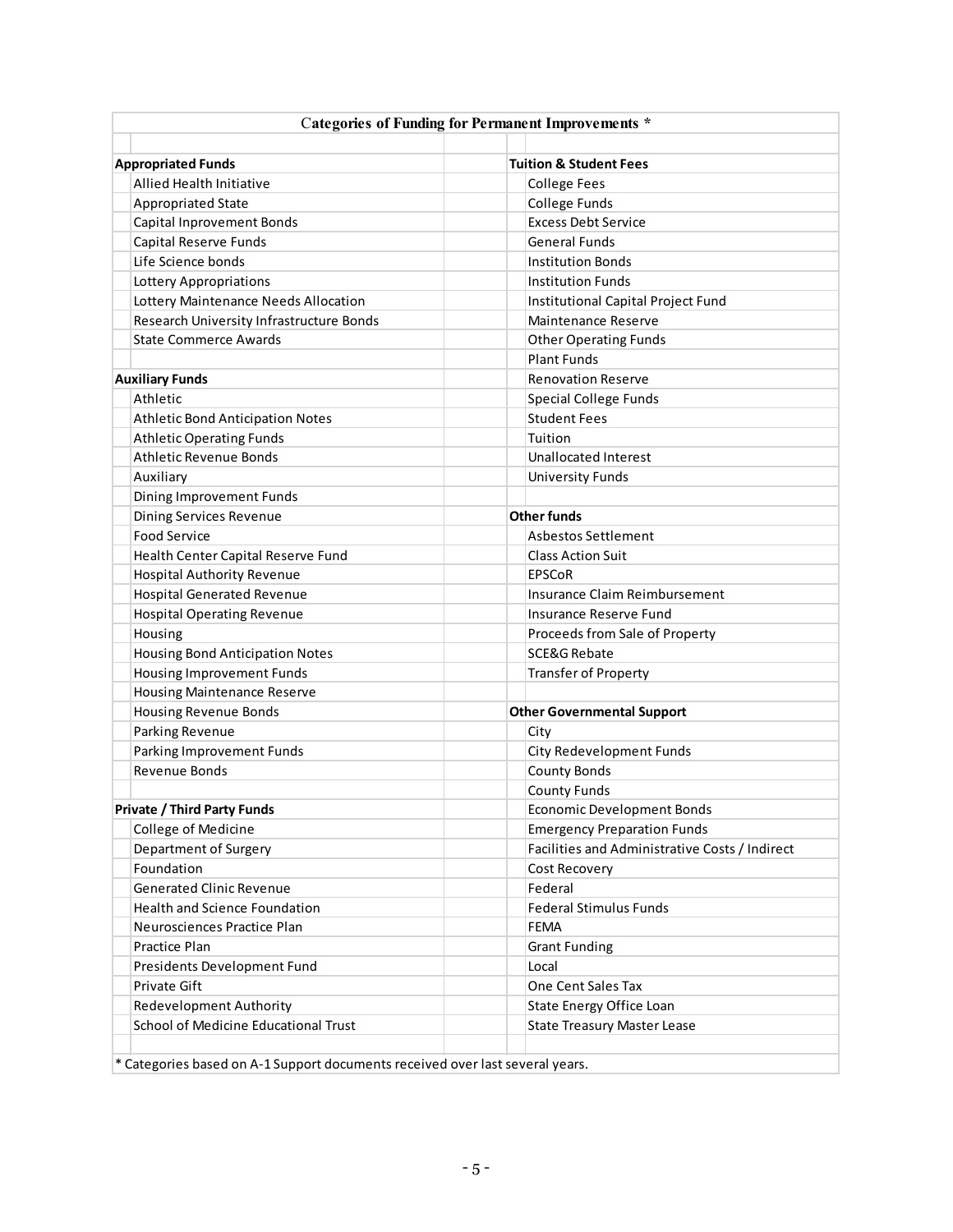# **PROJECTS REQUESTING ESTABLISHMENT OR AN INCREASE TO THE BUDGET NEW CONSTRUCTION**

FY 2015-16 CPIP Year One

| <b>CLEMSON UNIVERSITY</b>         |                                                           |
|-----------------------------------|-----------------------------------------------------------|
| <b>PROJECT NAME:</b>              | <b>Outdoor Wellness &amp; Fitness Center Construction</b> |
| <b>PRIORITY NUMBER:</b>           | 2                                                         |
| <b>REQUESTED ACTION:</b>          | <b>Establish Project</b>                                  |
| <b>REQUESTED ACTION AMOUNT:</b>   | \$21,000,000                                              |
| <b>INITIAL CHE APPROVAL DATE:</b> | N/A                                                       |
|                                   |                                                           |

| <b>Project Budget</b>                 | <b>Previous</b> | <b>Change</b> | <b>Revised</b> |
|---------------------------------------|-----------------|---------------|----------------|
| <b>Professional Service Fees</b>      | \$ο             | \$1,800,000   | \$1,800,000    |
| New Construction                      | \$ο             | \$15,300,000  | \$15,300,000   |
| <b>Other (Various Internal Costs)</b> | \$0             | \$2,200,000   | \$2,200,000    |
| Contingency                           | \$ο             | \$1,700,000   | \$1,700,000    |
| <b>Total</b>                          | \$o             | \$21,000,000  | \$21,000,000   |

| <b>Source of Funds</b>   | <b>Previous</b>            | <b>Change</b> | <b>Revised</b> |
|--------------------------|----------------------------|---------------|----------------|
| <b>Institution Bonds</b> | 80                         | \$19,000,000  | \$19,000,000   |
| <b>Private Gift</b>      | \$0                        | \$2,000,000   | \$2,000,000    |
| Total                    | $\boldsymbol{\mathit{so}}$ | \$21,000,000  | \$21,000,000   |

# **DESCRIPTION:**

The University requests approval to establish a project to construct an Outdoor Wellness & Fitness Center on the South Ravenel property on Lake Hartwell. This facility will improve student access to Lake Hartwell for wellness, recreation, and academic purposes. The center will include a 16,000 SF outdoor recreation and education center, a 7,000 SF open air pavilion, a 3,000 SF restroom facility, and related infrastructure. In addition, the area will also include a fully lit soccer field and two softball fields, an access road, and open space improvements near the lake to support large special events.

The project will provide a well-designed fitness and wellness center with outdoor athletic fields for all intramural and club sports that will meet the demands for current and future student populations while leveraging the University's unique natural resources.

# **E&G MAINTENANCE NEEDS:**

N/A – New Construction

# **ANNUAL OPERATING COSTS/SAVINGS:**

Maintenance and custodial services, contractual services and supplies, operating costs, student personnel, and professional staff will require additional operating costs of \$935,546 in the first year, \$1,019,778 in the second year, and \$1,044,575 in the third year following project completion. A portion of the costs will be covered by revenue from facility use.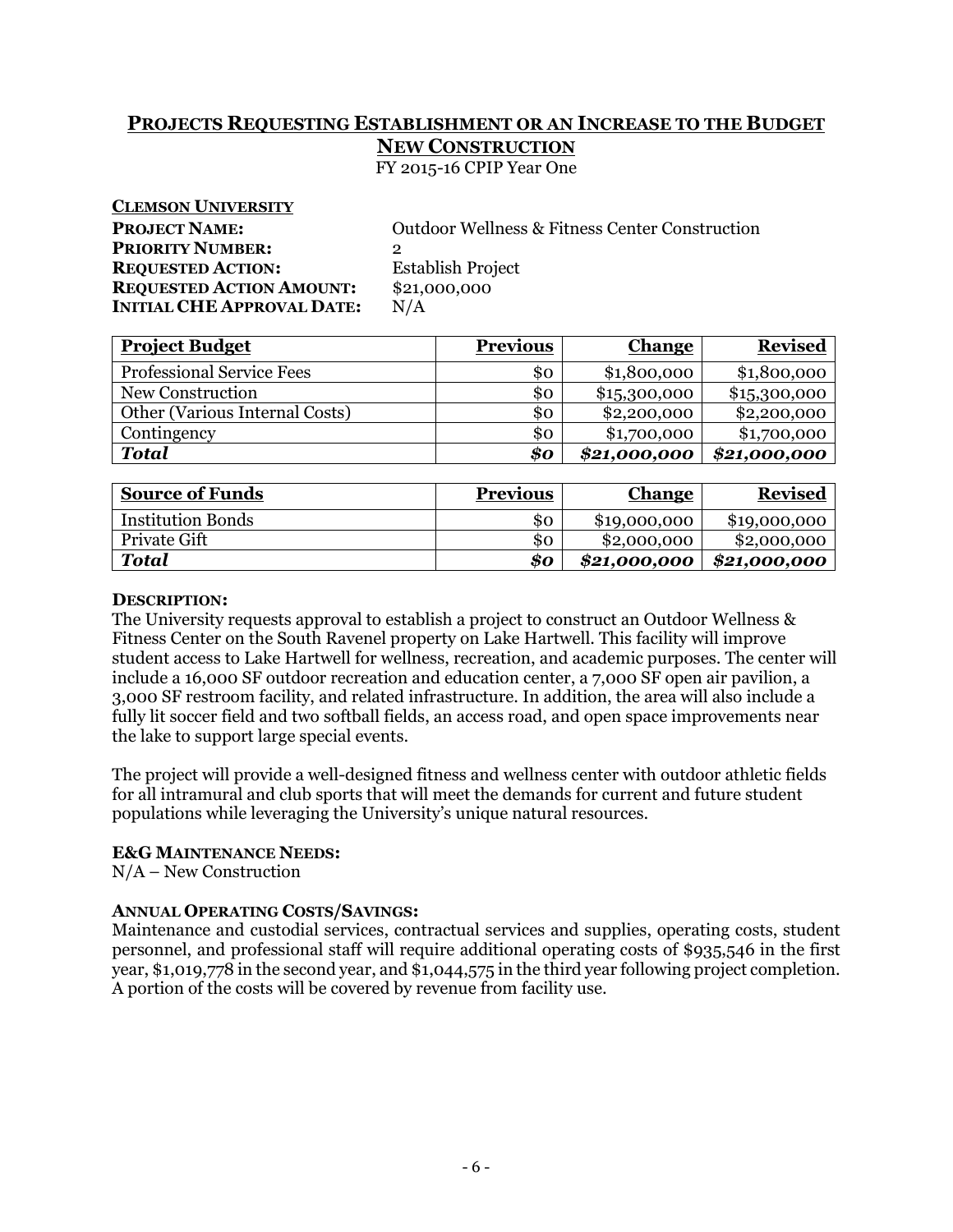# **CLEMSON UNIVERSITY PROJECT NAME:** Child Care Center Construction **PRIORITY NUMBER:** 3 **REQUESTED ACTION:** Establish Project **REQUESTED ACTION AMOUNT:** \$5,000,000 **INITIAL CHE APPROVAL DATE:** N/A

| <b>Project Budget</b>               | <b>Previous</b> | <b>Change</b> | <b>Revised</b> |
|-------------------------------------|-----------------|---------------|----------------|
| <b>Professional Service Fees</b>    | \$ο             | \$340,000     | \$340,000      |
| New Construction                    | 80              | \$3,350,000   | \$3,350,000    |
| <b>Other Permanent Improvements</b> | \$0             | \$470,000     | \$470,000      |
| <b>Other Capital Outlay</b>         | \$0             | \$400,000     | \$400,000      |
| Contingency                         | \$0             | \$440,000     | \$440,000      |
| <b>Total</b>                        | \$0             | \$5,000,000   | \$5,000,000    |

| <b>Source of Funds</b> | <b>Previous</b> | <u>Change</u> | <b>Revised</b> |
|------------------------|-----------------|---------------|----------------|
| <b>Operating Funds</b> | \$0             | \$5,000,000   | \$5,000,000    |
| <b>Total</b>           | 80              | \$5,000,000   | \$5,000,000    |

# **DESCRIPTION:**

The University requests approval to establish a project to construct a 12,700 SF child care facility that will serve faculty, staff, and students. The center will be managed and operated through a third-party vendor and provide a safe, secure, and stimulating learning environment for infants, toddlers, and preschool-aged children, ages 6 weeks to 5 years old. The facility will include classrooms, outdoor play areas, laundry, office space, storage, parking, and appropriate fencing/lighting for safety. The facility will be located on the periphery of campus which will be easily accessible via campus transit services and allows for convenient drop off/pick up.

The facility will be constructed and managed to meet National Association for the Education of Young Children (NAEYC) accreditation standards. There are currently no nationally accredited child care facilities within 25 miles of Clemson, with the exception of Head Start or other at-risk programs. Clemson will contract out the operation of the facility and anticipates serving approximately 146 children chosen on first-come, first-serve basis.

# **E&G MAINTENANCE NEEDS:**

N/A – New Construction

# **ANNUAL OPERATING COSTS/SAVINGS:**

Maintenance and utilities will require additional operating costs of \$82,550 in the first year, \$84,201 in the second year, and \$85,885 in the third year following project completion.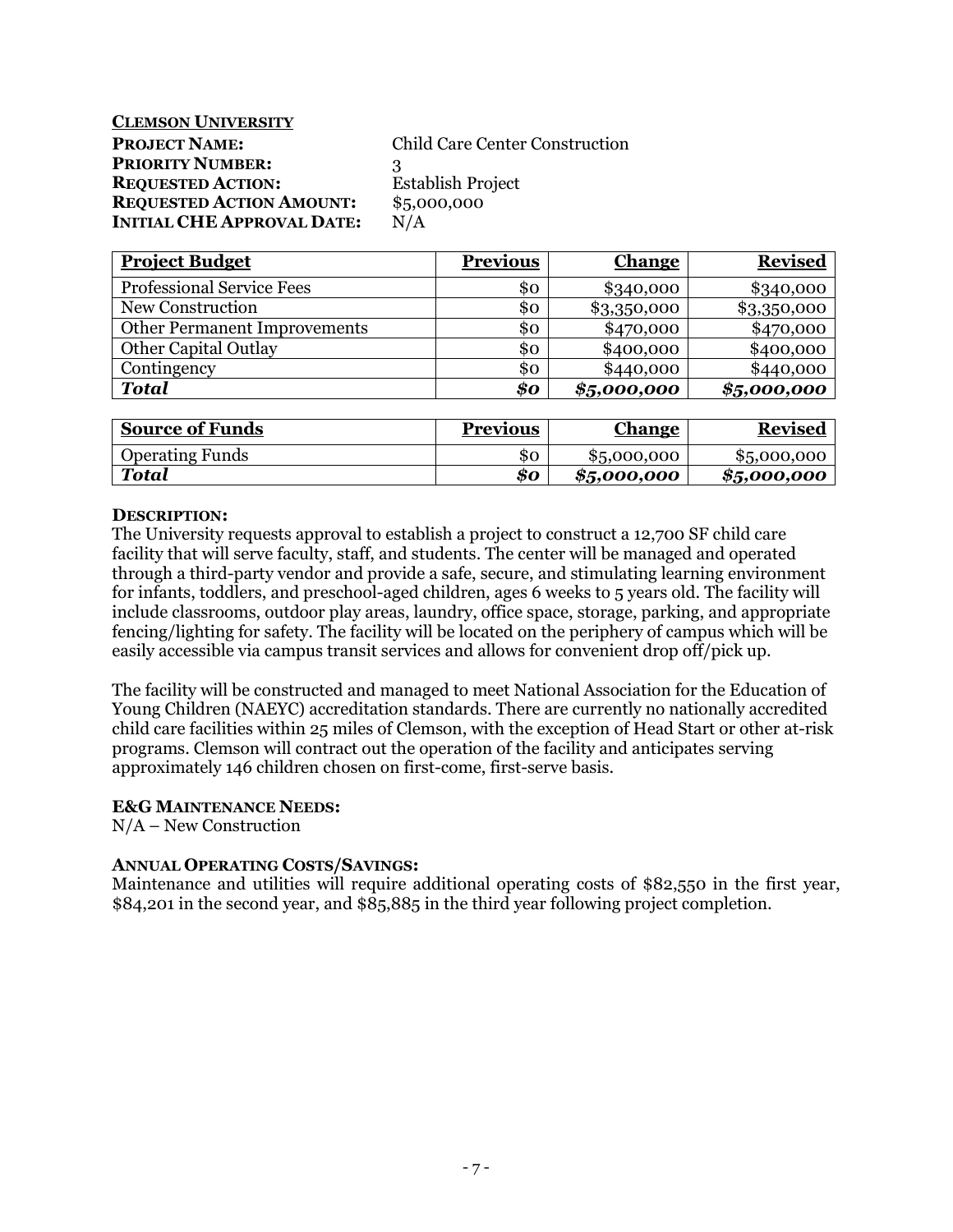| <b>PROJECT NAME:</b>              | <b>Outdoor Recreational Space/Golf Practice Facility</b> |
|-----------------------------------|----------------------------------------------------------|
|                                   | Development                                              |
| <b>PRIORITY NUMBER:</b>           |                                                          |
| <b>REQUESTED ACTION:</b>          | <b>Establish Project</b>                                 |
| <b>REQUESTED ACTION AMOUNT:</b>   | \$5,000,000                                              |
| <b>INITIAL CHE APPROVAL DATE:</b> | N/A                                                      |

| <b>Project Budget</b>            | <b>Previous</b> | <b>Change</b> | <b>Revised</b> |
|----------------------------------|-----------------|---------------|----------------|
| <b>Professional Service Fees</b> | 80              | \$500,000     | \$500,000      |
| Site Development                 | \$0             | \$4,000,000   | \$4,000,000    |
| Contingency                      | \$0             | \$500,000     | \$500,000      |
| <b>Total</b>                     | 80              | \$5,000,000   | \$5,000,000    |

| <b>Source of Funds</b>          | <b>Previous</b> | <b>Change</b> | <b>Revised</b> |
|---------------------------------|-----------------|---------------|----------------|
| <b>Athletic Operating Funds</b> | 80              | \$2,000,000   | \$2,000,000    |
| <b>Institution Funds</b>        | 80              | \$3,000,000   | \$3,000,000    |
| Total                           | 80              | \$5,000,000   | \$5,000,000    |

### **DESCRIPTION:**

The University requests approval to establish a project to develop new recreation fields and a golf practice facility on land west of Gamecock Park. The University Master Plan identified a significant shortfall in outdoor recreation space. The golf team needs a location contiguous to campus to practice aspects of competitive golf.

The existing golf facility is located at Cobblestone Park in Blythewood, SC. The Blythewood facility will continue to be used for practice and as a tournament course by the men's and women's golf teams. The cost of practicing at the Cobblestone course is minimal, thus savings in cost generated by this project will be negligible. Practice at the proposed new site will save travel time and create more opportunities for short practices. The new golf practice facility is envisioned to provide no more than three holes and will include a driving range and a putting green.

# **E&G MAINTENANCE NEEDS:**

 $N/A -$ Auxiliary

# **ANNUAL OPERATING COSTS/SAVINGS:**

Personnel, supplies, waste management, utilities, administration, and a onetime equipment expense will require additional operating costs of \$252,200 in the first year, and \$468,220 in the second year and third years following project completion. These costs will be shared by athletic and student affairs/institutional funding.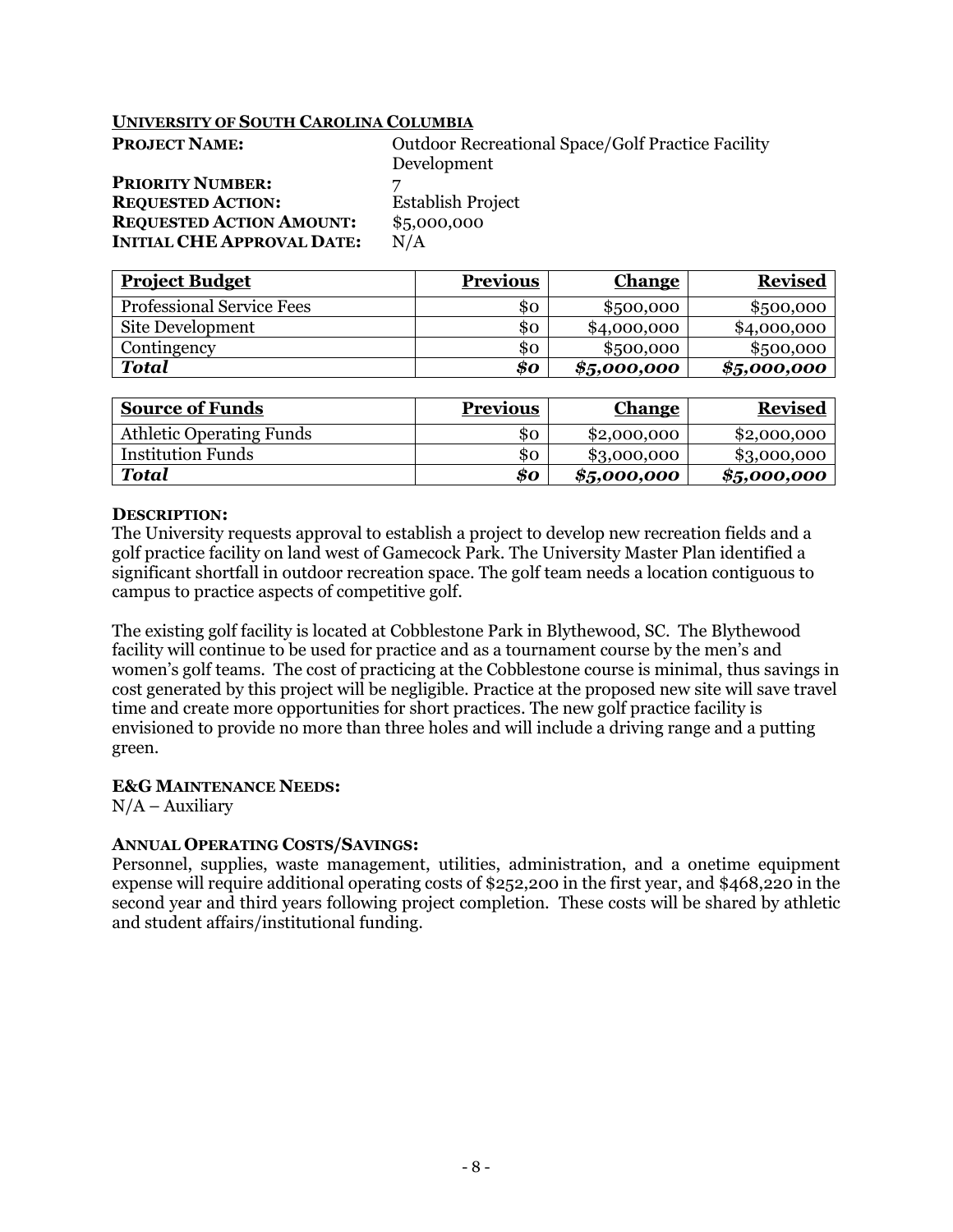| <b>PROJECT NAME:</b>              | North Energy Plant Expansion & Chilled Water Loop |
|-----------------------------------|---------------------------------------------------|
|                                   | Extension                                         |
| <b>PRIORITY NUMBER:</b>           |                                                   |
| <b>REQUESTED ACTION:</b>          | <b>Establish Project</b>                          |
| <b>REQUESTED ACTION AMOUNT:</b>   | \$11,850,000                                      |
| <b>INITIAL CHE APPROVAL DATE:</b> | N/A                                               |

| <b>Project Budget</b>                | <b>Previous</b> | <b>Change</b> | <b>Revised</b> |
|--------------------------------------|-----------------|---------------|----------------|
| <b>Professional Service Fees</b>     | 80              | \$1,18,5000   | \$1,18,5000    |
| <b>Interior Building Renovations</b> | \$0             | \$2,000,000   | \$2,000,000    |
| <b>Building Utility Renovations</b>  | \$ο             | \$7,480,000   | \$7,480,000    |
| Contingency                          | \$0             | \$1,18,5000   | \$1,18,5000    |
| <b>Total</b>                         | \$o             | \$11,850,000  | \$11,850,000   |

| <b>Source of Funds</b>     | <b>Previous</b> | <b>Change</b> | <b>Revised</b> |
|----------------------------|-----------------|---------------|----------------|
| <b>Institutional Funds</b> | SO              | \$11,850,000  | \$11,850,000   |
| Total                      | \$0             | \$11,850,000  | \$11,850,000   |

### **DESCRIPTION:**

The University requests approval to establish a project to expand the North Energy Plant, which will nearly double the size of the existing plant, as well as provide for additional cooling capacity for existing and future facilities in the area toward the proposed expansion area near the river. The project will include new chiller and cooling tower equipment which will provide an additional 3,000 tons of cooling capacity. The plant expansion includes additional space, electrical, and piping infrastructure for a future second 3,000 ton chiller and cooling tower.

In addition, the project will also install new 16 inch chilled water supply and return piping from the North Chiller Plant to the west chilled water distribution loop. A new 4 inch steam condensate line will also be installed as back-up to the existing one located on Greene Street.

The expansion will provide additional capacity and redundancy for existing and future facilities in the area surrounding the Darla Moore School of Business/Coliseum and will provide a critical emergency back-up cooling source for the Main Campus. The chilled water line extension will provide emergency back-up for campus buildings served by the West Energy Chiller Plant, especially in the summer months and will increase system efficiency in the winter months by allowing the West Energy Plant to shut down.

# **E&G MAINTENANCE NEEDS:**

N/A – New Construction/Infrastructure

# **ANNUAL OPERATING COSTS/SAVINGS:**

Personnel, supplies, administration, and a onetime equipment expense will require additional operating costs of \$191,439 in the first year, and \$183,939 in the second and third years following project completion.

# **UNIVERSITY OF SOUTH CAROLINA COLUMBIA**

**PROJECT NAME:** Emergency Generators for Critical Research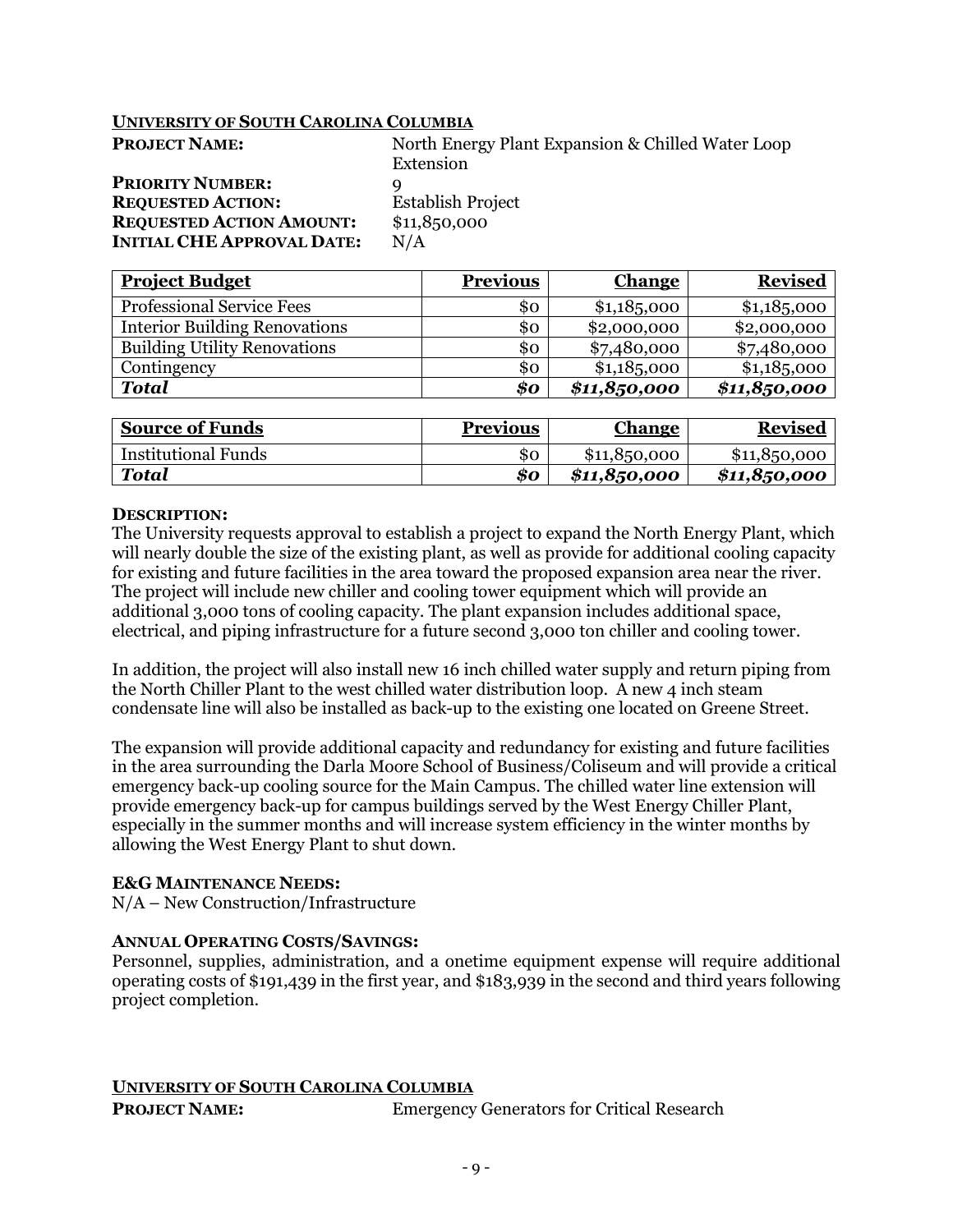| <b>PRIORITY NUMBER:</b>           | 10                       |
|-----------------------------------|--------------------------|
| <b>REQUESTED ACTION:</b>          | <b>Establish Project</b> |
| <b>REQUESTED ACTION AMOUNT:</b>   | \$1,500,000              |
| <b>INITIAL CHE APPROVAL DATE:</b> | N/A                      |

| <b>Project Budget</b>               | <b>Previous</b> | <b>Change</b> | <b>Revised</b> |
|-------------------------------------|-----------------|---------------|----------------|
| <b>Professional Service Fees</b>    | 80              | \$150,000     | \$150,000      |
| <b>Other Permanent Improvements</b> | SO.             | \$1,200,000   | \$1,200,000    |
| Contingency                         | SO.             | \$150,000     | \$150,000      |
| <b>Total</b>                        | 80              | \$1,500,000   | \$1,500,000    |

| <b>Source of Funds</b>     | <b>Previous</b> | <u>Change</u> | <b>Revised</b> |
|----------------------------|-----------------|---------------|----------------|
| <b>Institutional Funds</b> | SO.             | \$1,500,000   | \$1,500,000    |
| Total                      | 80              | \$1,500,000   | \$1,500,000    |

# **DESCRIPTION:**

The University requests approval to establish a project to install emergency generators at three critical research facilities, Coker Life Sciences Building, Sweringen Building, and Earth Water & Sciences Building. A new 1,000 KW generator will be installed in the Coker Life Sciences Building; the existing 800 KW generator in the Coker Life Sciences Building will be relocated to the Sweringen Building; and a new 500 KW generator will be installed in the Earth Water & Science Building.

The installation of these generators will provide 100% automatic emergency back-up power with automatic switching; maintain negative pressurization at hoods within labs during power loss; and prevent future loss of expensive and critical research due to power loss.

# **E&G MAINTENANCE NEEDS:**

Based on Fall 2014 data, the Coker Life Sciences Building has an electrical system rating of 2.375 out of 5; the Sweringen Building has an electrical system rating of 2 out of 5; and the Earth Water & Science Building has an electrical system rating of 2.375 out of 5 with combined existing maintenance needs of \$27,377,974 over the next twenty years.

# **ANNUAL OPERATING COSTS/SAVINGS:**

Additional operating costs will be determined following completion of Phase I A&E.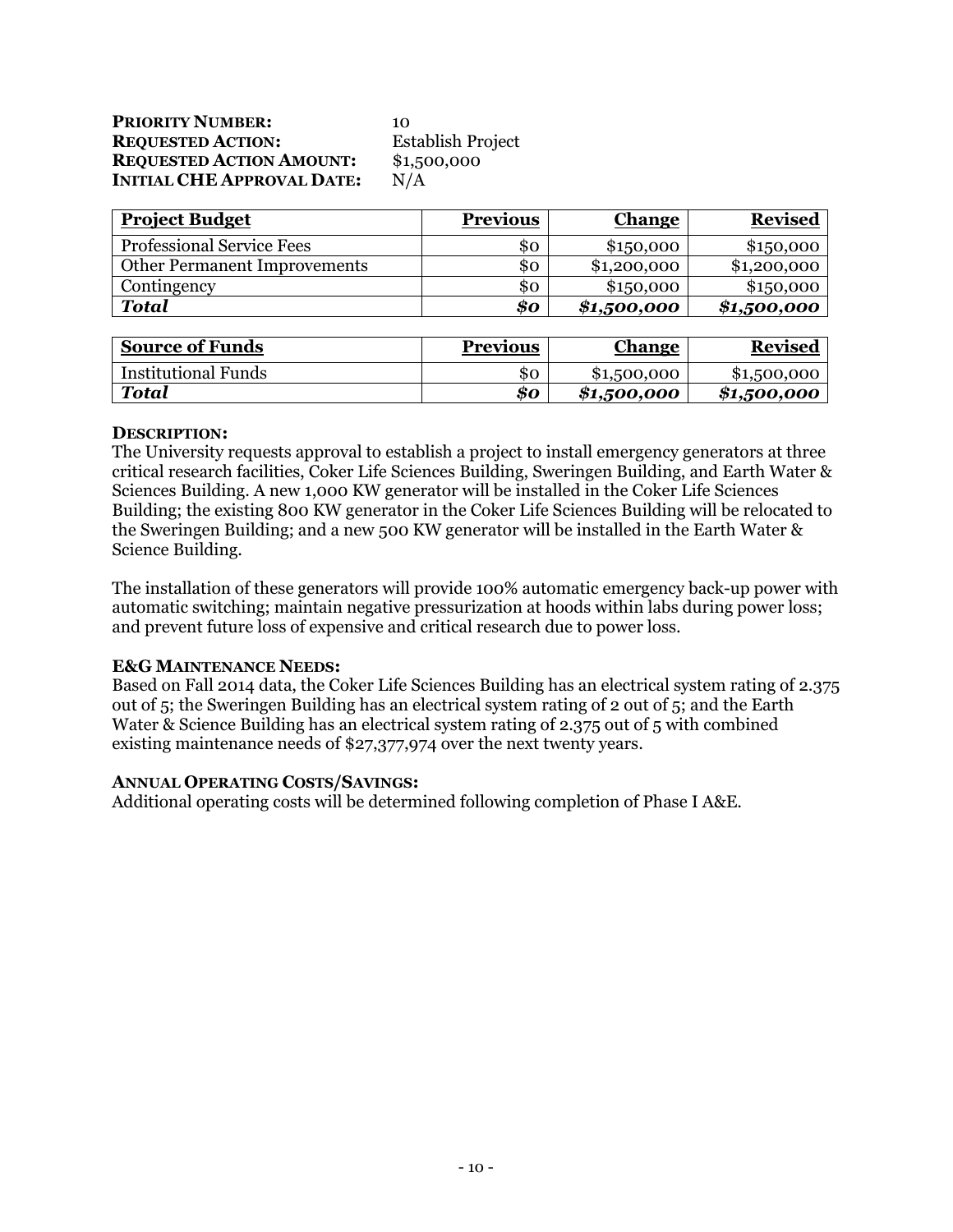## **MEDICAL UNIVERSITY OF SOUTH CAROLINA**

| <b>PROJECT NAME:</b>              | University Center at Ft. Johnson |
|-----------------------------------|----------------------------------|
| <b>PRIORITY NUMBER:</b>           | ર                                |
| <b>REQUESTED ACTION:</b>          | <b>Establish Project</b>         |
| <b>REQUESTED ACTION AMOUNT:</b>   | \$4,000,000                      |
| <b>INITIAL CHE APPROVAL DATE:</b> | N/A                              |

| <b>Project Budget</b>               | <b>Previous</b> | <b>Change</b> | <b>Revised</b> |
|-------------------------------------|-----------------|---------------|----------------|
| <b>Professional Service Fees</b>    | SO.             | \$400,000     | \$400,000      |
| <b>Other Permanent Improvements</b> | SO.             | \$3,200,000   | \$3,200,000    |
| Contingency                         | SO.             | \$400,000     | \$400,000      |
| Total                               | \$0             | \$4,000,000   | \$4,000,000    |

| <b>Source of Funds</b>   | <b>Previous</b> | Change      | <b>Revised</b> |
|--------------------------|-----------------|-------------|----------------|
| University General Funds | SΟ              | \$4,000,000 | \$4,000,000    |
| <b>Total</b>             | 80              | \$4,000,000 | \$4,000,000    |

### **DESCRIPTION:**

The University requests approval to establish a project to construct a 7,000 – 8,000 SF multipurpose facility for education and research events, meetings, departmental conferences, and retreats at Ft. Johnson, located on James Island approximately 5 miles from campus. Existing structures on the Ft. Johnson site are deteriorated and will be torn down as part of this project. This project will repurpose the land asset to meet a need that is currently lacking on campus.

# **E&G MAINTENANCE NEEDS:**

N/A – New Construction

# **ANNUAL OPERATING COSTS/SAVINGS:**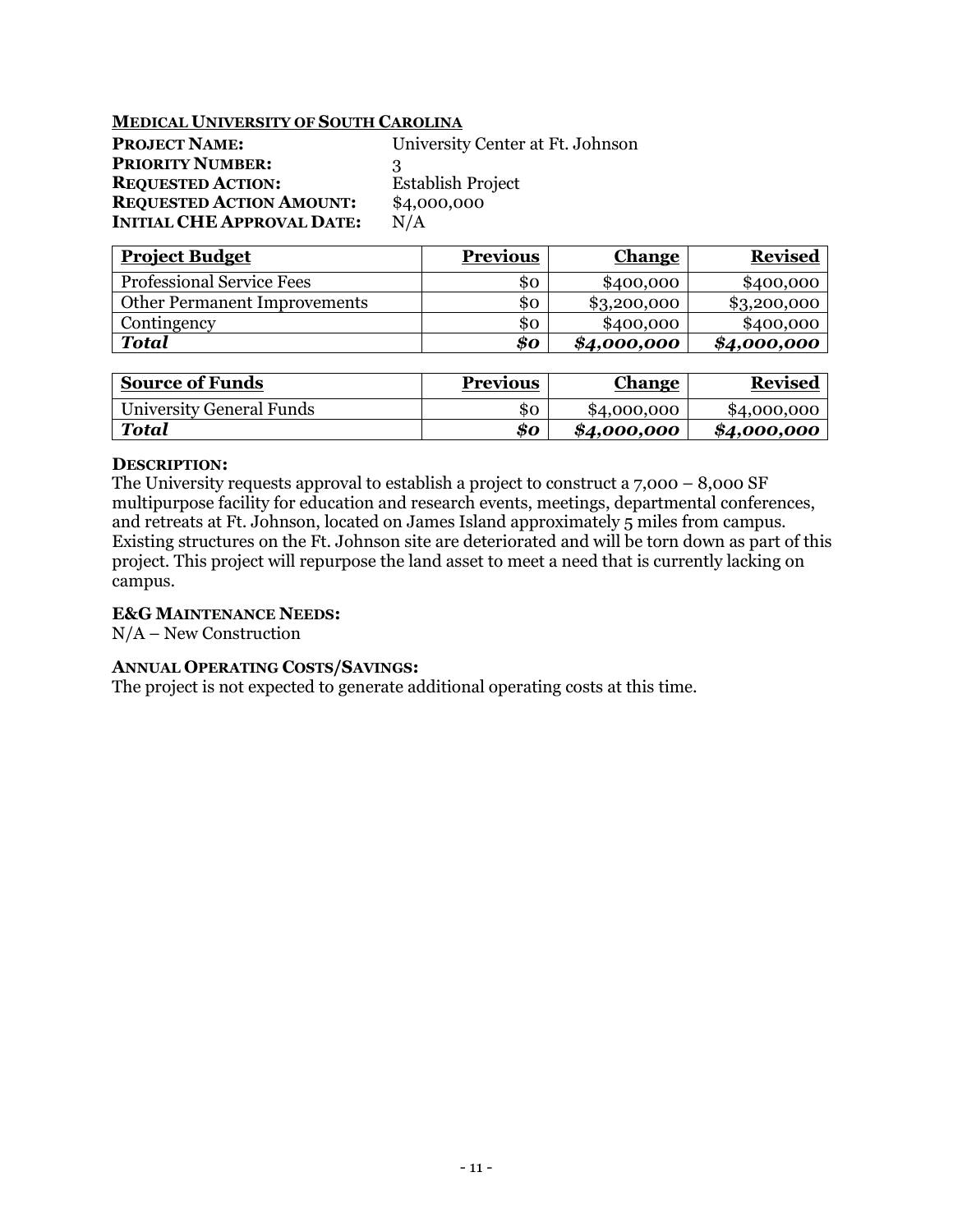# **UNIVERSITY OF SOUTH CAROLINA AIKEN**

| <b>PROJECT NAME:</b>              | Solar Farm               |
|-----------------------------------|--------------------------|
| <b>PRIORITY NUMBER:</b>           | 2                        |
| <b>REQUESTED ACTION:</b>          | <b>Establish Project</b> |
| <b>REQUESTED ACTION AMOUNT:</b>   | \$2,500,000              |
| <b>INITIAL CHE APPROVAL DATE:</b> | N/A                      |

| <b>Project Budget</b>            | <b>Previous</b> | <b>Change</b> | <b>Revised</b> |
|----------------------------------|-----------------|---------------|----------------|
| <b>Professional Service Fees</b> | 80              | \$80,000      | \$80,000       |
| Site Development                 | \$0             | \$15,000      | \$15,000       |
| New Construction                 | \$ο             | \$2,000,000   | \$2,000,000    |
| Landscaping                      | \$0             | \$12,000      | \$12,000       |
| Contingency                      | \$0             | \$393,000     | \$393,000      |
| <b>Total</b>                     | \$o             | \$2,500,000   | \$2,500,000    |

| <b>Source of Funds</b>     | <b>Previous</b> | <b>Change</b> | <b>Revised</b> |
|----------------------------|-----------------|---------------|----------------|
| <b>Institutional Funds</b> | SO.             | \$200,000     | \$200,000      |
| Private                    | &0              | \$2,300,000   | \$2,300,000    |
| <b>Total</b>               | \$0             | \$2,500,000   | \$2,500,000    |

### **DESCRIPTION:**

The University requests approval to establish a project to coordinate with SCE&G to install a Solar Farm on campus land and the roofs of some facilities. The electricity produced from the solar farm will feed into the SCE&G grid, while the electricity produced on the roof tops will feed into the campus grid, offsetting demand and reducing utility costs.

SCE&G will enter into a 20-30 year lease of approximately 4 acres. Maintenance of the solar farm will be the responsibility of SCE&G while maintenance of the roof top panels will be USCA's responsibility.

# **E&G MAINTENANCE NEEDS:**

N/A – New Construction

# **ANNUAL OPERATING COSTS/SAVINGS:**

The project will result in an operating savings of \$2,000 in each of the three years following project completion.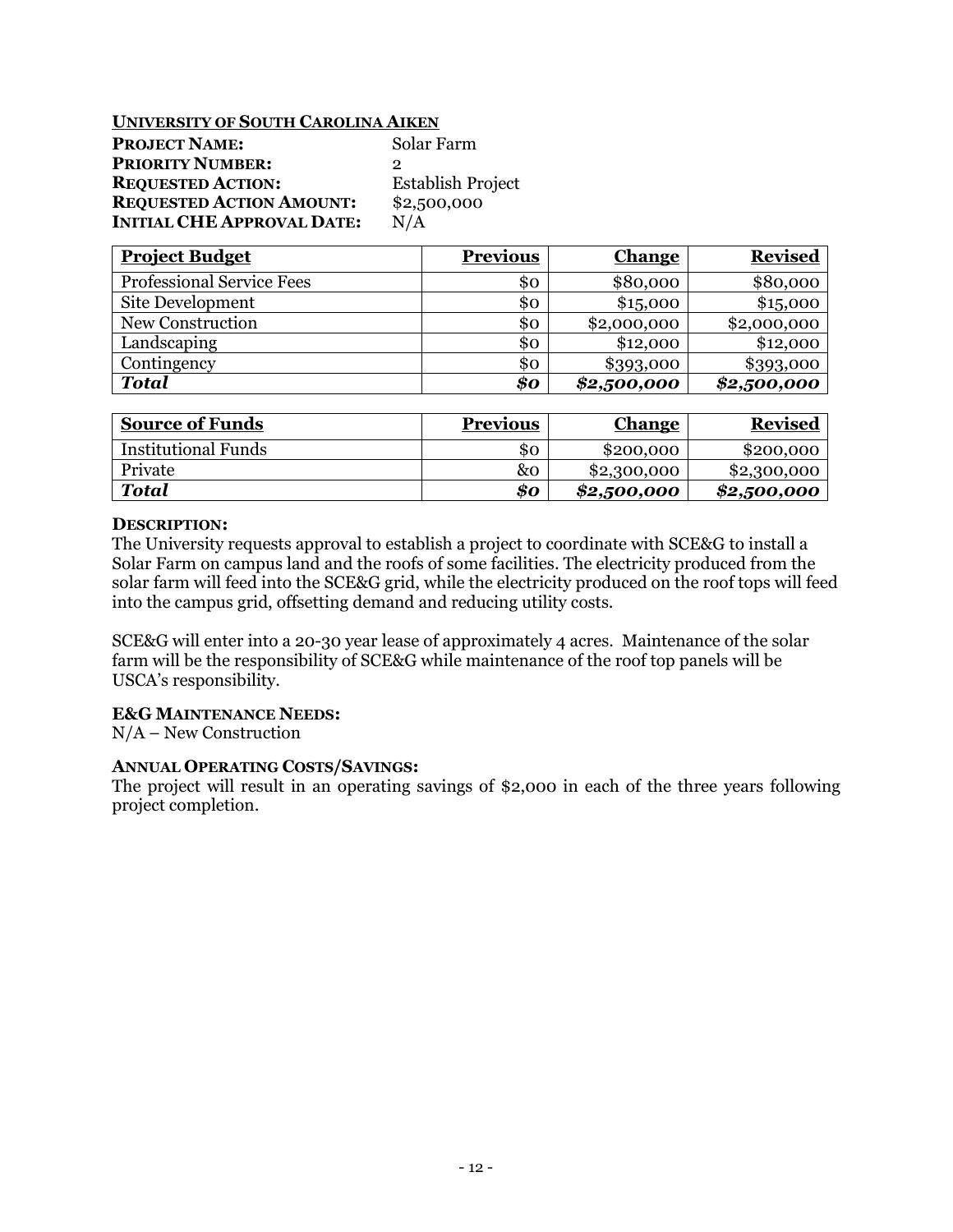# **GREENVILLE TECHNICAL COLLEGE**

| <b>PROJECT NAME:</b>              | Aircraft, Diesel Maintenance, Truck Driver Training |
|-----------------------------------|-----------------------------------------------------|
|                                   | Construction                                        |
| <b>PRIORITY NUMBER:</b>           |                                                     |
| <b>REQUESTED ACTION:</b>          | <b>Establish Project</b>                            |
| <b>REQUESTED ACTION AMOUNT:</b>   | \$21,260,150                                        |
| <b>INITIAL CHE APPROVAL DATE:</b> | N/A                                                 |
|                                   |                                                     |

| <b>Project Budget</b> | <b>Previous</b> | <u>Change</u> | <b>Revised</b> |
|-----------------------|-----------------|---------------|----------------|
| New Construction      | \$0             | \$21,260,150  | \$21,260,150   |
| <b>Total</b>          | 80              | \$21,260,150  | \$21,260,150   |

| <b>Source of Funds</b>                 | <b>Previous</b> | <b>Change</b> | <b>Revised</b> |
|----------------------------------------|-----------------|---------------|----------------|
| <b>SC National Guard Federal Funds</b> |                 | \$1,5260,150  | \$15,260,150   |
| <b>GTC Local Funds</b>                 | 80              | \$6,000,000   | \$6,000,000    |
| <b>Total</b>                           | 80              | \$21,260,150  | \$21,260,150   |

### **DESCRIPTION:**

This project is a joint venture with the SC National Guard. The SC National Guard will construct a new 94,000 SF helicopter maintenance and operations center adjacent to our existing Aircraft maintenance training facility. This project will fund a portion of the new center to include classrooms, computer labs, simulator labs, work areas for aircraft and diesel tractors, and aircraft hangar storage for planes and diesel tractors. This joint use building brings federal dollars to South Carolina and allows the college to use a much bigger facility than it could construct on its own for \$6,000,000.

The National Guard's mechanics are now required to be trained by outside schools. With the school being co-located, their mechanics can be trained on site. Additionally, the Guard can offer others states the same training, therefore making the facility a Center of Excellence for the National Guard.

The Aircraft Maintenance, Diesel Maintenance, and Truck Driver Training Programs have outgrown their existing rented facilities. Diesel Maintenance currently shares a facility with Automotive that needs additional space for growth. The current lease cannot be renewed because South Carolina Technical and Aviation Center (formerly Donaldson Center) (SCTAC) is going to demolish the building for another building site.

The SC National Guard will serve as the fiscal agent for this project.

# **E&G MAINTENANCE NEEDS:**

N/A – New Construction

# **ANNUAL OPERATING COSTS/SAVINGS:**

Grounds, housekeeping, and utilities will result in an operating savings of \$5,500 in each of the three years following project completion.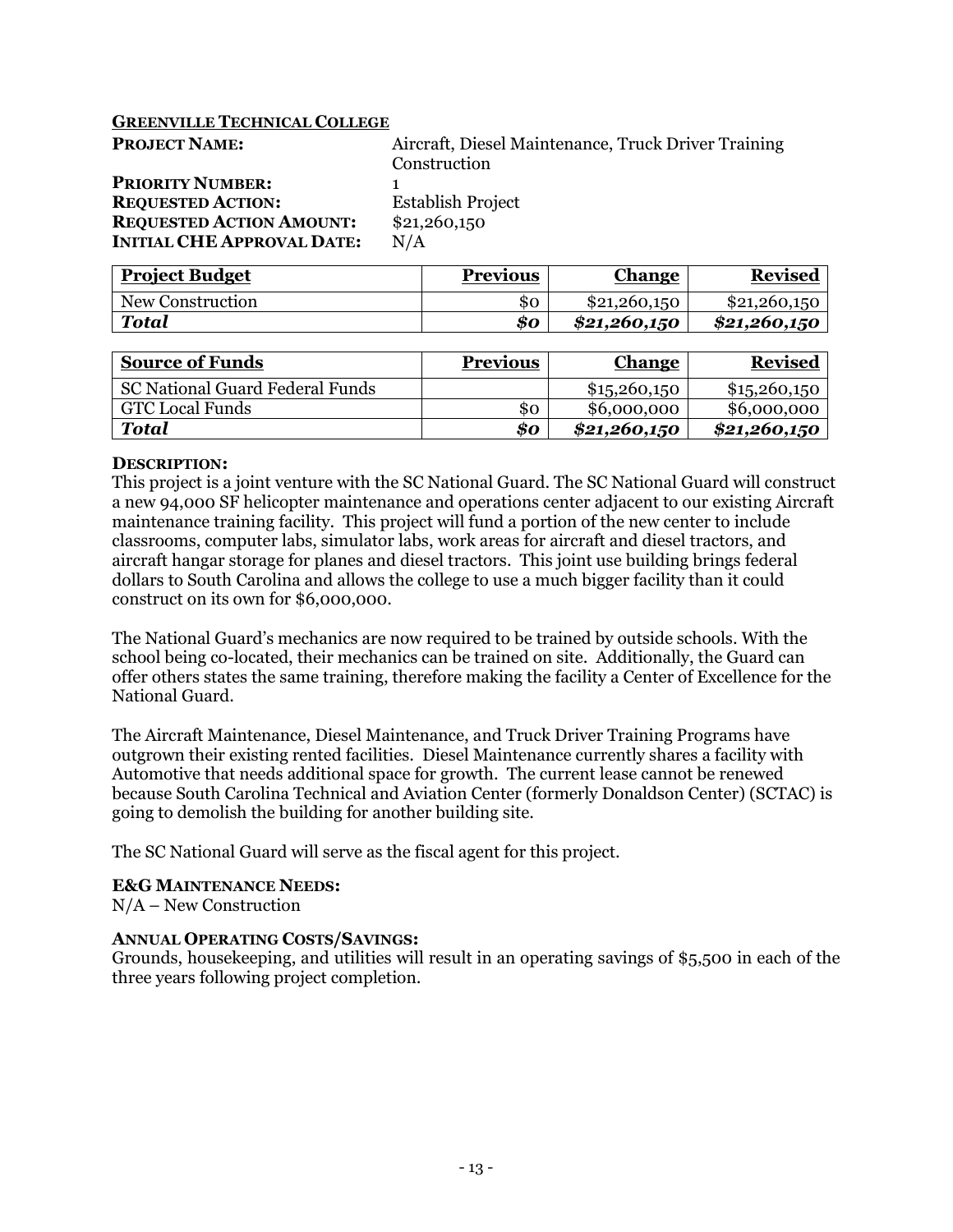# **HORRY-GEORGETOWN TECHNICAL COLLEGE**

| <b>PROJECT NAME:</b>              | <b>Advanced Manufacturing Center - Georgetown</b> |
|-----------------------------------|---------------------------------------------------|
| <b>PRIORITY NUMBER:</b>           |                                                   |
| <b>REQUESTED ACTION:</b>          | <b>Establish Project</b>                          |
| <b>REQUESTED ACTION AMOUNT:</b>   | \$7,850,000                                       |
| <b>INITIAL CHE APPROVAL DATE:</b> | N/A                                               |

| <b>Project Budget</b>            | <b>Previous</b> | <b>Change</b> | <b>Revised</b> |
|----------------------------------|-----------------|---------------|----------------|
| <b>Professional Service Fees</b> | SO.             | \$550,000     | \$550,000      |
| Equipment and/or Materials       | \$0             | \$2,200,000   | \$2,200,000    |
| Site Development                 | \$ο             | \$540,000     | \$540,000      |
| New Construction                 | \$0             | \$4,360,000   | \$4,360,000    |
| Contingency                      | \$Ο             | \$200,000     | \$200,000      |
| <b>Total</b>                     | $\$o$           | \$7,8,50,000  | \$7,850,000    |

| <b>Source of Funds</b> | Previous | <u>Change</u> | <b>Revised</b> |
|------------------------|----------|---------------|----------------|
| Local Funds            | SO.      | \$7,850,000   | \$7,850,000    |
| Total                  | 80       | \$7,8,50,000  | \$7,8,50,000   |

# **DESCRIPTION:**

The College requests approval to establish a project to construct a new Advanced Manufacturing Center on the Georgetown Campus. The facility will be approximately 27,000 SF and will include programs in welding and machine tool technology.

Demands from local employers require additional training space for the welding and machine tool programs. The College is at capacity in Georgetown and has no additional space to grow/add these programs. The new facility will include space to expand existing programs and to accommodate new programs such as Robotics and Mechatronics.

# **E&G MAINTENANCE NEEDS:**

N/A – New Construction

# **ANNUAL OPERATING COSTS/SAVINGS:**

Utilities, and custodial will require additional operating costs of \$85,000 in each of the three years following project completion.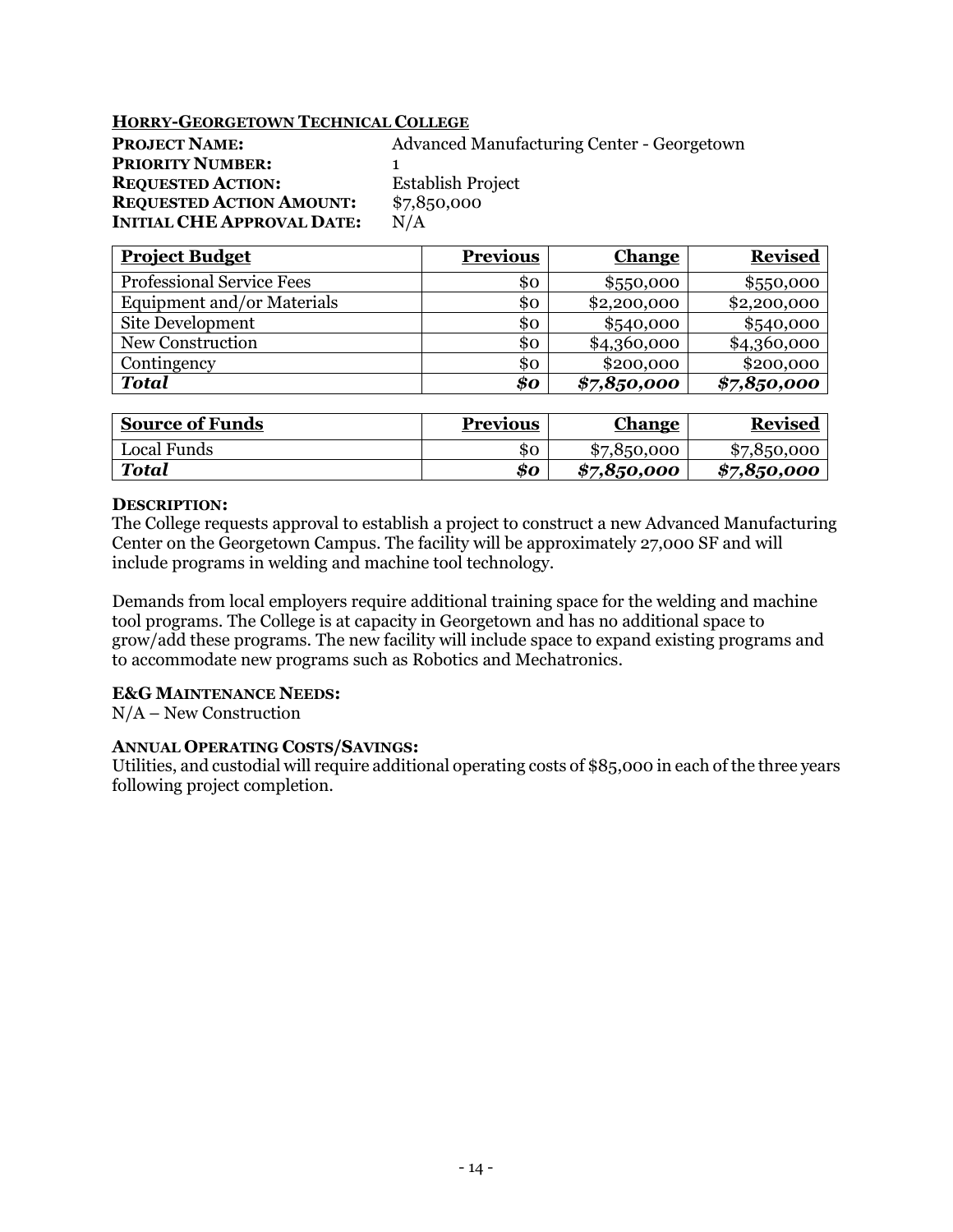# **PROJECTS REQUESTING ESTABLISHMENT OR AN INCREASE TO THE BUDGET RENOVATION** FY 2015-16 CPIP Year One

# **UNIVERSITY OF SOUTH CAROLINA COLUMBIA**

| <u>UNIVERSITI OI DOUTH OAROEHUA COEUMBER</u> |
|----------------------------------------------|
| Close-Hipp Renovation                        |
|                                              |
| Establish Project                            |
| \$15,000,000                                 |
| ΝA                                           |
|                                              |

| <b>Project Budget</b>                | <b>Previous</b> | <b>Change</b> | <b>Revised</b> |
|--------------------------------------|-----------------|---------------|----------------|
| <b>Professional Service Fees</b>     | \$0             | \$1,500,000   | \$1,500,000    |
| <b>Interior Building Renovations</b> | \$0             | \$11,000,000  | \$11,000,000   |
| <b>Exterior Building Renovations</b> | \$0             | \$1,000,000   | \$1,000,000    |
| Contingency                          | \$0             | \$1,500,000   | \$1,500,000    |
| <b>Total</b>                         | \$0             | \$15,000,000  | \$15,000,000   |

| <b>Source of Funds</b>                     | <b>Previous</b> | Change       | <b>Revised</b> |
|--------------------------------------------|-----------------|--------------|----------------|
| <b>Institutional Capital Project Funds</b> | 80              | \$15,000,000 | \$15,000,000   |
| <b>Total</b>                               | 80              | \$15,000,000 | \$15,000,000   |

# **DESCRIPTION:**

The University requests approval to establish a project to renovate and address maintenance needs in the Close-Hipp Building. Maintenance and upgrades are planned for HVAC, plumbing, fire alarms, sprinklers, accessibility, waterproofing, and elevator systems. The building will provide much needed classroom and office space. If funding is available, additional classroom/interior renovations will be made.

# **E&G MAINTENANCE NEEDS:**

Based on Fall 2014 data, the Close-Hipp Building has a current condition code of 46 with existing maintenance needs of \$36,829,345 over the next twenty years.

# **ANNUAL OPERATING COSTS/SAVINGS:**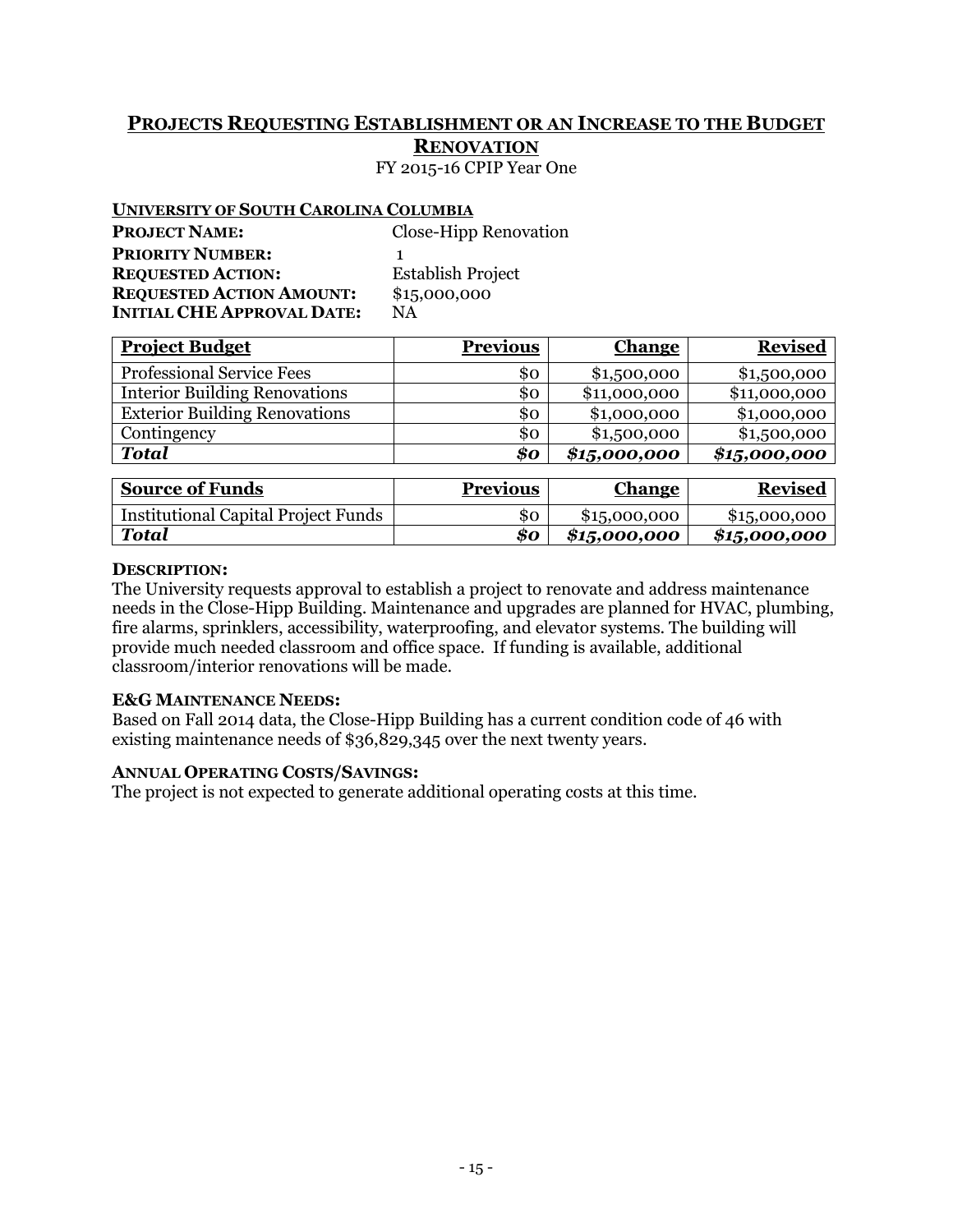| <b>PROJECT NAME:</b>              | Capstone Student Bathroom Renovation/Window |
|-----------------------------------|---------------------------------------------|
|                                   | Replacement                                 |
| <b>PRIORITY NUMBER:</b>           | ∍                                           |
| <b>REQUESTED ACTION:</b>          | <b>Establish Project</b>                    |
| <b>REQUESTED ACTION AMOUNT:</b>   | \$5,100,000                                 |
| <b>INITIAL CHE APPROVAL DATE:</b> | N/A                                         |

| <b>Project Budget</b>                | <b>Previous</b> | <u>Change</u> | <b>Revised</b> |
|--------------------------------------|-----------------|---------------|----------------|
| <b>Professional Service Fees</b>     | SO              | \$510,000     | \$510,000      |
| <b>Interior Building Renovations</b> | \$ο             | \$4,080,000   | \$4,080,000    |
| Contingency                          | \$ο             | \$510,000     | \$510,000      |
| <b>Total</b>                         | \$o             | \$5,100,000   | \$5,100,000    |

| <b>Source of Funds</b>             | <b>Previous</b> | <b>Change</b> | <b>Revised</b> |
|------------------------------------|-----------------|---------------|----------------|
| <b>Housing Maintenance Reserve</b> | SO              | \$5,100,000   | \$5,100,000    |
| Total                              | 80              | \$5,100,000   | \$5,100,000    |

### **DESCRIPTION:**

The University requests approval to establish a project to renovate all of the student bathrooms in Capstone. The project will include abatement of hazardous material; plumbing, exhaust, and ventilation repair; tub enclosures, floor and wall tile replacement; and lavatories, water closets, and plumbing fixtures replacement. The plumbing system has deteriorated to the point where comprehensive replacement is necessary. In addition to bathroom renovations, this project will also address window replacement for the entire residence hall and repair/replacement of damaged/missing caulking. Several leaks occur annually and continual flooding will cause damage to the building. The windows are original to the 48 year old building and no longer maintain a weather/water tight seal.

#### **E&G MAINTENANCE NEEDS:**

N/A - Auxiliary

# **ANNUAL OPERATING COSTS/SAVINGS:**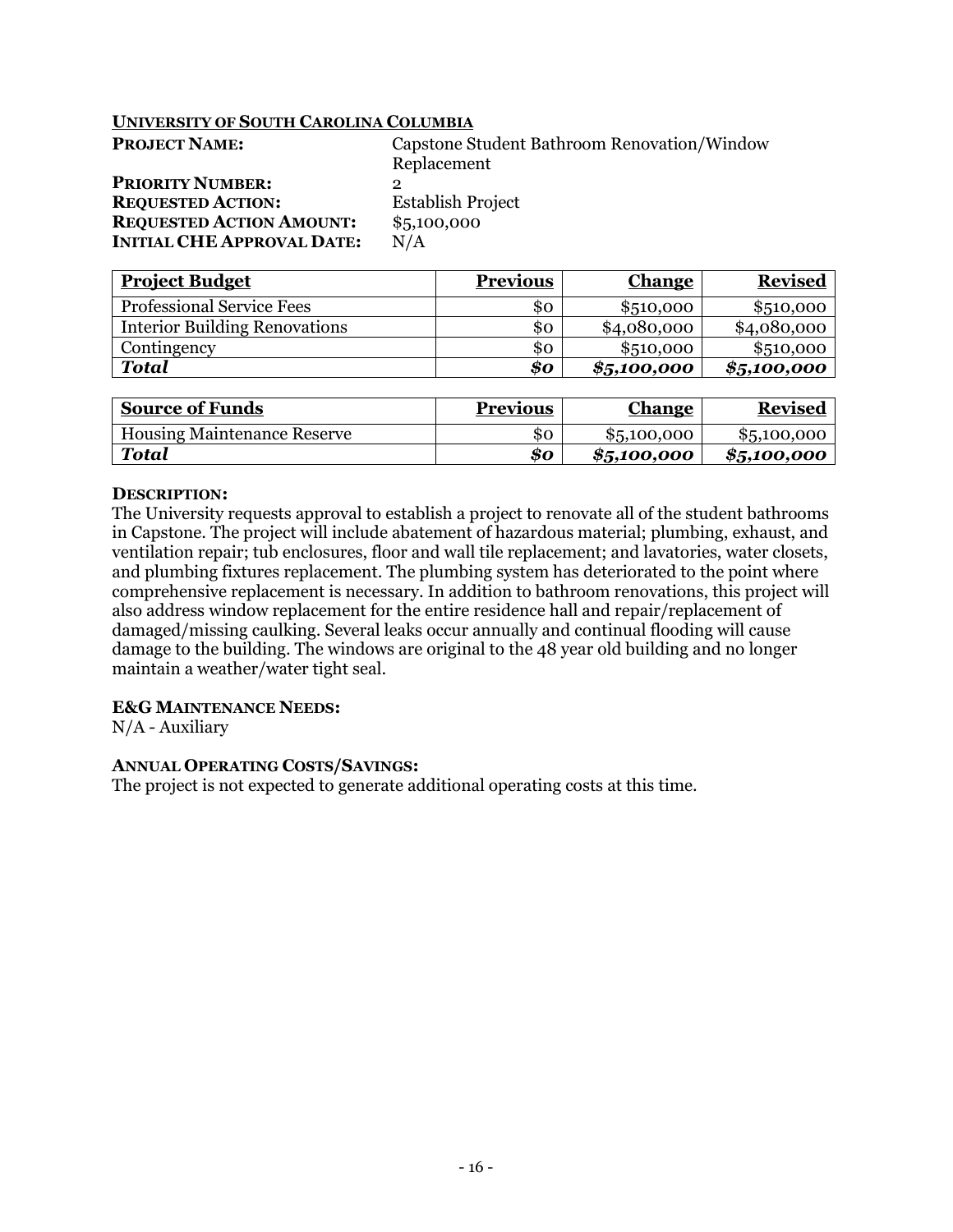| <b>PROJECT NAME:</b>              |    |
|-----------------------------------|----|
| <b>PRIORITY NUMBER:</b>           | 3  |
| <b>REQUESTED ACTION:</b>          | F  |
| <b>REQUESTED ACTION AMOUNT:</b>   | \$ |
| <b>INITIAL CHE APPROVAL DATE:</b> | N  |

**Cliff Apartments Replacement of Domestic Water Lines Establish Project**  $$1,750,000$ 

| <b>Project Budget</b>                | <b>Previous</b> | <b>Change</b> | <b>Revised</b> |
|--------------------------------------|-----------------|---------------|----------------|
| <b>Professional Service Fees</b>     | \$0             | \$175,000     | \$175,000      |
| <b>Interior Building Renovations</b> | \$ο             | \$1,400,000   | \$1,400,000    |
| Contingency                          | \$ο             | \$175,000     | \$175,000      |
| <b>Total</b>                         | \$0             | \$1,750,000   | \$1,750,000    |

 $N/A$ 

| <b>Source of Funds</b>             | <b>Previous</b> | <b>Change</b> | <b>Revised</b> |
|------------------------------------|-----------------|---------------|----------------|
| <b>Housing Maintenance Reserve</b> | SO              | \$1,750,000   | \$1,750,000    |
| Total                              | 80              | \$1,750,000   | \$1,750,000    |

# **DESCRIPTION:**

The University requests approval to establish a project to replace all of the plumbing associated with the Cliff Apartments domestic water system. All associated hazardous material encountered as part of the project will be properly abated. The plumbing in the domestic water system is original to the 42 year old building. The original copper piping is defective causing multiple leaks over the years.

# **E&G MAINTENANCE NEEDS:**

 $N/A -$ Auxiliary

# **ANNUAL OPERATING COSTS/SAVINGS:**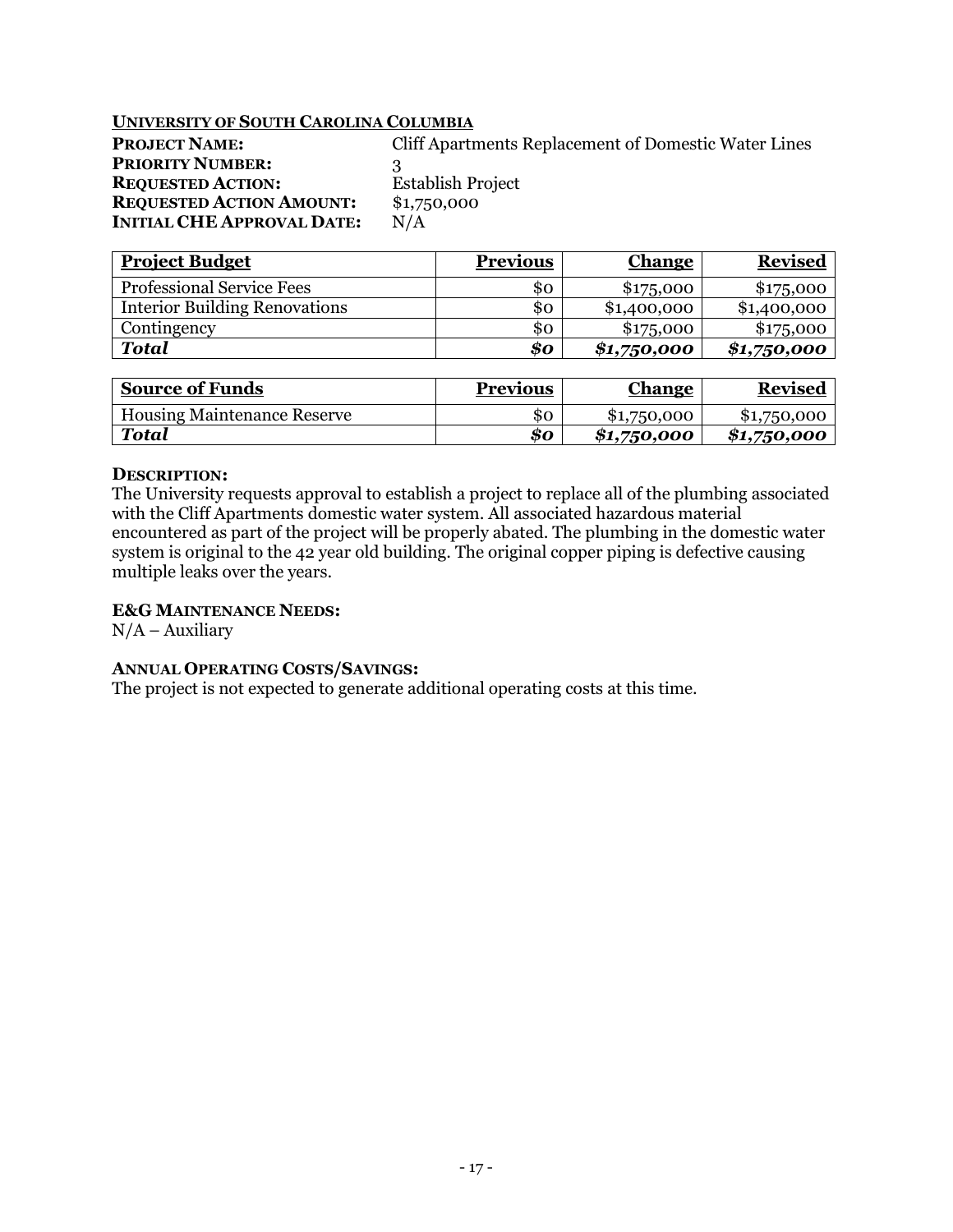| <b>PROJECT NAME:</b>              | <b>Woodrow College Renovation</b> |
|-----------------------------------|-----------------------------------|
| <b>PRIORITY NUMBER:</b>           | 5                                 |
| <b>REQUESTED ACTION:</b>          | <b>Establish Project</b>          |
| <b>REQUESTED ACTION AMOUNT:</b>   | \$8,900,000                       |
| <b>INITIAL CHE APPROVAL DATE:</b> | N/A                               |

| <b>Project Budget</b>                | <b>Previous</b>            | <b>Change</b> | <b>Revised</b> |
|--------------------------------------|----------------------------|---------------|----------------|
| <b>Professional Service Fees</b>     | \$0                        | \$890,000     | \$890,000      |
| <b>Interior Building Renovations</b> | \$ο                        | \$7,120,000   | \$7,120,000    |
| Contingency                          | \$0                        | \$890,000     | \$890,000      |
| <b>Total</b>                         | $\boldsymbol{\mathit{so}}$ | \$8,900,000   | \$8,900,000    |

| <b>Source of Funds</b>       | <b>Previous</b> | <b>Change</b> | <b>Revised</b> |
|------------------------------|-----------------|---------------|----------------|
| <b>Housing Revenue Bonds</b> | 80              | \$8,900,000   | \$8,900,000    |
| Total                        | 80              | \$8,900,000   | \$8,900,000    |

### **DESCRIPTION:**

The University requests approval to establish a project to renovate Woodrow College residence hall. All mechanical, electrical, and plumbing systems will be replaced as well as all furniture, fixtures, and equipment. The roof will be replaced and all hazardous materials encountered will be abated. Card access will be installed and the residence hall will receive all new flooring and finishes. The interior of the building will be reconfigured to provide an additional 44 beds.

# **E&G MAINTENANCE NEEDS:**

 $N/A -$ Auxiliary

# **ANNUAL OPERATING COSTS/SAVINGS:**

The project is not expected to generate additional operating costs at this time and should generate additional housing revenue from the increased capacity.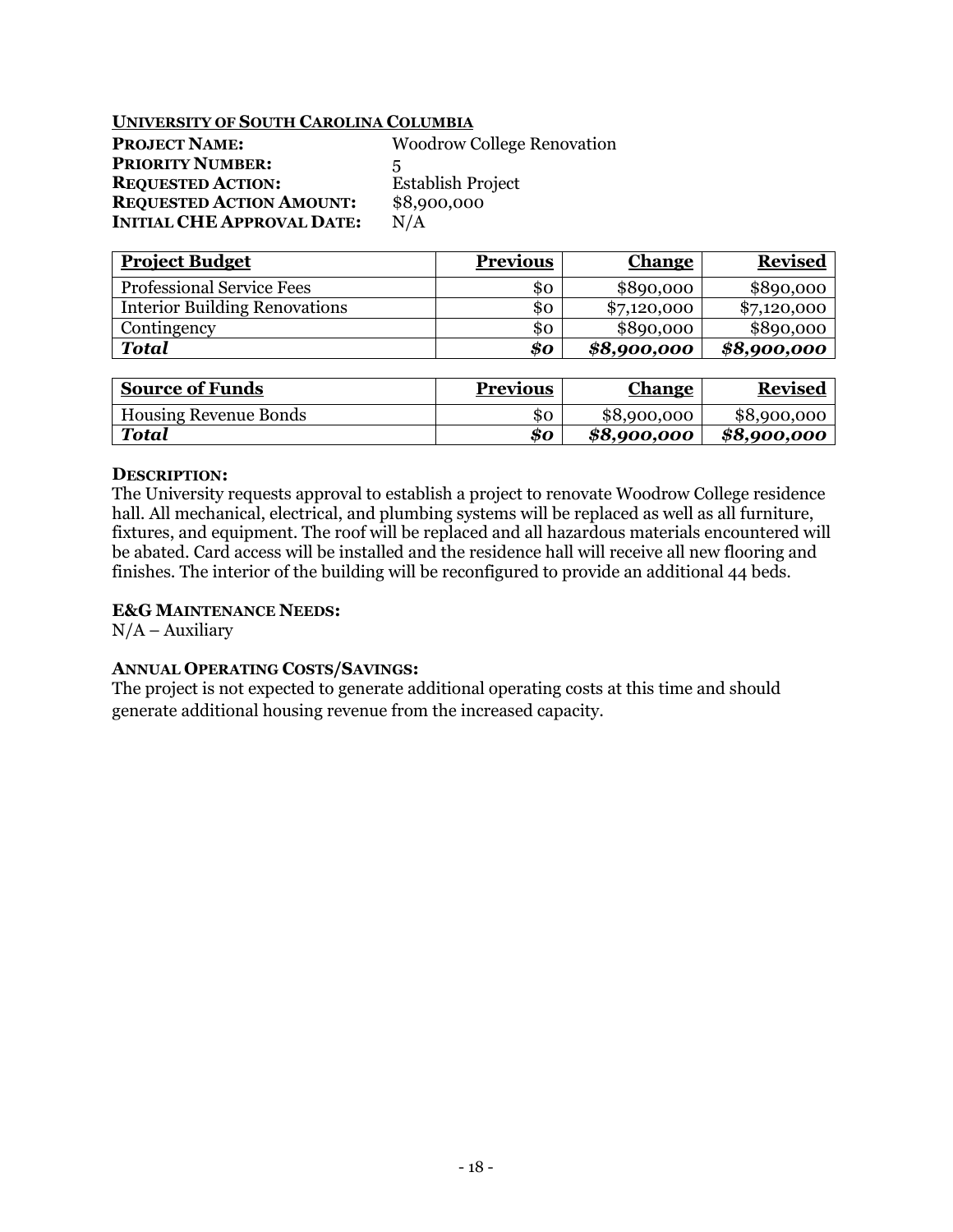# **MEDICAL UNIVERSITY OF SOUTH CAROLINA**

| <b>PROJECT NAME:</b>              | Capital Renewal Projects 2015-16 |
|-----------------------------------|----------------------------------|
| <b>PRIORITY NUMBER:</b>           |                                  |
| <b>REQUESTED ACTION:</b>          | <b>Establish Project</b>         |
| <b>REQUESTED ACTION AMOUNT:</b>   | \$4,000,000                      |
| <b>INITIAL CHE APPROVAL DATE:</b> | N/A                              |

| <b>Project Budget</b>               | <b>Previous</b> | <b>Change</b> | <b>Revised</b> |
|-------------------------------------|-----------------|---------------|----------------|
| <b>Professional Service Fees</b>    | \$0             | \$480,000     | \$480,000      |
| <b>Other Permanent Improvements</b> | \$0             | \$3,040,000   | \$3,040,000    |
| Other                               | \$0             | \$80,000      | \$80,000       |
| Contingency                         | \$ο             | \$400,000     | \$400,000      |
| <b>Total</b>                        | \$0             | \$4,000,000   | \$4,000,000    |

| <b>Source of Funds</b>   | <b>Previous</b> | <u>Change</u> | <b>Revised</b> |
|--------------------------|-----------------|---------------|----------------|
| University General Funds | SO              | \$4,000,000   | \$4,000,000    |
| Total                    | 80              | \$4,000,000   | \$4,000,000    |

### **DESCRIPTION:**

The University requests approval to establish a project to replace a portion of the boiler system tank in Thurmond Gazes Building; replace/repair roofs on the Psychiatric Hospital, Harper Student Center, Wellness Center, Alumni House, and the Hazardous and Radiological Waste Storage Buildings; and other miscellaneous projects.

# **E&G MAINTENANCE NEEDS:**

This project will eliminate a portion of the \$177,160,076 in existing maintenance needs over the next twenty years.

# **ANNUAL OPERATING COSTS/SAVINGS:**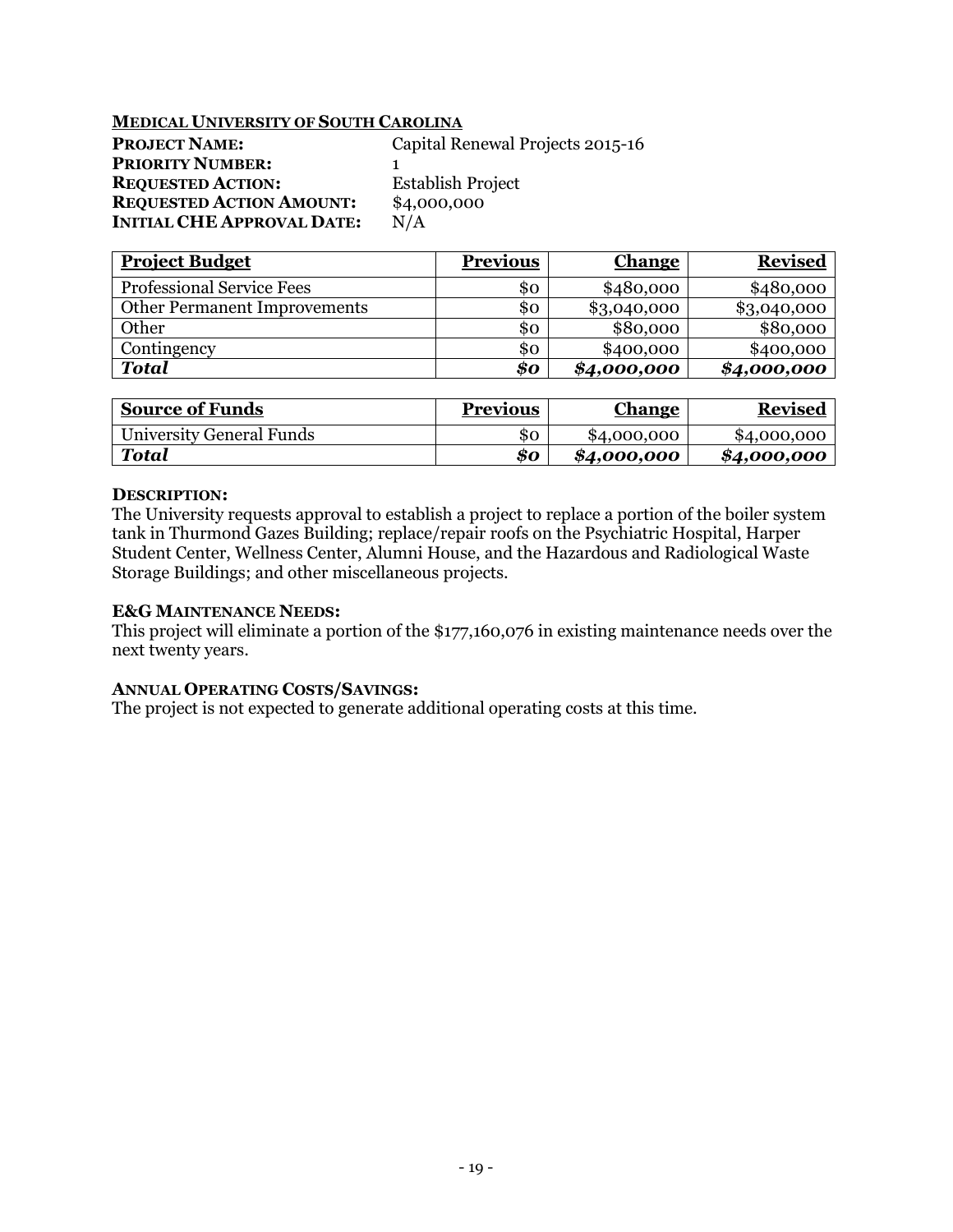## **MEDICAL UNIVERSITY OF SOUTH CAROLINA**

| Jonathan Lucas St. Garage Waterproofing & Masonry |
|---------------------------------------------------|
| Repair                                            |
|                                                   |
| <b>Establish Project</b>                          |
| \$2,550,000                                       |
| N/A                                               |
|                                                   |

| <b>Project Budget</b>            | <b>Previous</b> | <b>Change</b> | <b>Revised</b> |
|----------------------------------|-----------------|---------------|----------------|
| <b>Professional Service Fees</b> | 80              | \$255,000     | \$255,000      |
| Other                            | \$0             | \$2,040,000   | \$2,040,000    |
| Contingency                      | \$0             | \$255,000     | \$255,000      |
| <b>Total</b>                     | 80              | \$2,550,000   | \$2,550,000    |

| <b>Source of Funds</b> | <b>Previous</b> | <u>Change</u> | <b>Revised</b> |
|------------------------|-----------------|---------------|----------------|
| <b>Parking Revenue</b> | 80              | \$2,550,000   | \$2,550,000    |
| Total                  | 80              | \$2,550,000   | \$2,550,000    |

### **DESCRIPTION:**

The University requests approval to establish a project to repair and waterproof the Jonathan Lucas Street Parking Garage. Scope of work will include waterproofing to stem water migration throughout the structure and protect from further damage, repair concrete floor slabs, and replace some of the concrete and brick masonry. The masonry walls at the roof and precast façade panels along the perimeter are potential safety issues. This project will be performed in three phases over a three year period.

## **E&G MAINTENANCE NEEDS:**

 $N/A -$ Auxiliary

#### **ANNUAL OPERATING COSTS/SAVINGS:**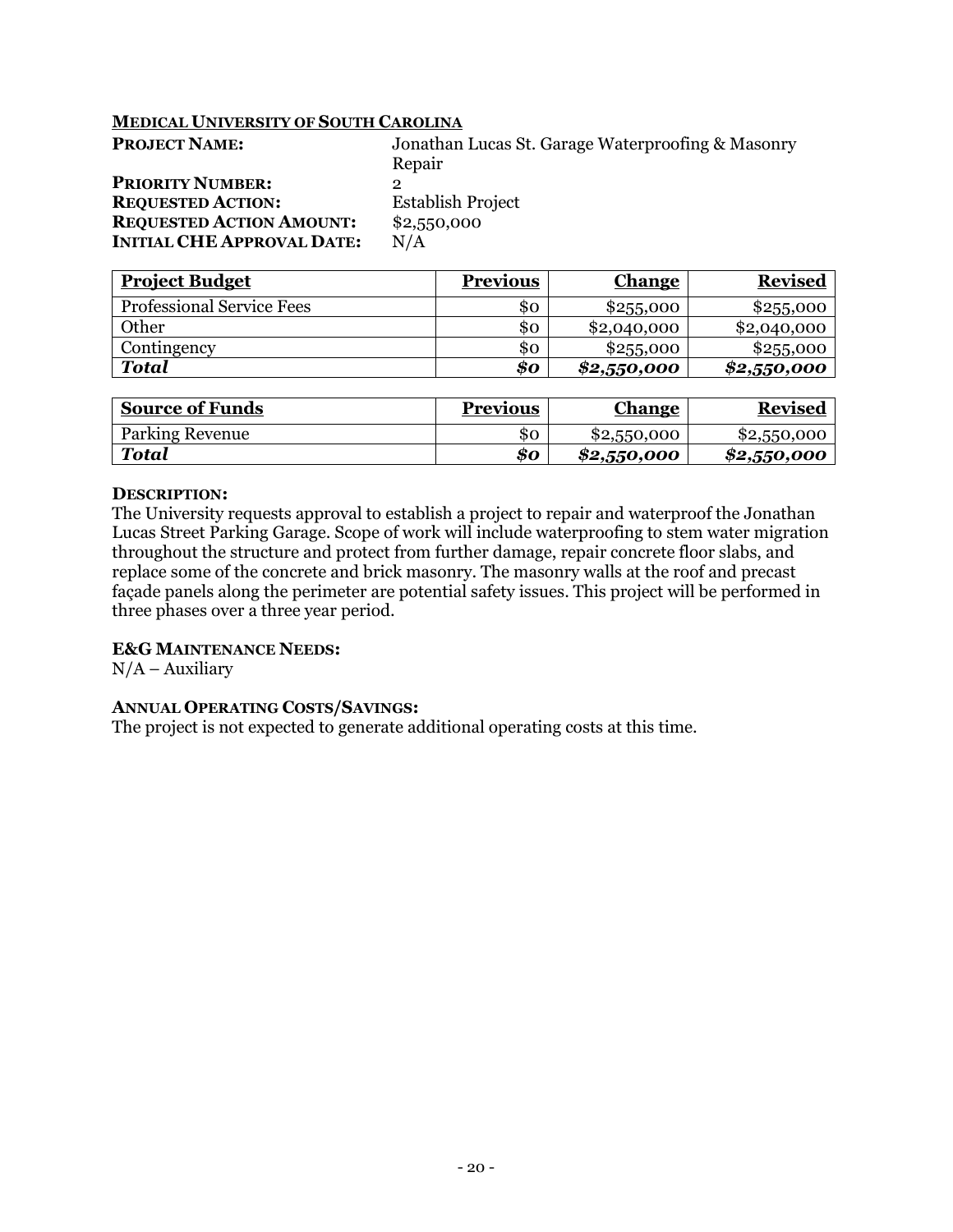# **THE CITADEL PROJECT NAME:** Replace Duckett Hall HVAC System **PRIORITY NUMBER:** 1 **REQUESTED ACTION:** Establish Project **REQUESTED ACTION AMOUNT:** \$1,200,000<br>INITIAL CHE APPROVAL DATE: N/A **INITIAL CHE APPROVAL DATE:**

| <b>Project Budget</b>                 | <b>Previous</b> | <b>Change</b> | <b>Revised</b> |
|---------------------------------------|-----------------|---------------|----------------|
| <b>Professional Service Fees</b>      | \$0             | \$70,000      | \$70,000       |
| <b>Building Utilities Renovations</b> | \$0             | \$1,090,000   | \$1,090,000    |
| Contingency                           | \$0             | \$40,000      | \$40,000       |
| Total                                 | \$0             | \$1,200,000   | \$1,200,000    |

| <b>Source of Funds</b>             | <b>Previous</b> | <b>Change</b> | <b>Revised</b> |
|------------------------------------|-----------------|---------------|----------------|
| State Capital Reserve Fund FY 2016 |                 |               |                |
| (Pending Approval)                 | SO.             | \$1,200,000   | \$1,200,000    |
| <b>Total</b>                       | 80              | \$1,200,000   | \$1,200,000    |

# **DESCRIPTION:**

The University requests approval to establish a project to replace the Duckett Hall HVAC System. Constructed in 1969, Duckett Hall contains approximately 23,900 SF and houses the Biology Department. The original HVAC systems are still in operation although they have an expected lifespan of only 20 years. All three HVAC systems are in poor condition and controls are antiquated beyond repair.

# **E&G MAINTENANCE NEEDS:**

Based on Fall 2014 data, Duckett Hall has a heating and cooling system rating of 2.875 out of 5 with existing maintenance needs of \$1,381,698 over the next twenty years.

# **ANNUAL OPERATING COSTS/SAVINGS:**

Maintenance and energy will require additional operating costs of \$6,900 in the first year, \$7,080 in the second year, and \$7,270 in the third year following project completion.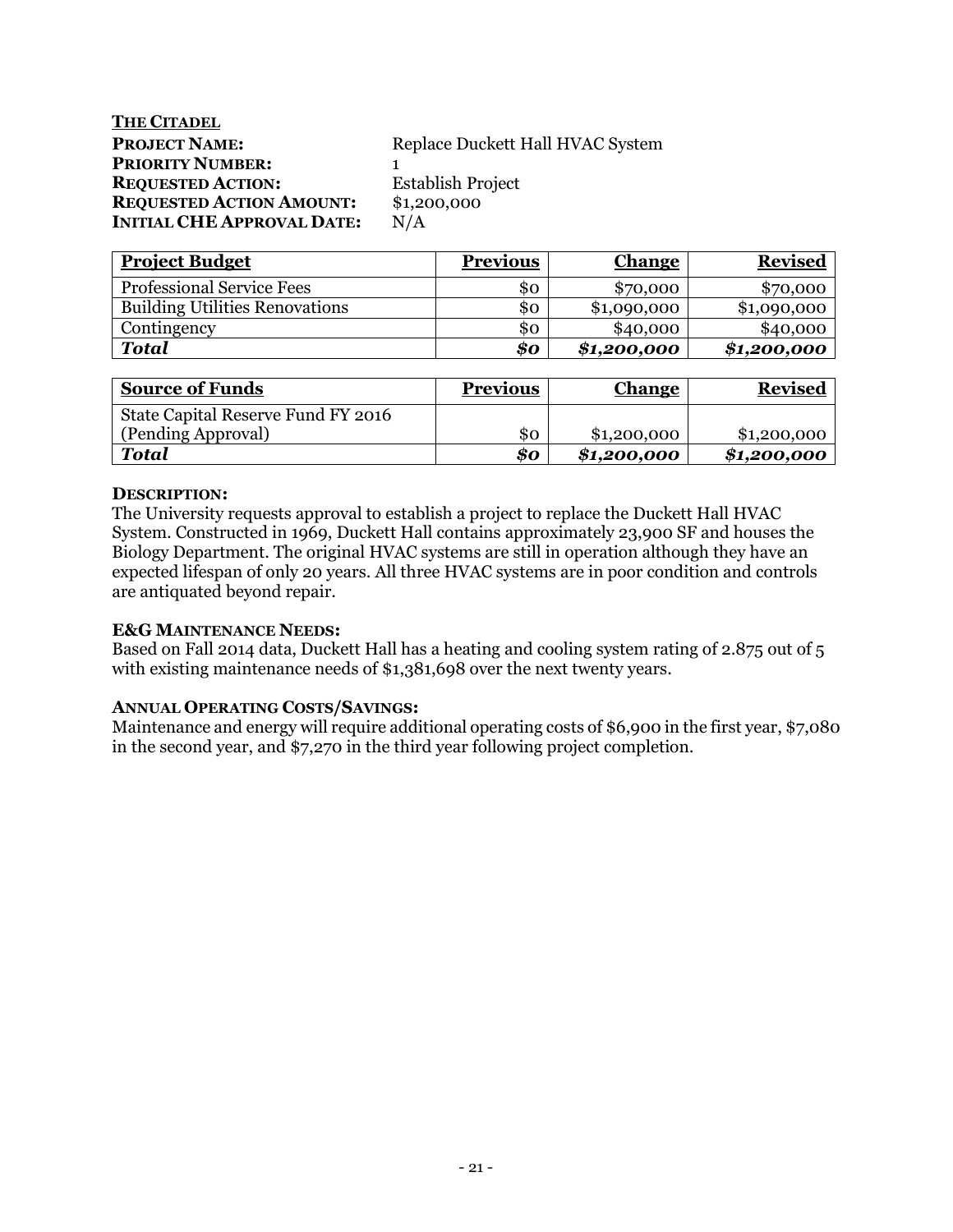| <b>THE CITADEL</b>                |                                          |
|-----------------------------------|------------------------------------------|
| <b>PROJECT NAME:</b>              | Renovate Byrd Hall Organic Chemistry Lab |
|                                   | (Rooms 410/412)                          |
| <b>PRIORITY NUMBER:</b>           | $\mathbf{2}$                             |
| <b>REQUESTED ACTION:</b>          | <b>Establish Project</b>                 |
| <b>REQUESTED ACTION AMOUNT:</b>   | \$1,450,000                              |
| <b>INITIAL CHE APPROVAL DATE:</b> | N/A                                      |
|                                   |                                          |

| <b>Project Budget</b>                 | <b>Previous</b> | <b>Change</b> | <b>Revised</b> |
|---------------------------------------|-----------------|---------------|----------------|
| <b>Professional Service Fees</b>      | \$ο             | \$50,000      | \$50,000       |
| <b>Interior Building Renovations</b>  | \$0             | \$722,800     | \$722,800      |
| <b>Building Utilities Renovations</b> | \$0             | \$615,500     | \$615,500      |
| Contingency                           | \$0             | \$61,700      | \$61,700       |
| <b>Total</b>                          | \$0             | \$1,450,000   | \$1,450,000    |

| <b>Source of Funds</b>           | <b>Previous</b> | <b>Change</b> | <b>Revised</b> |
|----------------------------------|-----------------|---------------|----------------|
| State Capital Reserve Fund FY 16 |                 |               |                |
| (Pending Approval)               | \$0             | \$1,450,000   | \$1,450,000    |
| <b>Total</b>                     | \$0             | \$1,450,000   | \$1,450,000    |

# **DESCRIPTION:**

The University requests approval to establish a project to renovate two organic chemistry labs on the fourth floor of Byrd Hall. The project will provide dedicated teacher fume hoods which will run continuously, new student fume hoods, increased/dedicated HVAC, electrical upgrades, improved overhead lighting, new safety shower, and interior finishes. Renovations will provide an improved teaching and learning environment with increased lab safety features and experiment capability.

# **E&G MAINTENANCE NEEDS:**

Based on Fall 2014 data, Byrd Hall has a current condition code of 84 with existing maintenance needs of \$2,022,562 over the next twenty years.

# **ANNUAL OPERATING COSTS/SAVINGS:**

Maintenance and energy will require additional operating costs of \$6,900 in the first year, \$7,080 in the second year, and \$7,270 in the third year following project completion.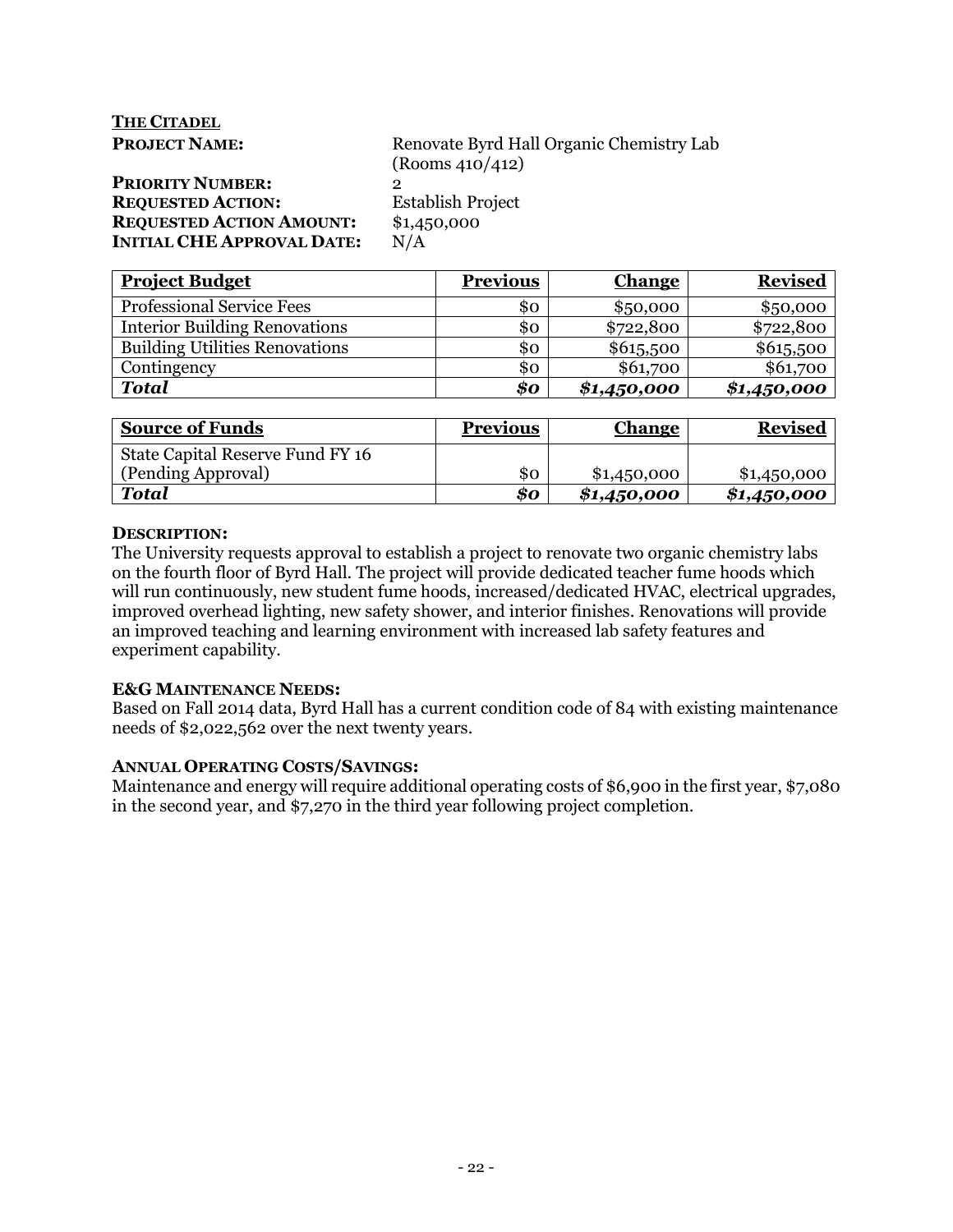**COLLEGE OF CHARLESTON** 

**PROJECT NAME:** 123 Bull Street Renovation **PRIORITY NUMBER: REQUESTED ACTION:** Establish Project **REQUESTED ACTION AMOUNT:** \$3,200,000 **INITIAL CHE APPROVAL DATE:** N/A

| <b>Project Budget</b>                | <b>Previous</b> | <b>Change</b> | <b>Revised</b> |
|--------------------------------------|-----------------|---------------|----------------|
| <b>Professional Service Fees</b>     | \$0             | \$201,291     | \$201,291      |
| Equipment and/or Materials           | \$0             | \$300,000     | \$300,000      |
| <b>Interior Building Renovations</b> | \$0             | \$1,712,911   | \$1,712,911    |
| <b>Builders Risk Insurance</b>       | \$0             | \$15,000      | \$15,000       |
| Other                                | &0              | \$326,700     | \$326,700      |
| Contingency                          | \$0             | \$644,098     | \$644,098      |
| <b>Total</b>                         | \$0             | \$3,200,000   | \$3,200,000    |
|                                      |                 |               |                |

| <b>Source of Funds</b>  | <b>Previous</b> | <b>Change</b> | <b>Revised</b> |
|-------------------------|-----------------|---------------|----------------|
| Renovation Reserve Fund | \$0             | \$3,200,000   | \$3,200,000    |
| Total                   | \$0             | \$3,200,000   | \$3,200,000    |

# **DESCRIPTION:**

The College requests approval to establish a project to renovate 123 Bull Street. The building was originally constructed in 1868 as a private residence. It now shares a lot with the Avery Research Center for African American History and Culture. Once renovated, it will serve as an extension of the Center. Scope of work will include replace/repair damaged wood framing and sill plates; replace brick piers to address structural issues; repair two-story piazza to address structural issues and maintenance needs; address moisture intrusion issues on exterior envelope; replace roof; repair/replace windows; repair exterior stucco; create ADA compliant first floor path and bathroom facilities; install commercial fire sprinkler system and update fire alarm systems; and install new HVAC, electrical, and plumbing systems to meet building and energy code requirements.

# **E&G MAINTENANCE NEEDS:**

This project will eliminate a portion of E&G maintenance needs. Calculations for this building are unavailable at this time because the facility has been taken temporarily offline due to its condition.

# **ANNUAL OPERATING COSTS/SAVINGS:**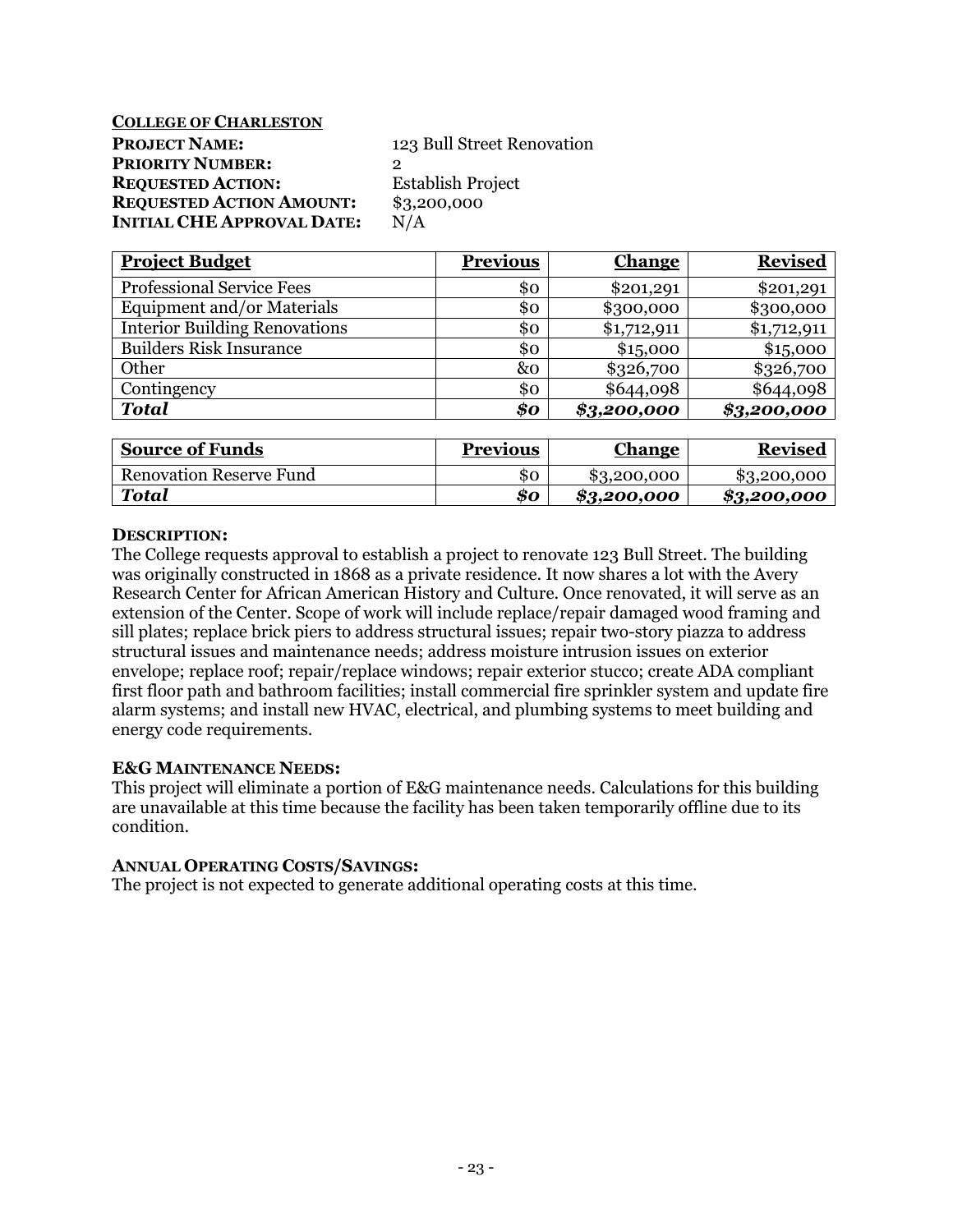**COLLEGE OF CHARLESTON** 

**PROJECT NAME:** 13 Coming Street Renovation **PRIORITY NUMBER:** 3 **REQUESTED ACTION:** Establish Project **REQUESTED ACTION AMOUNT:** \$3,150,000 **INITIAL CHE APPROVAL DATE:** N/A

| <b>Project Budget</b>                | <b>Previous</b> | <b>Change</b> | <b>Revised</b> |
|--------------------------------------|-----------------|---------------|----------------|
| <b>Professional Service Fees</b>     | \$0             | \$199,273     | \$199,273      |
| Equipment and/or Materials           | \$0             | \$300,000     | \$300,000      |
| <b>Interior Building Renovations</b> | \$0             | \$1,692,734   | \$1,692,734    |
| <b>Builders Risk Insurance</b>       | \$0             | \$15,000      | \$15,000       |
| Other                                | \$0             | \$326,700     | \$326,700      |
| Contingency                          | \$0             | \$616,293     | \$616,293      |
| <b>Total</b>                         | \$o             | \$3,150,000   | \$3,150,000    |
|                                      |                 |               |                |

| <b>Source of Funds</b>         | <b>Previous</b> | <b>Change</b> | <b>Revised</b> |
|--------------------------------|-----------------|---------------|----------------|
| <b>Renovation Reserve Fund</b> | 80              | \$3,150,000   | \$3,150,000    |
| Total                          | 80              | \$3,150,000   | \$3,150,000    |

# **DESCRIPTION:**

The College requests approval to establish a project to renovate and reconfigure 13 Coming Street. Constructed in 1868, the building will be converted from student housing to E&G space. Upon completion it will house administrative and faculty offices. Scope of work will include reinforcement of masonry; framing upgrades to existing floors and porch stairs; reconfiguration of existing rear stairs to address building and fire code; replacement of mechanical, electrical, and plumbing systems; and installation of a commercial fire sprinkler system and upgraded fire alarm system.

# **E&G MAINTENANCE NEEDS:**

This project will eliminate a portion of E&G maintenance needs. Calculations for this building are unavailable at this time because the facility has been taken temporarily offline due to its condition.

# **ANNUAL OPERATING COSTS/SAVINGS:**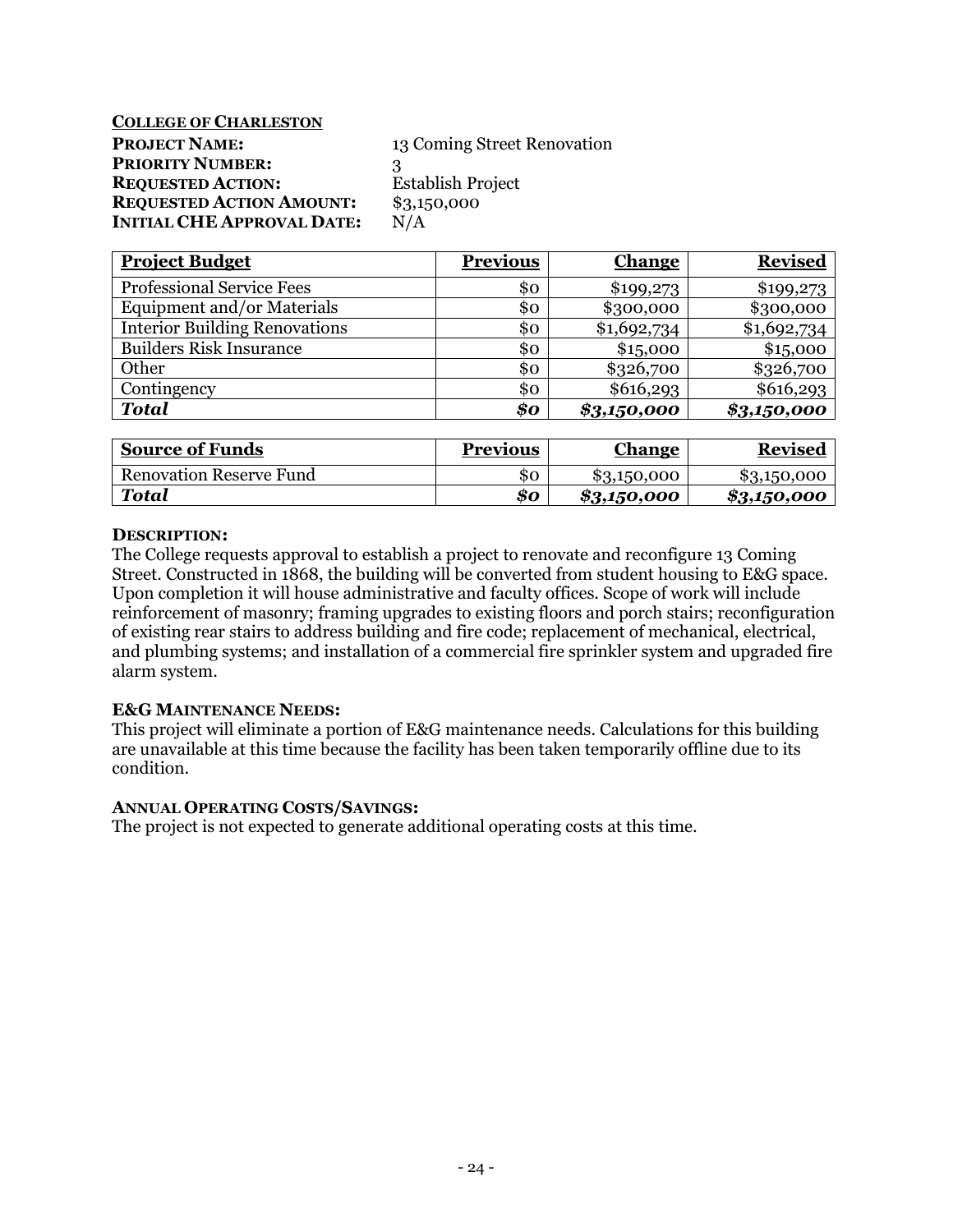**COLLEGE OF CHARLESTON** 

**PRIORITY NUMBER:** 4 **REQUESTED ACTION:** Establish Project **REQUESTED ACTION AMOUNT:** \$26,000,000 **INITIAL CHE APPROVAL DATE:** N/A

**PROJECT NAME:** Silcox Physical Education & Health Center Renovation

| <b>Project Budget</b>                | <b>Previous</b> | <b>Change</b> | <b>Revised</b> |
|--------------------------------------|-----------------|---------------|----------------|
| <b>Professional Service Fees</b>     | \$0             | \$1,607,853   | \$1,607,853    |
| Equipment and/or Materials           | \$0             | \$2,800,000   | \$2,800,000    |
| <b>Interior Building Renovations</b> | \$0             | \$14,616,844  | \$14,616,844   |
| Landscaping                          | \$0             | \$15,000      | \$15,000       |
| <b>Builders Risk Insurance</b>       | \$0             | \$90,000      | \$90,000       |
| Other                                | \$0             | \$1,691,000   | \$1,691,000    |
| Contingency                          | \$0             | \$5,179,303   | \$5,179,303    |
| <b>Total</b>                         | \$0             | \$26,000,000  | \$26,000,000   |

| <b>Source of Funds</b>             | <b>Previous</b> | <b>Change</b> | <b>Revised</b> |
|------------------------------------|-----------------|---------------|----------------|
| <b>Institutional Revenue Bonds</b> | 80              | \$23,000,000  | \$23,000,000   |
| Private Funds                      | \$0             | \$3,000,000   | \$3,000,000    |
| Total                              | \$0             | \$26,000,000  | \$26,000,000   |

# **DESCRIPTION:**

The College requests approval to establish a project to renovate the Silcox Physical Education and Health Center. Constructed in 1939, the building originally served as a Works Progress Administration (WPA) project. The building is in significant need of exterior and interior renovations to preserve the historic structure, increase program functionality, and bring the building up to current codes.

The building currently serves as the primary teaching and research location for the Department of Health and Human Performance as well as provides indoor recreational space for the student body. This project will add a new floor level at the current double-height gymnasium. This will allow for the reconfiguration of space to provide more useful and better proportioned classrooms and research labs. In addition to functional improvements, the project will provide for structural, mechanical, electrical, and accessibility improvements.

# **E&G MAINTENANCE NEEDS:**

Based on Fall 2014 data, the Silcox Physical Education & Health Center has a current condition code of 38 with existing maintenance needs of \$5,998,487 over the next twenty years.

# **ANNUAL OPERATING COSTS/SAVINGS:**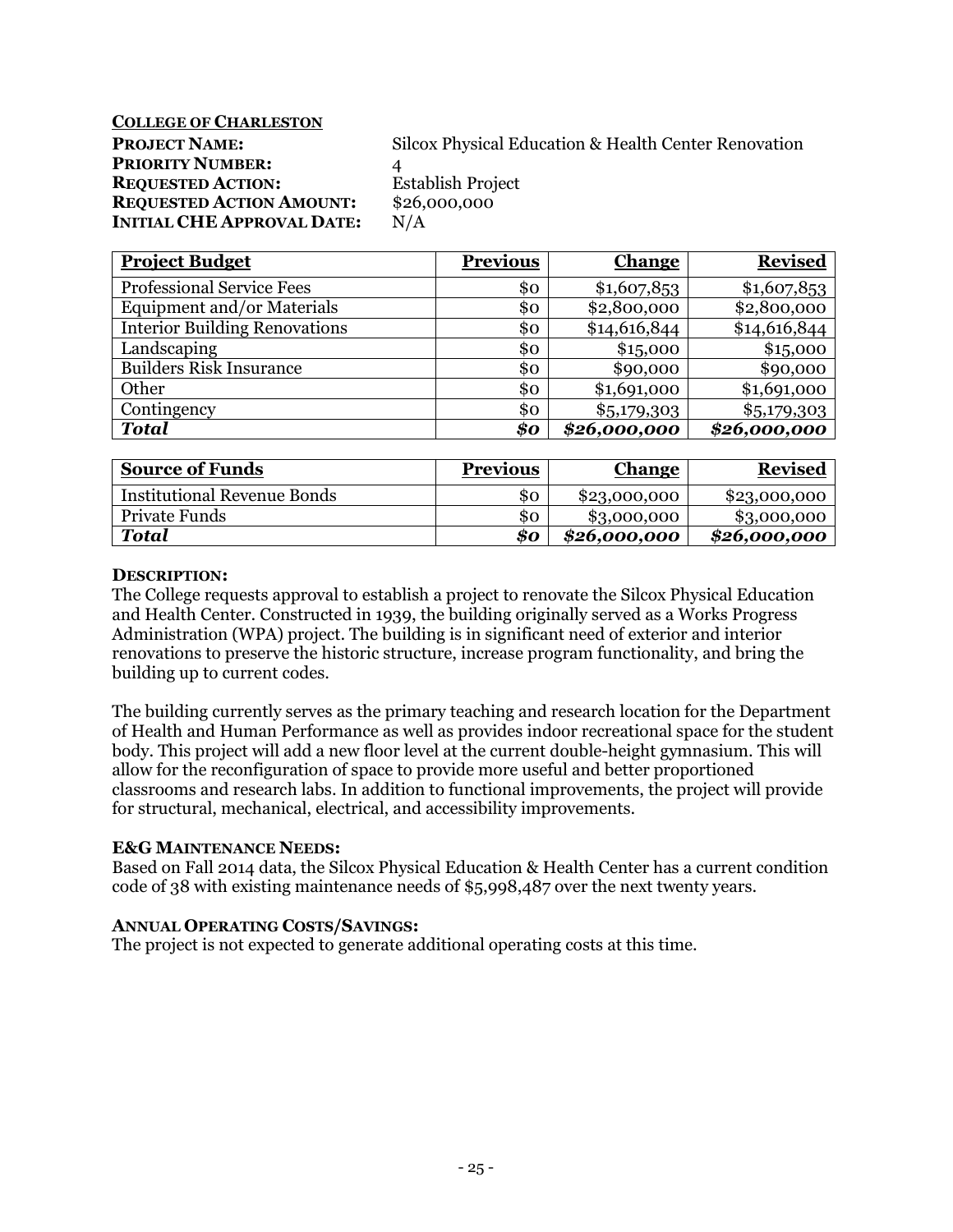## **GREENVILLE TECHNICAL COLLEGE**

| <b>PROJECT NAME:</b>              | Building 112 Roof Replacement |
|-----------------------------------|-------------------------------|
| <b>PRIORITY NUMBER:</b>           |                               |
| <b>REQUESTED ACTION:</b>          | <b>Establish Project</b>      |
| <b>REQUESTED ACTION AMOUNT:</b>   | \$1,200,000                   |
| <b>INITIAL CHE APPROVAL DATE:</b> | N/A                           |

| <b>Project Budget</b>            | <b>Previous</b> | <b>Change</b> | <b>Revised</b> |
|----------------------------------|-----------------|---------------|----------------|
| <b>Professional Service Fees</b> | SO.             | \$90,000      | \$90,000       |
| Roofing                          | 80              | \$1,000,000   | \$1,000,000    |
| Contingency                      | \$0             | \$110,000     | \$110,000      |
| <b>Total</b>                     | \$0             | \$1,200,000   | \$1,200,000    |

| <b>Source of Funds</b> | <b>Previous</b> | Change      | <b>Revised</b> |
|------------------------|-----------------|-------------|----------------|
| Local Funds            | 80              | \$1,200,000 | \$1,200,000    |
| <b>Total</b>           | \$0             | \$1.200.000 | \$1,200,000    |

### **DESCRIPTION:**

The College requests approval to establish a project to replace the roof, flashing, drains and approximately 30% of the existing metal roof decking on Building 112. The remaining 70% of the metal roof decking will be cleaned by wire brushing and an application of protective sealant will be applied. Current building codes require seismic bracing which will also be installed.

### **E&G MAINTENANCE NEEDS:**

Based on Fall 2014 data, Building 112 has a roof system rating of 3.333 out of 5 with existing maintenance needs of \$1,961,049 over the next twenty years.

# **ANNUAL OPERATING COSTS/SAVINGS:**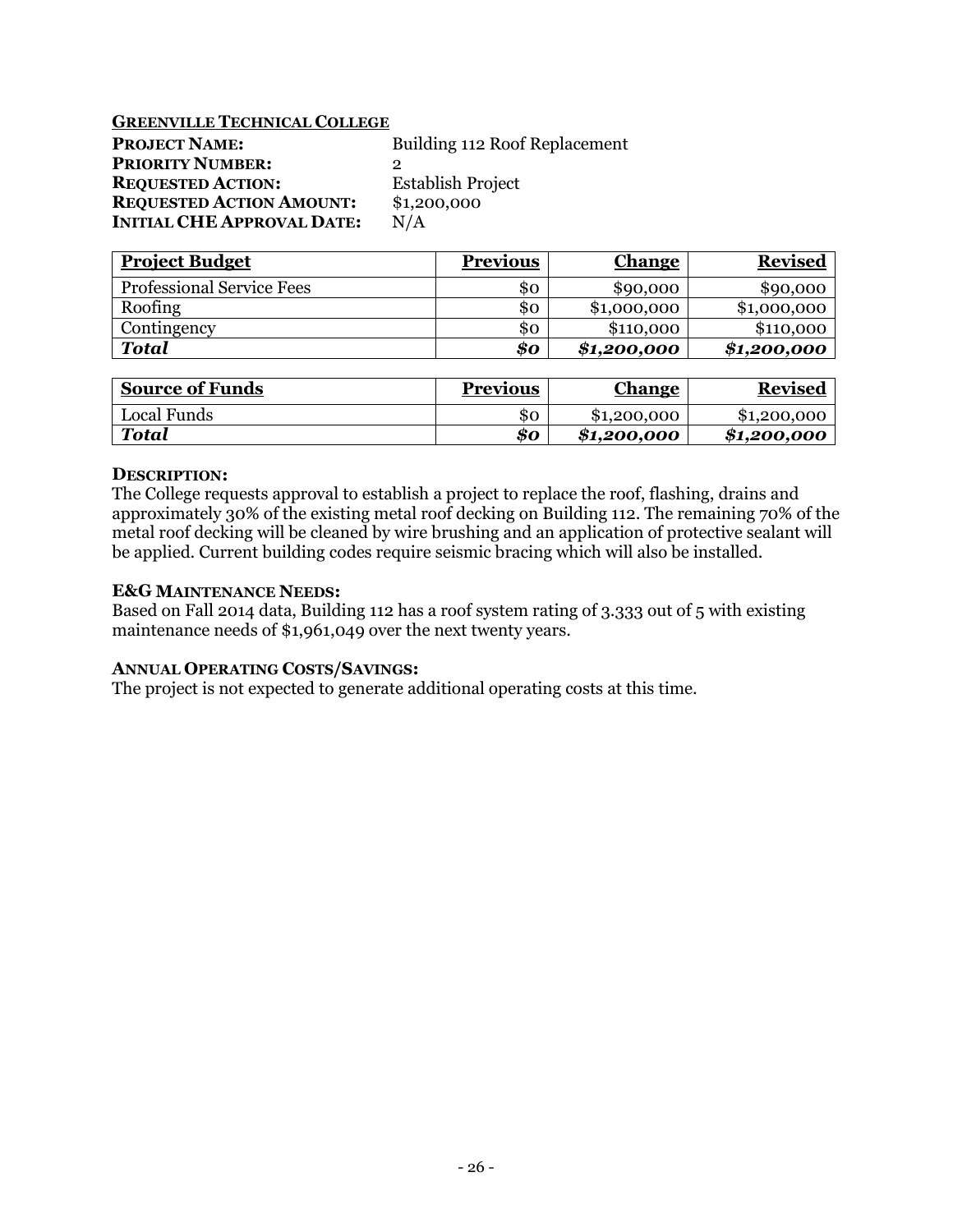# **ORANGEBURG-CALHOUN TECHNICAL COLLEGE**

| <b>PROJECT NAME:</b>              | Re-Roofing Projects – Buildings A-J and Connecting    |
|-----------------------------------|-------------------------------------------------------|
|                                   | Corridors (Coming thru as an Interim Capital Project) |
| <b>PRIORITY NUMBER:</b>           |                                                       |
| <b>REQUESTED ACTION:</b>          | <b>Establish Project</b>                              |
| <b>REQUESTED ACTION AMOUNT:</b>   | \$2,100,000                                           |
| <b>INITIAL CHE APPROVAL DATE:</b> | N/A                                                   |
|                                   |                                                       |

| <b>Project Budget</b>            | <b>Previous</b> | <b>Change</b> | <b>Revised</b> |
|----------------------------------|-----------------|---------------|----------------|
| <b>Professional Service Fees</b> | \$0             | \$75,000      | \$75,000       |
| Roofing                          | \$0             | \$2,025,000   | \$2,025,000    |
| Total                            | \$0             | \$2,100,000   | \$2,100,000    |

| <b>Source of Funds</b> | <b>Previous</b> | <u>Change</u> | <b>Revised</b> |
|------------------------|-----------------|---------------|----------------|
| Local Funds            | \$0             | \$2,100,000   | \$2,100,000    |
| <b>Total</b>           | \$0             | \$2,100,000   | \$2,100,000    |

#### **DESCRIPTION:**

The College requests approval to establish a project to re-roof buildings A thru J and connecting corridors. Scope of work will include all components of roof replacement including addressing any secondary drainage. The roofs are over 25 years old and recent assessments have confirmed the need to expedite their replacement.

# **E&G MAINTENANCE NEEDS:**

Based on Fall 2014 data, Buildings A thru J each have a roof system rating of 4 out of 5, and have combined existing maintenance needs of \$3,008,711 over the next twenty years.

# **ANNUAL OPERATING COSTS/SAVINGS:**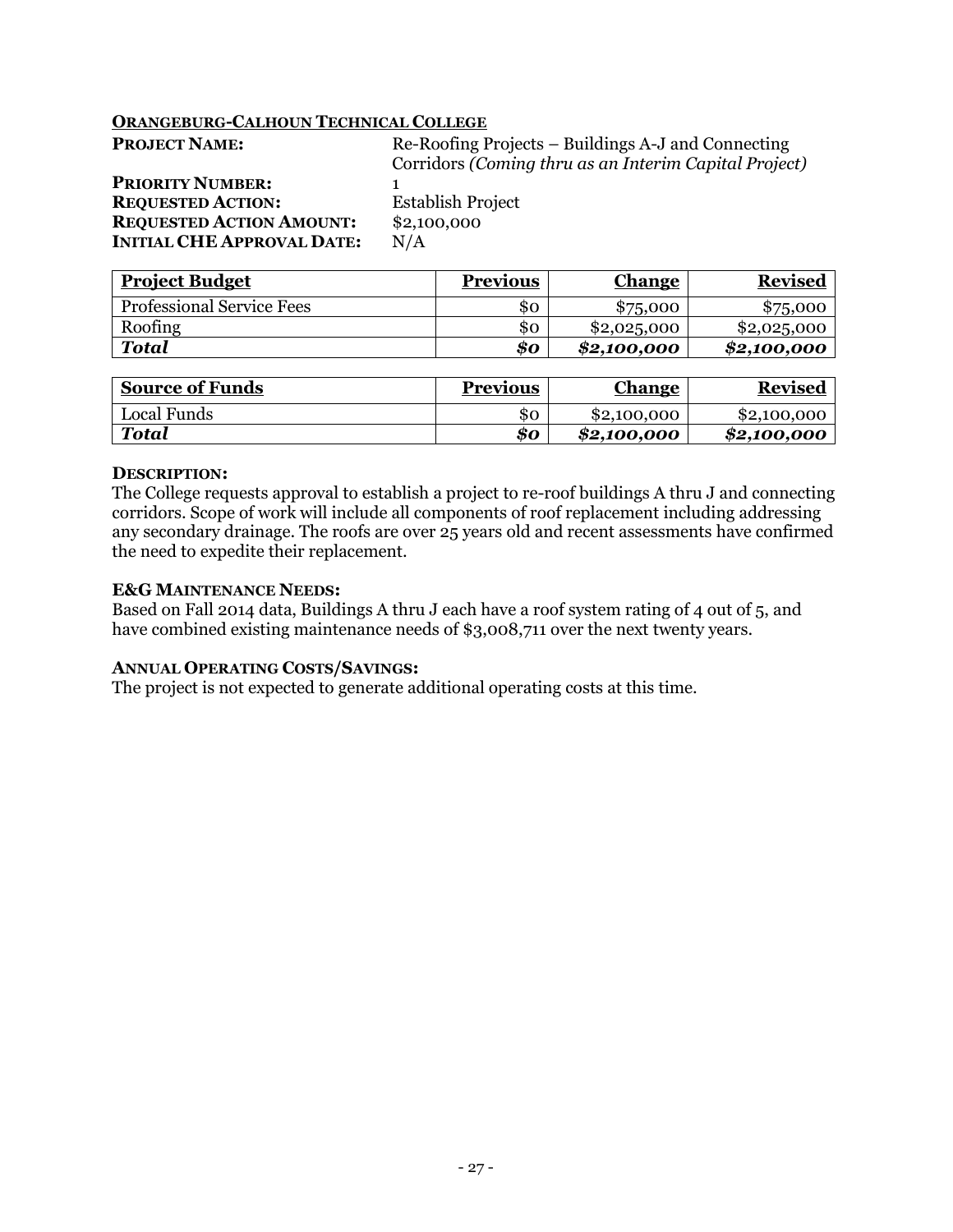# **SPARTANBURG COMMUNITY COLLEGE**

| <b>PROJECT NAME:</b>              | <b>Relocation/Renovation Culinary Program</b> |
|-----------------------------------|-----------------------------------------------|
| <b>PRIORITY NUMBER:</b>           |                                               |
| <b>REQUESTED ACTION:</b>          | <b>Establish Project</b>                      |
| <b>REQUESTED ACTION AMOUNT:</b>   | \$1,087,739                                   |
| <b>INITIAL CHE APPROVAL DATE:</b> | N/A                                           |

| <b>Project Budget</b>                | <b>Previous</b> | <b>Change</b> | <b>Revised</b> |
|--------------------------------------|-----------------|---------------|----------------|
| <b>Professional Service Fees</b>     | 80              | \$130,528     | \$130,528      |
| <b>Interior Building Renovations</b> | \$0             | \$870,192     | \$870,192      |
| Contingency                          | \$0             | \$87,019      | \$87,019       |
| <b>Total</b>                         | \$0             | \$1,087,739   | \$1,087,739    |

| <b>Source of Funds</b> | <b>Previous</b> | Change      | <b>Revised</b> |
|------------------------|-----------------|-------------|----------------|
| Local Funds            | \$0             | \$1,087,739 | \$1,087,739    |
| <b>Total</b>           | 80              | \$1,087,739 | \$1,087,739    |

# **DESCRIPTION:**

The College requests approval to establish a project to relocate the Culinary Program from the Central Campus to a new location in the Spartanburg Downtown Business District. A building which formerly housed the Denny's corporate test kitchen has been offered to the College at a minimal lease rate. The 10,000 SF space will be renovated into classrooms and labs to include culinary teaching kitchens with dining facilities. The space has utilities conducive to kitchen equipment setup and includes some large refrigeration equipment which will remain and can be utilized. The building is located near the Evans Academic Center.

# **E&G MAINTENANCE NEEDS:**

 $N/A$  – newly acquired facility

# **ANNUAL OPERATING COSTS/SAVINGS:**

Rent and operating expenses will require additional operation costs of \$40,162 in the second year, and \$57,913 in the third year following project completion.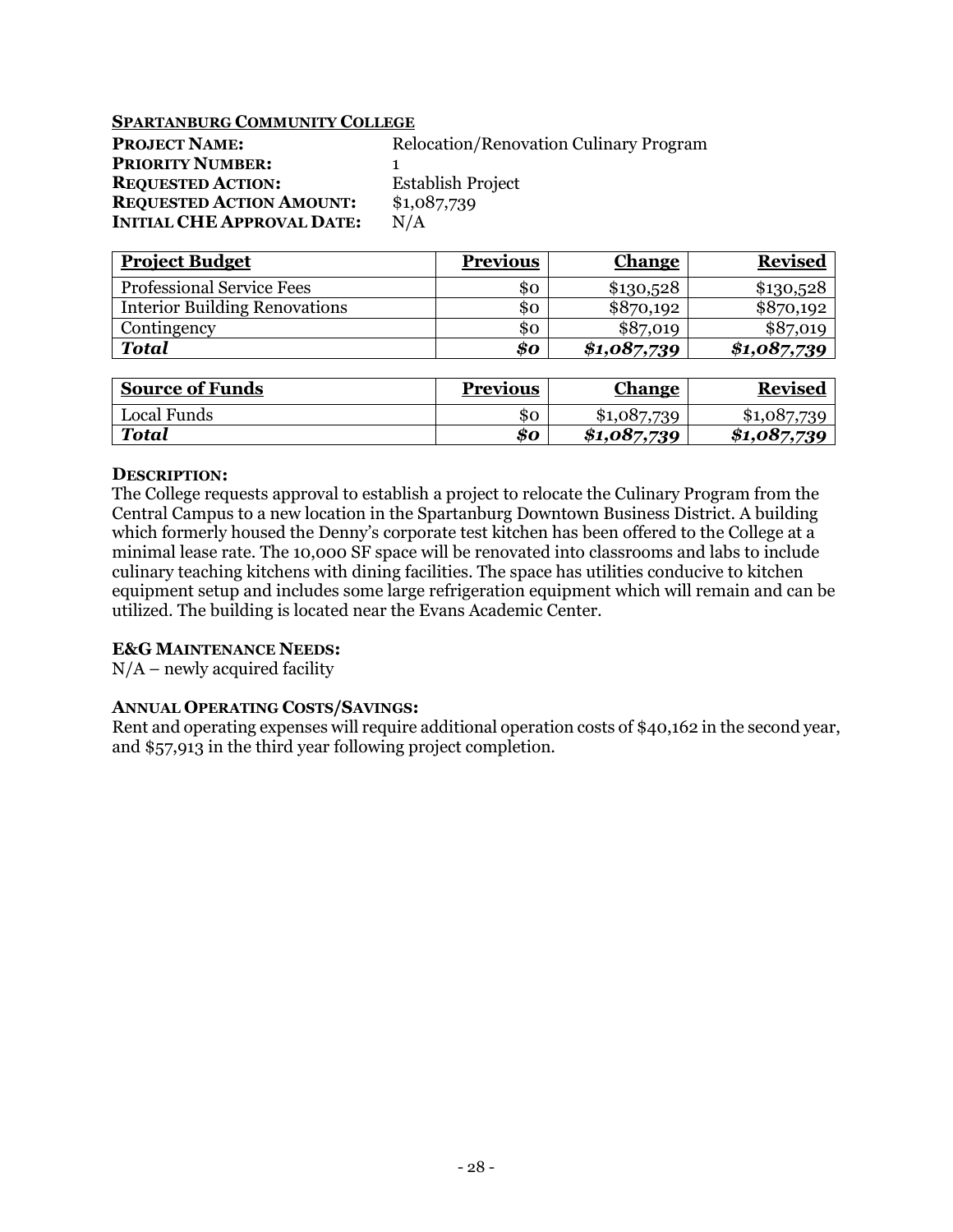# **PROJECTS REQUESTING ESTABLISHMENT OR AN INCREASE TO THE BUDGET LAND ACQUISITIONS**

FY 2015-16 CPIP Year One

| <b>COLLEGE OF CHARLESTON</b>      |                                   |
|-----------------------------------|-----------------------------------|
| <b>PROJECT NAME:</b>              | <b>Potential Land Acquisition</b> |
| <b>PRIORITY NUMBER:</b>           | 5                                 |
| <b>REQUESTED ACTION:</b>          | <b>Establish Project</b>          |
| <b>REQUESTED ACTION AMOUNT:</b>   | \$4,000,000                       |
| <b>INITIAL CHE APPROVAL DATE:</b> | N/A                               |

| <b>Project Budget</b> | <b>Previous</b> | <u>Change</u> | <b>Revised</b> |
|-----------------------|-----------------|---------------|----------------|
| Land Purchase         | \$0             | \$4,000,000   | \$4,000,000    |
| <b>Total</b>          | \$0             | \$4,000,000   | \$4,000,000    |

| <b>Source of Funds</b>     | <b>Previous</b> | <b>Change</b> | <b>Revised</b> |
|----------------------------|-----------------|---------------|----------------|
| <b>Excess Debt Service</b> | \$0             | \$4,000,000   | \$4,000,000    |
| Total                      | 80              | \$4,000,000   | \$4,000,000    |

# **DESCRIPTION:**

The College's five year plan factors in potential land acquisitions in the event an opportunity to expand the College's footprint should arise. The 2012 Campus Master Plan found that utilization of existing facilities exceeds standards, yet the College faces a significant, growing space deficit. The Plan identified several land parcels located on the fringes of the existing campus that would enable the development of needed facilities as well as enhance the vibrancy of prominent city streets. These potential land parcels are included in the institution's Master Land Acquisition plan approved by CHE on November 1, 2012.

The 2012 Campus Master Plan predicts that the College will experience an 896,000 SF space deficit by the year 2020. Given the College's unique location within the city center and a historic zone, growth opportunities within the existing footprint are limited.

# **E&G MAINTENANCE NEEDS:**

N/A – Land Acquisition

# **ANNUAL OPERATING COSTS/SAVINGS:**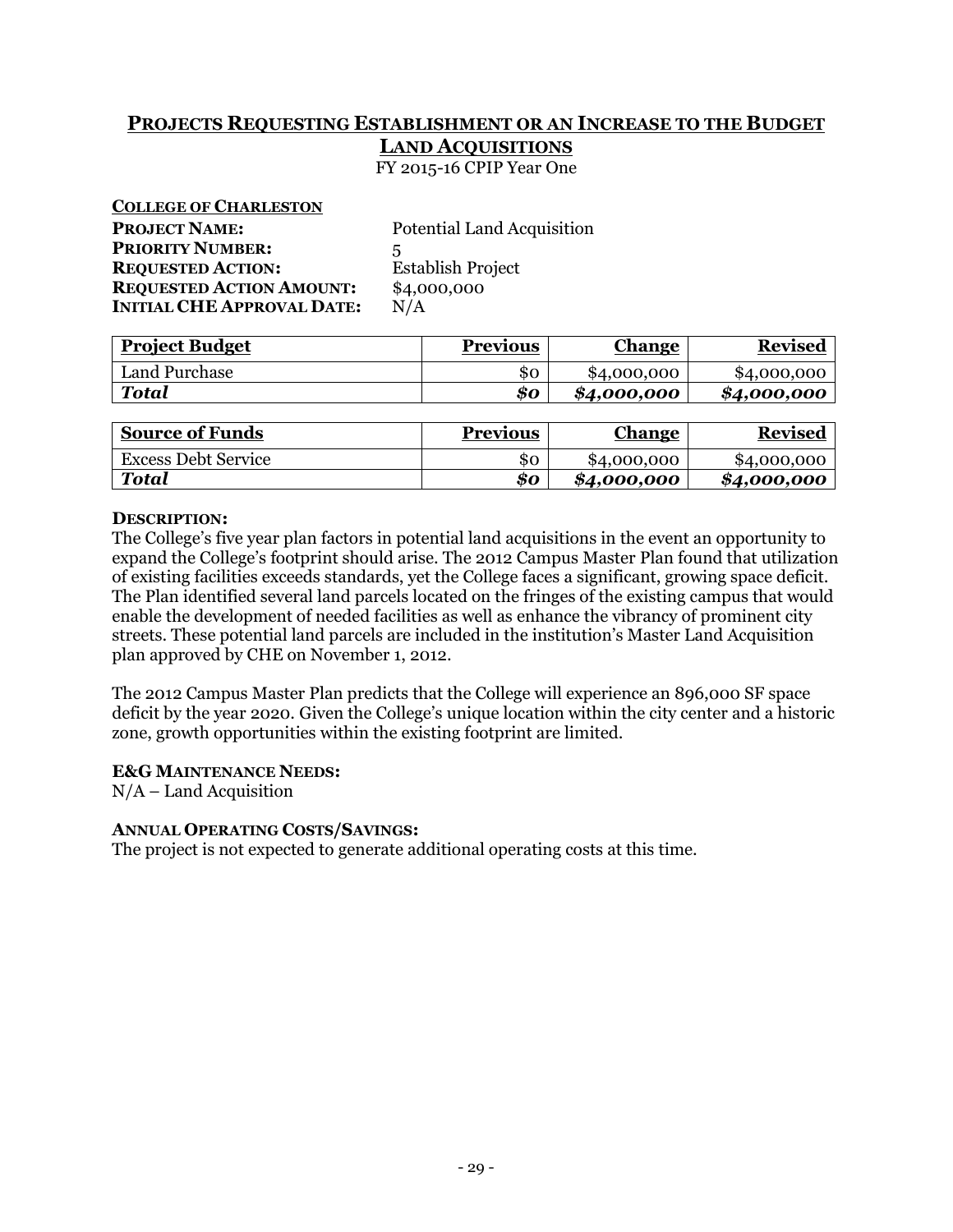# **DENMARK TECHNICAL COLLEGE**

| <b>PROJECT NAME:</b>              | Land Purchase "Smith Property" |  |  |
|-----------------------------------|--------------------------------|--|--|
| <b>PRIORITY NUMBER:</b>           |                                |  |  |
| <b>REQUESTED ACTION:</b>          | <b>Establish Project</b>       |  |  |
| <b>REQUESTED ACTION AMOUNT:</b>   | \$19,000                       |  |  |
| <b>INITIAL CHE APPROVAL DATE:</b> | N/A                            |  |  |

| <b>Project Budget</b>            | <b>Previous</b> | <b>Change</b> | <b>Revised</b> |
|----------------------------------|-----------------|---------------|----------------|
| Land Purchase                    | \$ο             | \$10,000      | \$10,000       |
| <b>Professional Service Fees</b> | 80              | \$2,500       | \$2,500        |
| Site Development                 | \$0             | \$5,360       | \$5,360        |
| Contingency                      | \$0             | \$1,140       | \$1,140        |
| <b>Total</b>                     | \$0             | \$19,000      | \$19,000       |

| <b>Source of Funds</b> | <b>Previous</b> | <b>Change</b> | <b>Revised</b> |
|------------------------|-----------------|---------------|----------------|
| <b>Plant Funds</b>     | 80              | \$19,000      | \$19,000       |
| Total                  | 80              | \$19,000      | \$19,000       |

### **DESCRIPTION:**

The College requests approval to establish a project to acquire 2.48 acres of land located between two of the College's buildings. The property is owned by the Smith Family and is needed to aid in securing the entire campus and to ensure a more safe campus environment for students, faculty, and staff.

# **E&G MAINTENANCE NEEDS:**

N/A – Land Acquisition

# **ANNUAL OPERATING COSTS/SAVINGS:**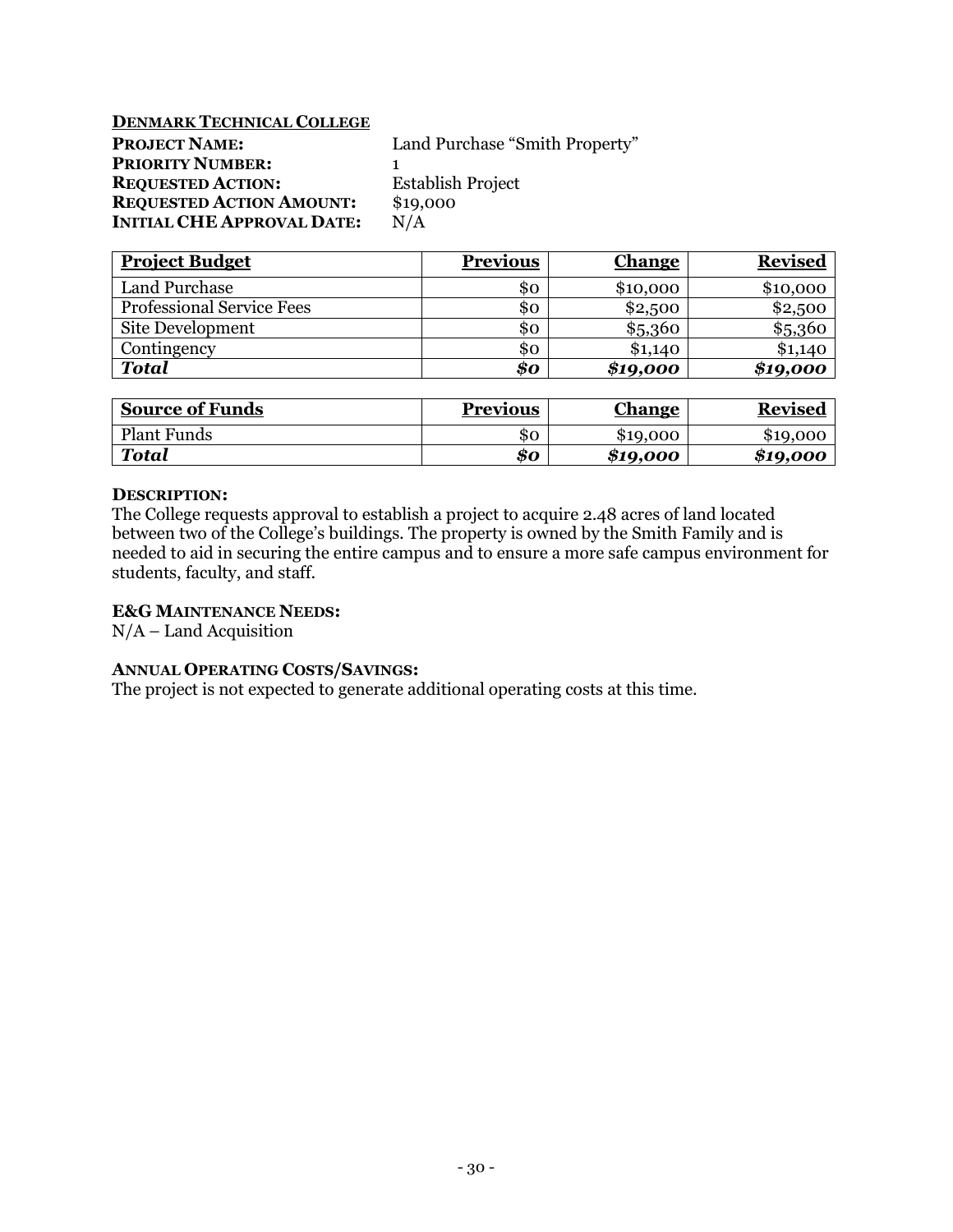#### **South Carolina Commission on Higher Education**

Statewide Ranking of Requests for 2010-11 *Staff Recommendation as part of FY 20010-11 Budget Request*

| Rank                             | Institution                                                                             | <b>Project Name</b>                              | <u>IP</u>                        | <b>Project Type</b>              | <b>CIB Funds</b><br>Requested | Total<br><b>Points</b> | <b>Total Project Cost</b>    | <b>Running Total -</b><br>Pre-Design &<br>Construction |  |  |
|----------------------------------|-----------------------------------------------------------------------------------------|--------------------------------------------------|----------------------------------|----------------------------------|-------------------------------|------------------------|------------------------------|--------------------------------------------------------|--|--|
|                                  | State Priorities for Institutions with Projects Scoring Greater Than 143 Points         |                                                  |                                  |                                  |                               |                        |                              |                                                        |  |  |
| $\mathbf{1}$                     | Medical University of South Carolina                                                    | College of Dental Medicine                       |                                  | New Construction                 | \$30,000,000                  | 184.50                 | \$61,000,000                 | \$30,000,000                                           |  |  |
| $\overline{2}$                   | Jniversity of South Carolina Columbia School of Law New Building                        | Building                                         | $\mathbf{1}$                     | New Construction                 | \$20,000,000                  | 183.00                 | \$90,400,000                 | \$50,000,000                                           |  |  |
|                                  |                                                                                         | Building - Renovations                           |                                  | Construction/Ren                 |                               |                        |                              |                                                        |  |  |
| 3                                | Piedmont Technical College                                                              | Health (Bldg H), Science (S),                    | $\mathbf{1}$                     | ovation                          | \$16,283,004                  | 180.50                 | \$21,347,680                 | \$66,283,004                                           |  |  |
|                                  |                                                                                         | Northeast<br>Classroom/Engineering/Sci           |                                  |                                  |                               |                        |                              |                                                        |  |  |
| $\overline{a}$                   | Midlands Technical College                                                              | ence Facility                                    |                                  | New Construction                 | \$18,000,000                  | 179.00                 | \$28,100,000                 | \$84,283,004                                           |  |  |
| 5                                | College of Charleston                                                                   | Construction of Science<br>Facility              |                                  | New Construction                 | \$43,499,001                  | 178.00                 | \$58,000,000                 | \$127,782,005                                          |  |  |
|                                  |                                                                                         | New Science Building                             |                                  | Construction/Ren                 |                               |                        |                              |                                                        |  |  |
| 6                                | Coastal Carolina University                                                             | Construction (Phase III)                         |                                  | ovation                          | \$35,000,000                  | 171.00                 | \$35,000,000                 | \$162,782,005                                          |  |  |
| 8                                | The Citadel                                                                             | Capers Hall Replacement                          | $\mathbf{1}$                     | New Construction                 | \$36,060,320                  | 165.50                 | \$39,060,320                 | \$198,842,325                                          |  |  |
| $\overline{9}$                   | Aiken Technical College                                                                 | <b>Building</b><br><b>Information Resource</b>   | $\mathbf{1}$                     | New Construction                 | \$9,963,835                   | 163.00                 | \$12,454,794                 | \$208,806,160                                          |  |  |
|                                  |                                                                                         | Center Construction/Repair                       |                                  | New                              |                               |                        |                              |                                                        |  |  |
|                                  |                                                                                         | Renovation of Library                            |                                  | Construction/Ren                 |                               |                        |                              |                                                        |  |  |
| 10<br>11                         | University of South Carolina Upstate<br>Winthrop University                             | Classroom Building<br>Library Replacement        | $\overline{1}$                   | ovation<br>New Construction      | \$29,800,000<br>\$50,000,000  | 162.50<br>161.50       | \$33,000,000<br>\$50,000,000 | \$238,606,160<br>\$288,606,160                         |  |  |
| 13                               | Technical College of the Lowcountry                                                     | Renovations                                      | $\overline{1}$                   | Renovation                       | \$2,240,000                   | 154.50                 | \$2,350,000                  | \$290,846,160                                          |  |  |
|                                  |                                                                                         | Instructional Laboratories                       |                                  |                                  |                               |                        |                              |                                                        |  |  |
| 14                               | University of South Carolina Sumter                                                     | <b>Building</b>                                  | $\mathbf{1}$                     | New Construction                 | \$17,825,000                  | 153.00                 | \$17,825,000                 | \$308,671,160                                          |  |  |
| 15                               | York Technical College                                                                  | Allied Health Classroom &<br>Laboratory Building | $\mathbf{1}$                     | New Construction                 | \$15,384,160                  | 152.00                 | \$19,230,200                 | \$324,055,320                                          |  |  |
|                                  |                                                                                         | Whittaker Library                                |                                  | Construction/Ren                 |                               |                        |                              |                                                        |  |  |
| 16                               | South Carolina State University                                                         | Expansion/Renovations                            | $\mathbf{1}$                     | ovation                          | \$23,547,744                  | 143.50                 | \$24,000,000                 | \$347,603,064                                          |  |  |
|                                  | State Priorities for Institutions with a Second Project Scoring greater than 143 Points |                                                  |                                  |                                  |                               |                        |                              |                                                        |  |  |
|                                  |                                                                                         | Expansion and Renovation                         |                                  | Construction/Ren                 |                               |                        |                              |                                                        |  |  |
| $\overline{7}$<br>$\overline{7}$ | College of Charleston<br>Medical University of South Carolina                           | of Science Facilities<br><b>Building</b>         | $\overline{2}$<br>$\overline{3}$ | ovation<br>New Construction      | \$40,000,000<br>\$40,000,000  | 168.00<br>168.00       | \$40,000,000<br>\$40,000,000 | \$387,603,064<br>\$427,603,064                         |  |  |
|                                  |                                                                                         |                                                  |                                  | Construction/Ren                 |                               |                        |                              |                                                        |  |  |
| 12                               | The Citadel                                                                             | Daniel Library Renovation                        |                                  | ovation                          | \$25,514,125                  | 157.00                 | \$25,514,125                 | \$453,117,189                                          |  |  |
|                                  | <b>Projects Scoring Less than 143 Points</b>                                            |                                                  |                                  |                                  |                               |                        |                              |                                                        |  |  |
|                                  |                                                                                         | Construction of New                              |                                  | New Construction/                |                               |                        |                              |                                                        |  |  |
| 17                               | Lander University                                                                       | University Center                                | $\mathbf{1}$                     | Renovation                       | \$36,075,000                  | 139.50                 | \$36,075,000                 | \$489,192,189                                          |  |  |
| 18                               | Trident Technical College                                                               | Nursing/Science/Math<br><b>Building</b>          |                                  | New Construction                 | \$23,493,600                  | 136.50                 | \$29,367,000                 | \$512,685,789                                          |  |  |
|                                  |                                                                                         | Engineering & Science                            |                                  |                                  |                               |                        |                              |                                                        |  |  |
| 19                               | Clemson University                                                                      | Building                                         | $2^{\circ}$                      | New Construction                 | \$30,000,000                  | 135.00                 | \$40,000,000                 | \$542,685,789                                          |  |  |
| 19                               | Lander University                                                                       | Jackson Library Renovation                       | $\overline{2}$                   | Renovation                       | \$13,852,975                  | 135.00                 | \$13,852,975                 | \$556,538,764                                          |  |  |
|                                  |                                                                                         | Renovate/Repurpose -                             |                                  |                                  |                               |                        |                              |                                                        |  |  |
| 20                               | Central Carolina Technical College                                                      | Main Campus                                      | $\mathbf{1}$                     | Renovation                       | \$758,265                     | 134.50                 | \$947,832                    | \$557,297,029                                          |  |  |
| 21                               | Florence-Darlington Technical College                                                   | Automotive/Auto Body<br>Program Expansion        | $\overline{2}$                   | New Construction                 | \$2,880,000                   | 131.50                 | \$3,600,000                  | \$560,177,029                                          |  |  |
|                                  |                                                                                         |                                                  |                                  |                                  |                               |                        |                              |                                                        |  |  |
| 22                               | Clemson University                                                                      | Hunter Hall Addition                             |                                  | New Construction                 | \$50,000,000                  | 131.00                 | \$50,000,000                 | \$610,177,029                                          |  |  |
|                                  |                                                                                         | Renovation/Expansion of                          | $\mathbf{1}$                     | New Construction/<br>Renovation  | \$6,000,000                   |                        | \$7,500,000                  | \$616,177,029                                          |  |  |
| 13                               | Horry-Georgetown Technical College                                                      | Building 400 - Conway<br>Renovation/Expansion of |                                  | New Construction/                |                               | 127.00                 |                              |                                                        |  |  |
| 23                               | Horry-Georgetown Technical College                                                      | Building 300 - Conway                            | $\overline{2}$                   | Renovation                       | \$6,000,000                   | 127.00                 | \$7,500,000                  | \$622,177,029                                          |  |  |
|                                  |                                                                                         | Academic/Library Building                        |                                  |                                  |                               |                        |                              |                                                        |  |  |
| 24                               | Spartanburg Community College                                                           | Construction - Phase II<br>of Business Building  |                                  | New Construction                 | \$4,070,000                   | 124.00                 | \$9,900,000                  | \$626,247,029                                          |  |  |
| 25                               | Francis Marion University                                                               | Construction                                     | $\overline{2}$                   | New Construction                 | \$21,250,000                  | 123.50                 | \$22,000,000                 | \$647,497,029                                          |  |  |
|                                  |                                                                                         | ning Resources Center                            |                                  | Construction/Site                |                               |                        |                              |                                                        |  |  |
| 26                               | University of South Carolina Union                                                      | Construction<br>Renovation/Expansion of          | $\overline{3}$                   | Development<br>New Construction/ | \$6,000,000                   | 121.00                 | \$6,000,000                  | \$653,497,029                                          |  |  |
| 26                               | Horry-Georgetown Technical College Building 100 - Grand Strand                          |                                                  | 3                                | Renovation                       | \$2,250,000                   | 121.00                 | \$3,000,000                  | \$655,747,029                                          |  |  |
| 27                               | Spartanburg Community College                                                           | West Building Renovation                         | $\overline{2}$                   | Renovation                       | \$6,200,000                   | 117.00                 | \$6,200,000                  | \$661,947,029                                          |  |  |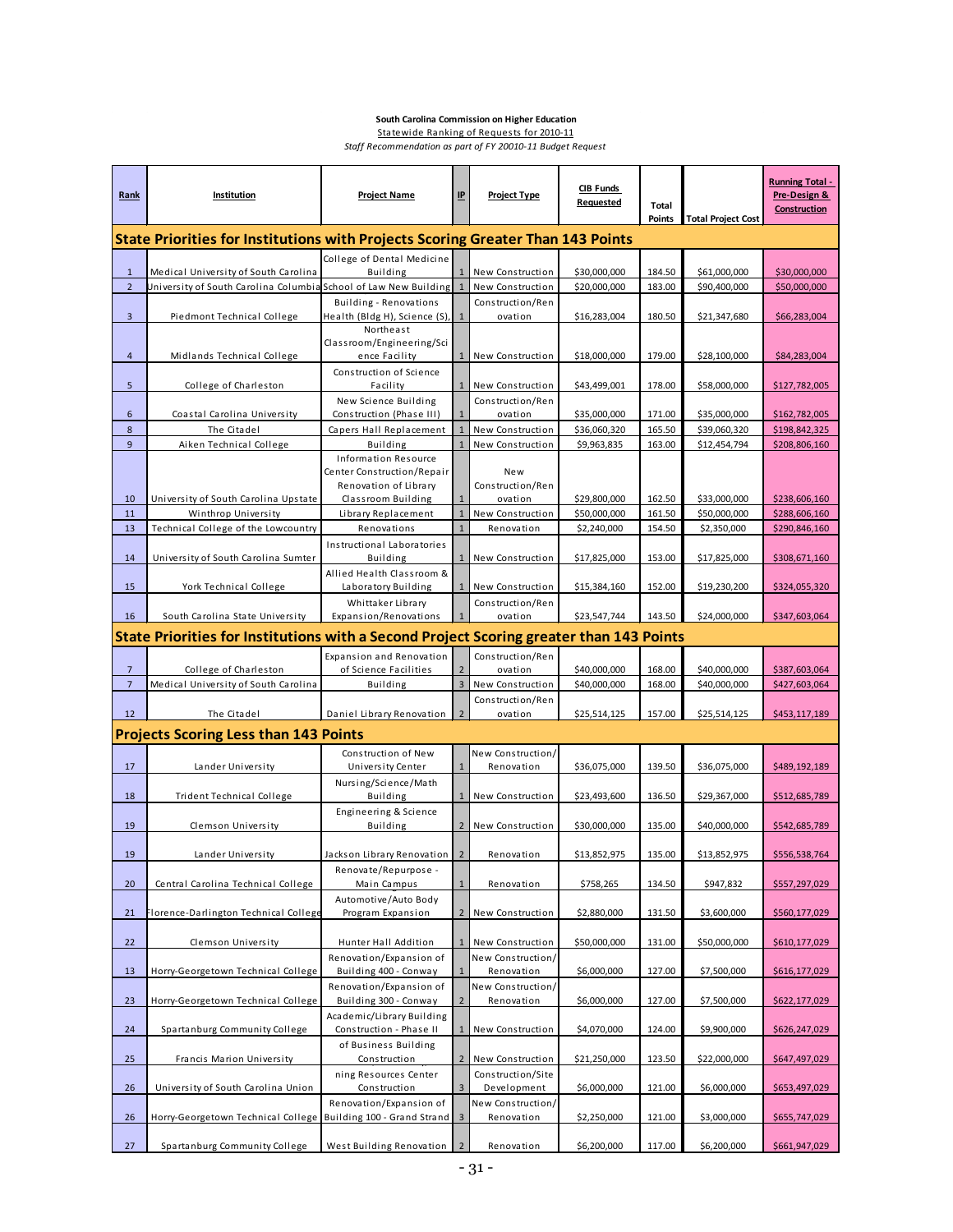#### **South Carolina Commission on Higher Education**

Statewide Ranking of Requests for 2010-11 *Staff Recommendation as part of FY 20010-11 Budget Request*

| Rank | Institution                            | <b>Project Name</b>                                    | $\mathbf{I}$   | <b>Project Type</b> | <b>CIB Funds</b><br>Requested | Total<br><b>Points</b> | <b>Total Project Cost</b> | <b>Running Total -</b><br>Pre-Design &<br>Construction |
|------|----------------------------------------|--------------------------------------------------------|----------------|---------------------|-------------------------------|------------------------|---------------------------|--------------------------------------------------------|
|      |                                        |                                                        |                |                     |                               |                        |                           |                                                        |
| 28   | Tri-County Technical College           | Student Life Center                                    |                | New Construction    | \$9,200,000                   | 113.50                 | \$11,500,000              | \$671,147,029                                          |
| 29   | Greenville Technical College           | Greer Classroom Building                               | $\overline{2}$ | New Construction    | \$5,073,630                   | 113.00                 | \$6,342,038               | \$676,220,659                                          |
|      |                                        | Science & Technology                                   |                |                     |                               |                        |                           |                                                        |
| 30   | hiversity of South Carolina Salkehatch | Center Construction                                    | $\overline{4}$ | New Construction    | \$12,817,628                  | 110.50                 | \$13,817,628              | \$689,038,287                                          |
| 31   | Williamsburg Technical College         | Technology Building                                    |                | New Construction    | \$7,500,000                   | 110.00                 | \$10,200,000              | \$696,538,287                                          |
| 32   | Aiken Technical College                | Nursing Building                                       |                | 2 New Construction  | \$6,152,580                   | 107.00                 | \$7,690,725               | \$702,690,867                                          |
|      |                                        | Barton Campus Classroom                                |                |                     |                               |                        |                           |                                                        |
| 33   | Greenville Technical College           | <b>Building Construction</b><br>New River Technology   |                | New Construction    | \$9,632,960                   | 104.50                 | \$12,041,200              | \$712,323,827                                          |
| 33   | Technical College of the Lowcountry    | Building                                               | 3              | New Construction    | \$15,100,000                  | 104.50                 | \$15,400,000              | \$727,423,827                                          |
|      |                                        | Advanced & Emerging                                    |                |                     |                               |                        |                           |                                                        |
| 33   | Drangeburg-Calhoun Technical College   | Technology Center                                      | $\mathbf{1}$   | New Construction    | \$4,800,000                   | 104.50                 | \$6,000,000               | \$732,223,827                                          |
| 34   | Francis Marion University              | Office Services Building                               |                | New Construction    | \$800,000                     | 101.00                 | \$800,000                 | \$733,023,827                                          |
| 35   | Florence-Darlington Technical College  | Manufacturing Incubator<br>Center                      | $\mathbf{1}$   | New Construction    | \$4,144,800                   | 100.50                 | \$5,181,000               | \$737,168,627                                          |
| 36   | University of South Carolina Aiken     | New Academic Center                                    |                | New Construction    | \$15,000,000                  | 98.00                  | \$15,000,000              | \$752,168,627                                          |
| 37   | University of South Carolina Beaufort  | South Campus Classroom<br><b>Building Construction</b> | $\mathbf{1}$   | New Construction    | \$14,999,118                  | 97.00                  | \$14,999,118              | \$767,167,745                                          |
| 38   | Drangeburg-Calhoun Technical College   | Renovation of Industrial<br>Building                   | $\overline{3}$ | Renovation          | \$250,000                     | 91.50                  | \$250,000                 | \$767,417,745                                          |
|      |                                        | Renovate/Repurpose -                                   |                |                     |                               |                        |                           |                                                        |
| 39   | Central Carolina Technical College     | Downtown Site                                          | $\overline{2}$ | Renovation          | \$1,553,165                   | 89.50                  | \$1,553,165               | \$768,970,910                                          |
| 40   | University of South Carolina Aiken     | Etherredge Center<br>Classroom Additions               | 4              | New Construction    | \$7,200,000                   | 88.50                  | \$7,500,000               | \$776,170,910                                          |
|      |                                        | Tyger River Building 2                                 |                |                     |                               |                        |                           |                                                        |
| 41   | Spartanburg Community College          | Renovation - Phase III                                 | $\overline{3}$ | Renovation          | \$2,340,000                   | 84.50                  | \$5,340,000               | \$778,510,910                                          |
| 42   | University of South Carolina Lancaste  | Classroom Building<br>Construction                     |                | 1 New Construction  | \$6,800,000                   | 74.50                  | \$7,300,000               | \$785,310,910                                          |
|      |                                        | Demolition & New                                       |                |                     |                               |                        |                           |                                                        |
| N/A  | South Carolina State Univrsity         | Construction                                           |                | 2 New Construction  | \$14,350,000                  | 0.00                   | \$14,350,000              | \$799,660,910                                          |
| N/A  | Denmark Technical College              | Information Technology<br>Center                       | $\mathbf{1}$   | New Construction    | \$5,175,000                   | 0.00                   | \$5,175,000               | \$804,835,910                                          |
|      |                                        |                                                        |                |                     |                               |                        |                           |                                                        |
|      |                                        |                                                        |                | Cumulative Total    | \$804,835,910                 |                        | \$993,664,800             |                                                        |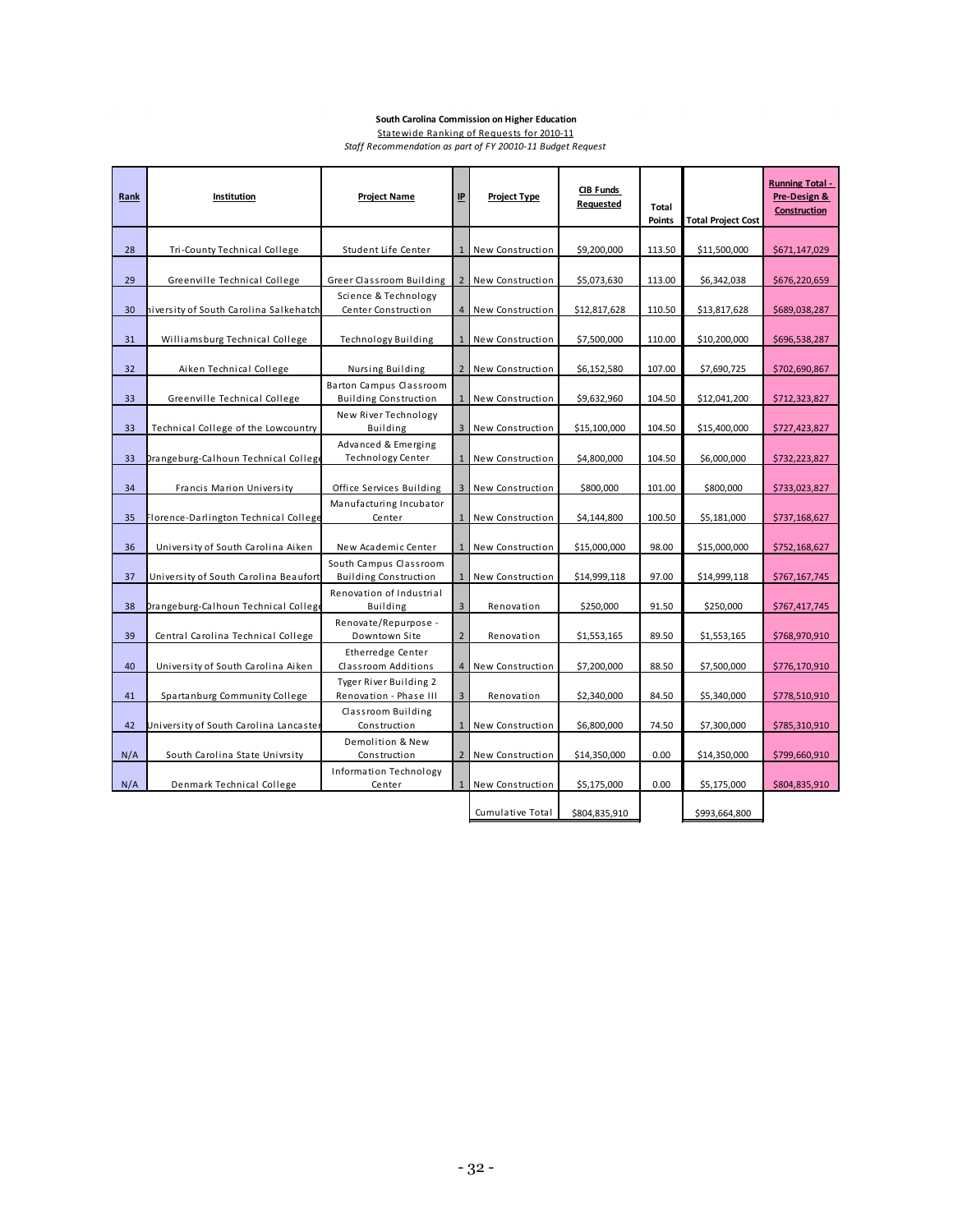# **SOUTH CAROLINA COMMISSION ON HIGHER EDUCATION CAPITAL FUNDING GOALS FOR PUBLIC HIGHER EDUCATION INSTITUTIONS**

The following goals have been formulated to guide the Commission on Higher Education in making capital funding recommendations to the Governor and the General Assembly.

# **STATEWIDE GOALS**

- To ensure campus health and safety by supporting projects designed to remedy existing issues that adversely affect human well being
- To address critical maintenance needs of the institutions, thereby protecting the State's capital investment in higher education
- To alleviate problems resulting from critical enrollment and/or programmatic growth, including needs for state-of-the-art academic space
- To support needs that are significant to continuing economic development in the state or service area

Points will be assigned to Related Standards, Rating Criteria, and Other Considerations. A maximum of 80 points may be generated through Related Standards and a maximum of 120 points may be generated through Rating Criteria. An additional 5 points may be generated based on Other Considerations. Projects will be rated according to the total combined number of points generated up to a maximum of 205 points.

(REVISED FEBRUARY 2009)

# **SECTION I – RELATED STANDARDS**

Each proposed project will be reviewed and rated for consistency and compatibility with the following related standards:

 **STANDARD 1.The proposed project is consistent with the institutions master plan and is critical and central to the institution's approved mission. (If project does not meet these criteria, request will not be scored, prioritized, or recommended for state bond funding.)**

# **EVALUATION**

- a. Evaluated against approved mission statement augmented by institution data which can include the project's consistency with the institution's Master Plan and Strategic Plan.
- **STANDARD 2. The degree to which the proposed project's ultimate outputs (e.g., degrees awarded by discipline, number of graduates, type and volume of research, etc.) are adding critical capacity and functionality to address defined state needs. (up to 24 points)**

# **EVALUATION**

- a. Academic space per FTE and/or Sq Ft of research space per research \$ expended, augmented by institutional data if available.
	- i. Equal to or under standard =  $24$
	- ii. Over standard plus confirming documentation = 20<br>iii. Over standard but no documentation or documentat
	- Over standard but no documentation or documentation  $N/A = 0$
- **STANDARD 3. The degree to which the need for the quantity and type of space can be defended through the application of objective space analysis, including space guidelines and appropriateness of offerings. (up to 20 points)**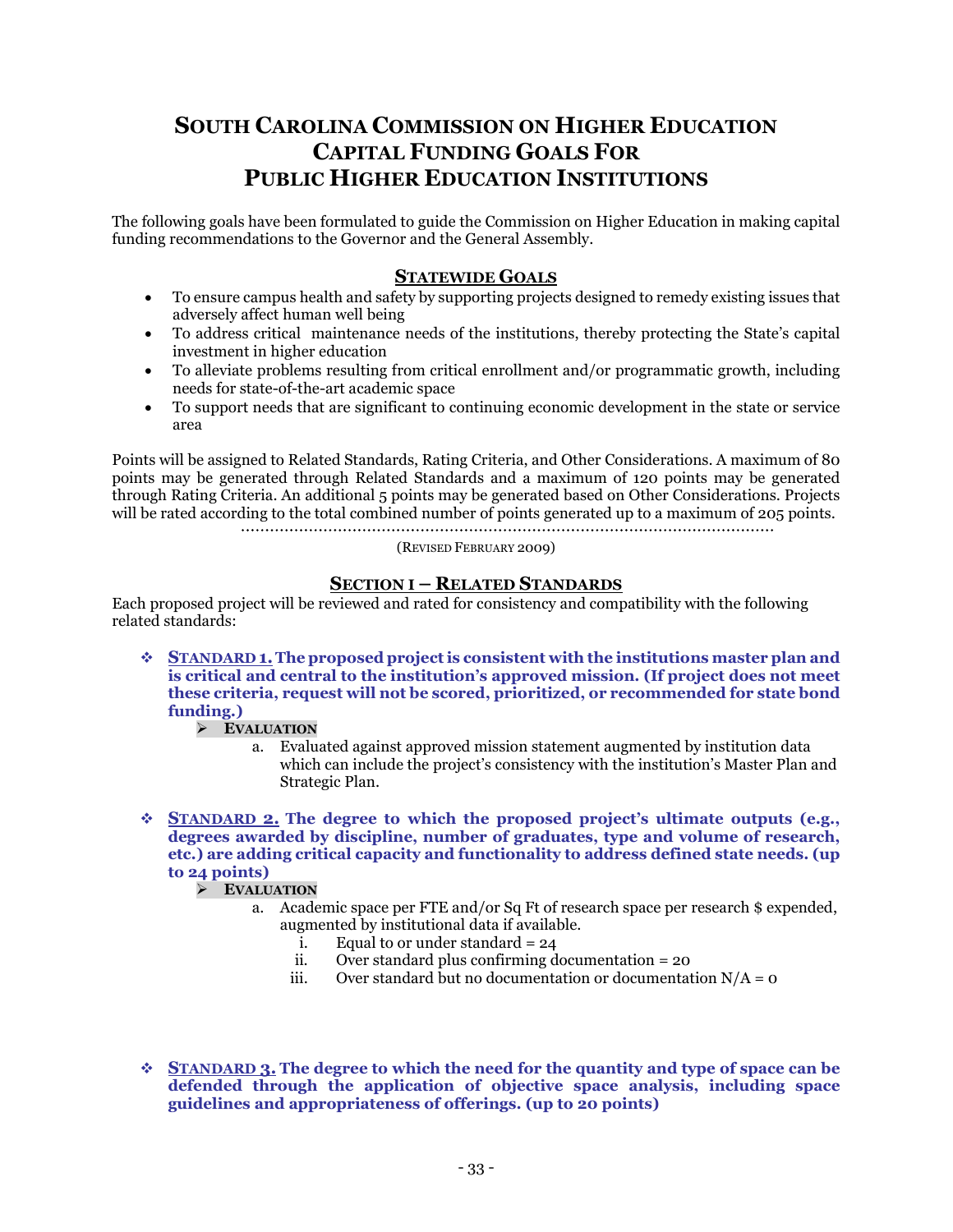#### 1. **EVALUATION**

- a. Measured against fall 2008 space factor for classroom utilization, augmented by institutional data if available (studies showing that additional space or different space is needed)<br>i. Under st
	- Under standard = 20
	- ii. External documentation of accreditation deficiencies = 20
	- iii. Over standard plus confirming documentation  $= 16$ <br>iv. Over standard but no documentation or documentation
	- Over standard but no documentation or documentation  $N/A = 0$

 **STANDARD 4. The degree of non-capital improvement bond funding beyond the required local support included in the project. (up to 20 points)**

- 1. **EVALUATION**
	- a. Information from CPIP, augmented by data provided by institution if available
		- i. Documented external funding of  $20\%$  or more of total project= 20
		- ii. Documented external funding <20% of total project =  $15$
		- iii. Documented external funding  $\langle$  or = 15% of total project = 10 iv. Documented external funding  $\langle$  or = 10% of total project = 5
		- Documented external funding  $\langle$  or = 10% of total project = 5
		- v. Documented external funding  $\lt 5\%$  of total project = 0
- **STANDARD 5. Documented Operational Savings or Documented Reduction in Maintenance Needs. (up to 10 points)**
	- 1. **EVALUATION**
		- a. Verification that project has operational savings, or reduction in maintenance needs
			- i. Both verifications = 10<br>ii. One of the above =  $7$
			- One of the above  $= 7$
- **STANDARD 6. Documentation that all alternatives have been explored and that the proposed remedy is the best option available. (up to 6 points)**
	- 1. **EVALUATION**
		- a. Documentation included in CPIP 6

#### **Maximum Points for Related Standards = 80**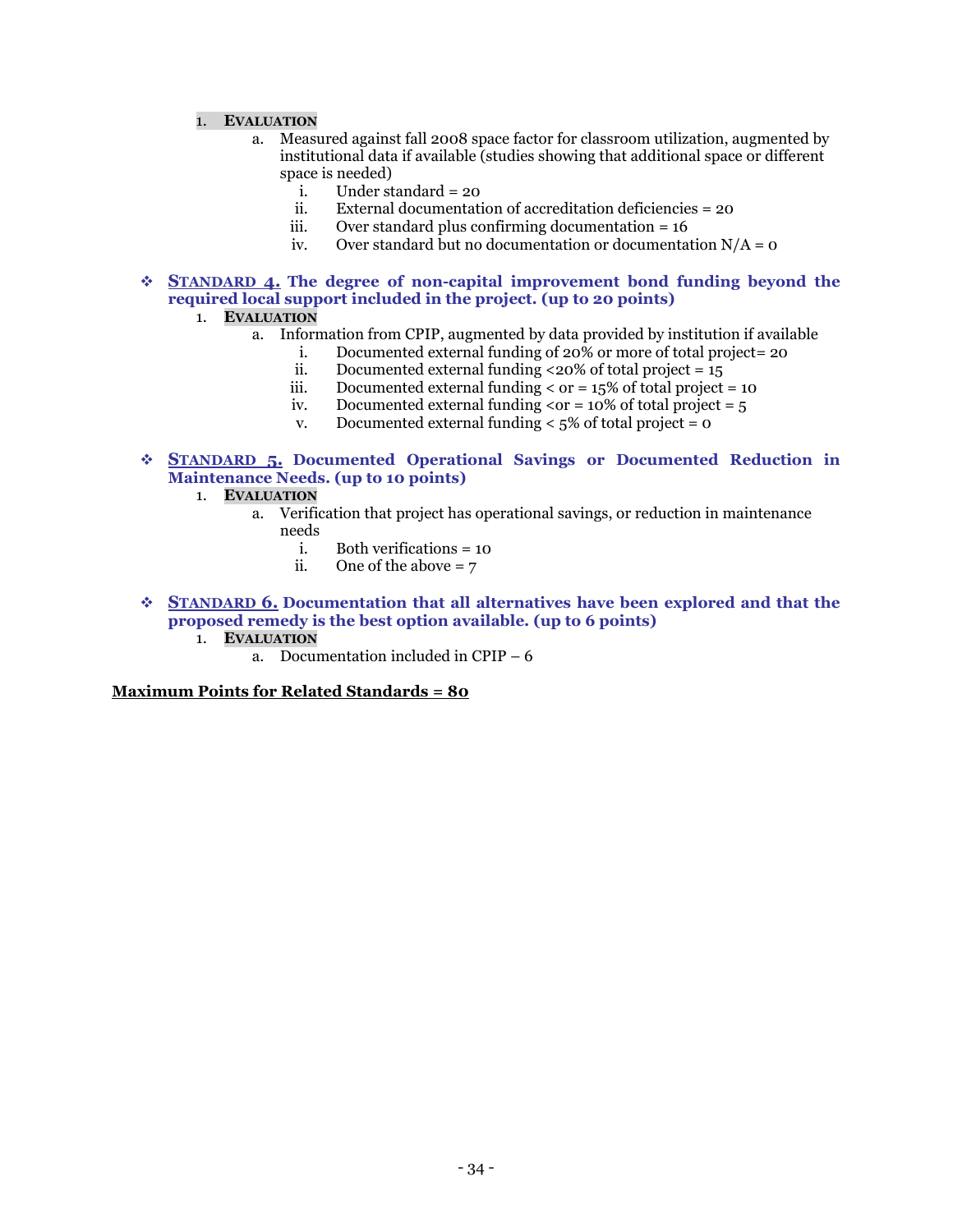#### 

#### **SECTION II – RATING CRITERIA**

#### **1) HEALTH & SAFETY (up to 30 points)**

**a. The degree to which an existing condition can be documented to be unsafe and/or unhealthy for human well being. (up to 15 points)**

#### **EVALUATION**

- $\div$  Verified by professional study or institutional evaluation:
	- i. Air quality, code issues, or life safety issues (professional study) = 15
	- ii. Air quality, code issues, or life safety issues (institutional justification) = 7
- **b. The appropriateness of the proposed solution to the defined health or safety issue.**

#### **EVALUATION**

- $\cdot \cdot$  Institutional documentation = 7.5
- **c. The degree that the institution's and the State's well being would be adversely impacted through discontinuance of activities if the defined health and safety issue(s) are not addressed.**
- **EVALUATION**
	- Information from CPIP, studies on file at CHE, and institutional documentation if provided
		- i. Institutional verification that activities could not be conducted in alternate facilities so as to require discontinuance = 7.5

## **2) MAINTENANCE NEEDS (MN) (up to 30 points)**

a. **The degree to which the proposed project addresses maintenance needs as reported in the institution's CHEMIS submission using a rolling average over the most recent three-year period.**

### **EVALUATION**

• Information will be obtained from Building Data Summary, generated by CHEMIS. Points assigned based on range of building condition codes (below): Building or Infrastructure Condition Code

| POINTS ASSIGNE |
|----------------|
|                |
| Ω              |
| 7.5            |
| 12.5           |
| 15             |
|                |

b. **The degree to which the institution's expenditures for building maintenance compare with the amount generated for building maintenance1 in the MRR (according to the percent funded to the institution) using a rolling average for the most recent three-year period.**

# **EVALUATION**

- Institutions report amount expended for routine maintenance (from any source) for E&G Buildings. Data will be compared with the amounts generated by MRR (at the percent funded to the institution) and averaged for the most recent threeyear period.
	- i. Expenditure for E&G maintenance equal to or greater than MRR estimates = 15
	- ii. Expenditure not reported but data for estimate available to  $CHE = 15$
	- iii. Expenditure less than MRR estimate or not reported and estimate not available = 0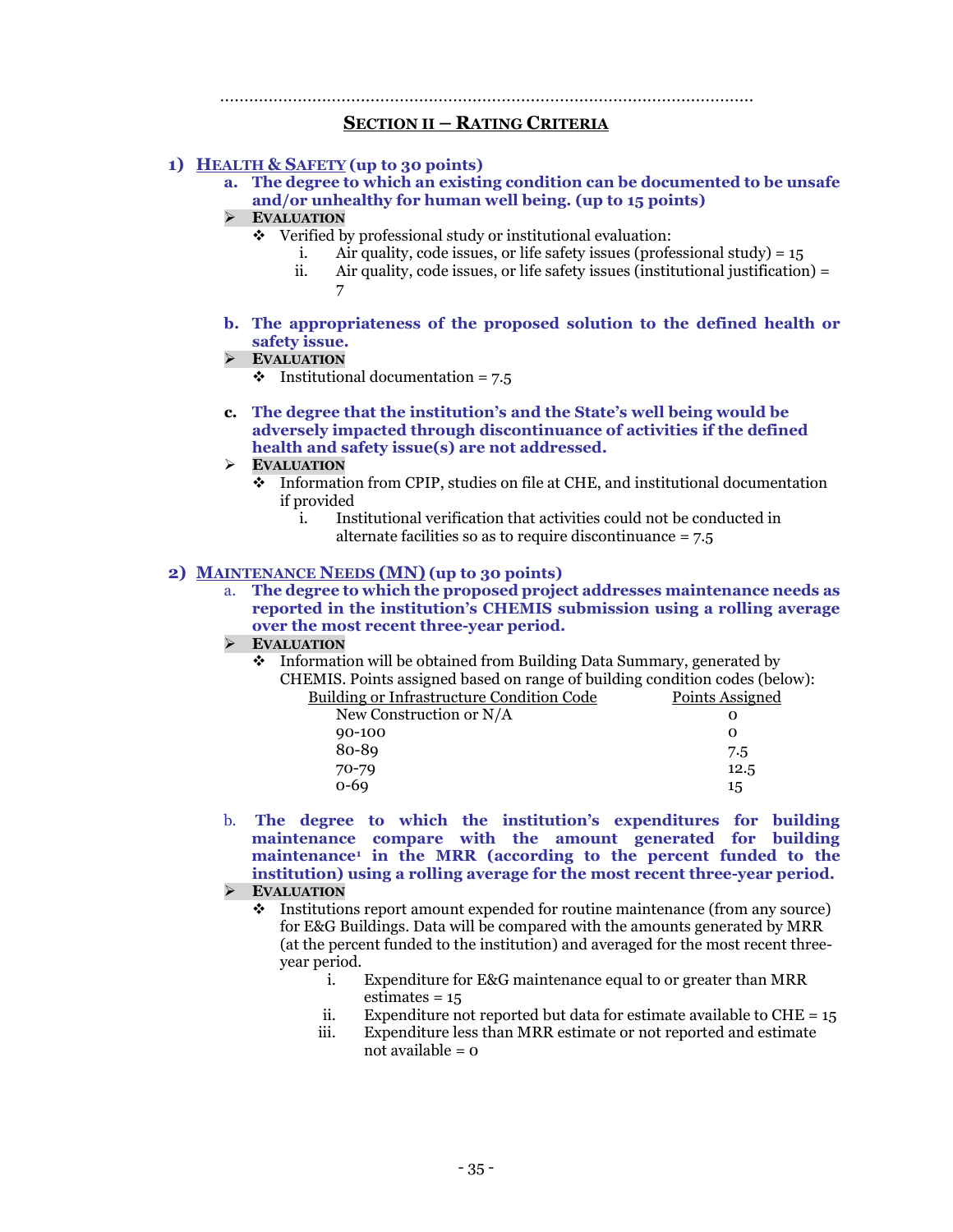# **3) ENROLLMENT & PROGRAMMATIC GROWTH (up to 30 points)**

- a. **The degree to which a space shortage can be objectively supported through space analysis – both on an institutional macro level as well as the micro level of a particular program.**
- **EVALUATION**
	- $\bullet$  Data to be supplied by institution
		- i. External confirming documentation/data =  $15$
		- ii. Internal confirming documentation/data =  $12.5$
		- iii. None Reported or  $N/A = 0$
- b. **The degree to which the need for the outputs of the additional proposed space cannot be met through alternative delivery systems (e.g., distance learning technologies, etc.).**
- **EVALUATION**
	- $\bullet$  Data to be supplied by institution, if applicable.
		- i. If none can be met based on program of study =  $15$
		- ii. If all dedicated to distance learning =  $15$ <br>iii. If can be partially met =  $11$
		- iii. If can be partially met = 11<br>iv. No documentation or  $N/A$
		- No documentation or  $N/A = 0$

# **4) ECONOMIC DEVELOPMENT (up to 30 points)**

- a. **The proposed project is consistent with the State's and/or service area's priorities for continuing economic development as supported by appropriate economic development entities (e.g., State, Local, or Regional Departments of Commerce).**
- **EVALUATION**
	- $\bullet$  Documented evidence 10
- b. **The proposed project is a critical component of an articulated State, regional, or community comprehensive economic development plan.**
- **EVALUATION**
	- $\div$  Documented evidence 10
- c. **Funding critical to the overall success of the economic development initiative was provided by external parties (e.g. Local funding).**
- **EVALUATION**
	- $\bullet$  Documented evidence of funding amounts 10

# **Maximum Points for Rating Criteria = 120**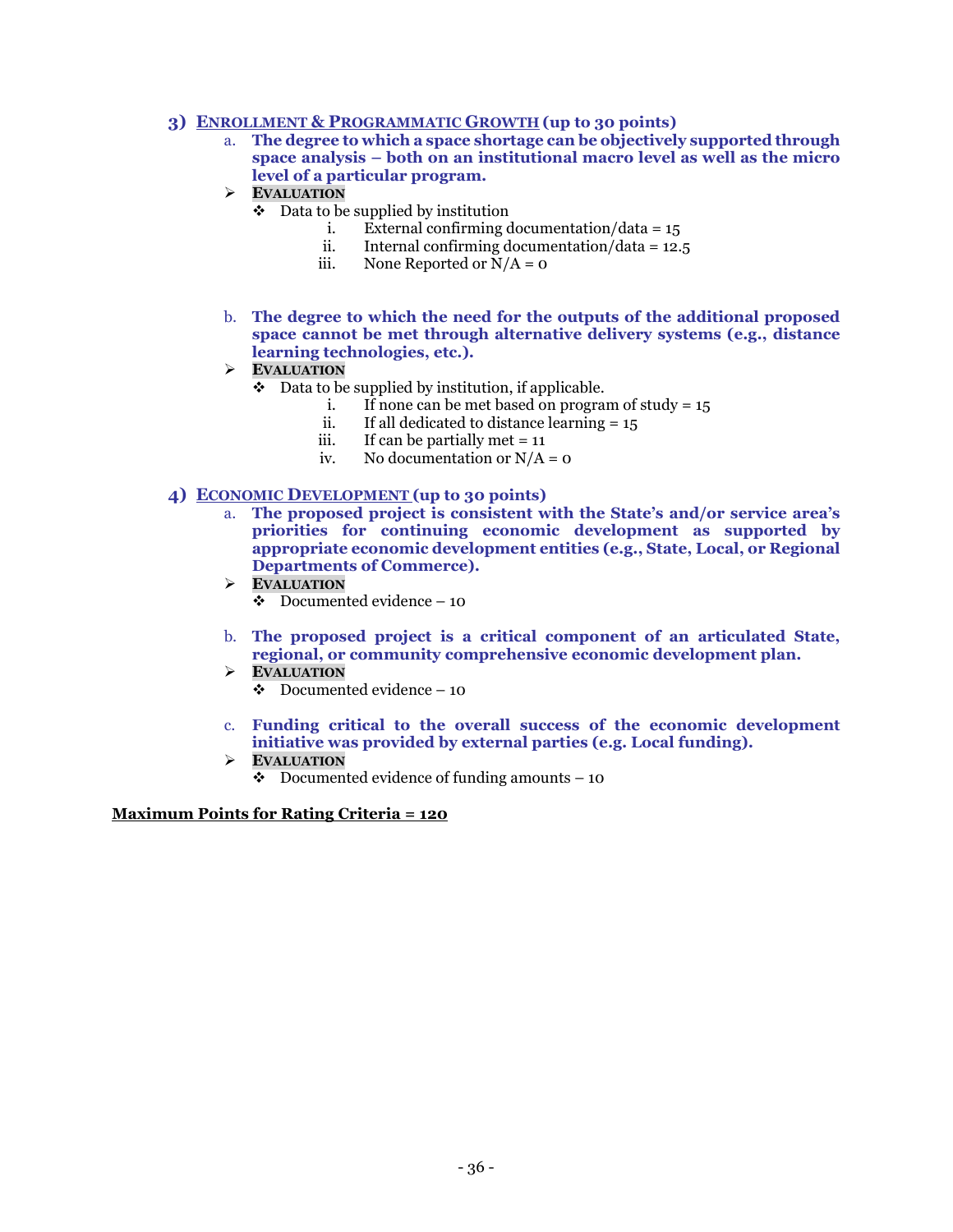# 

# **SECTION III – OTHER CONSIDERATIONS**

#### 1. **Previously Approved Capital Improvement Bonds (CIBs) & State Funding**

Projects that have previously received CIBs and/or State funding (documentation to be provided by the institution) will be scored in the following manner:

- If percentage of previous amount funded is greater than 25% of the current project  $= 4$  points
- If percentage of previous amount funded is less than  $25\%$  of the current project = 2 points

#### 2. **Longevity of Request for CIB Funding**

 If institution has previously requested state bond funding (in year two of the CPIP) for this project continuously for five or more years = 1 point *(Institutions must provide appropriate documentation.)*

#### 3. **Essential Sequencing of Multiple Projects**

Projects that require a phasing sequence with other projects in the ranking list will be listed in the order required. An example of a phasing requirement would be a utility plant expansion request that would need to be completed before a new building request could come online due to insufficient existing utilities capacities. If the rankings established by the process outlined in this document do not place projects in the appropriate phasing sequence, then the project rankings will be revised accordingly. This would be accomplished by ranking all other projects involved in the phasing sequence behind the initial project. If the second project has a higher percentage point total, then it will be moved to immediately after the first project. The rationale would continue for the third and subsequent projects as necessary. *(This may be used for projects that have received partial funding and for which the institution can document a continuing critical need and/or to differentiate between projects that have the same scores.)*

#### **Maximum Points for Other Considerations = 5 points**

<sup>1</sup>**Building Maintenance** is defined as the work necessary to keep a building in good appearance and usable condition and prevent the building from deterioration once it has been placed in first class condition for that type and age of building. Building maintenance includes minor repairs and alterations, costs of materials, hire of personnel, and other necessary expenses for the repair and/or painting of the following: roofs, exterior walls, foundations, flooring, ceilings, partitions, doors, windows, plaster, structural ironworks, screens, windows shades, blinds, plumbing, heating and air conditioning equipment within or a part of the building, electric wiring, light fixtures (including the replacement of lamps), washing of all outside window surfaces, built-in shelving, and other related items.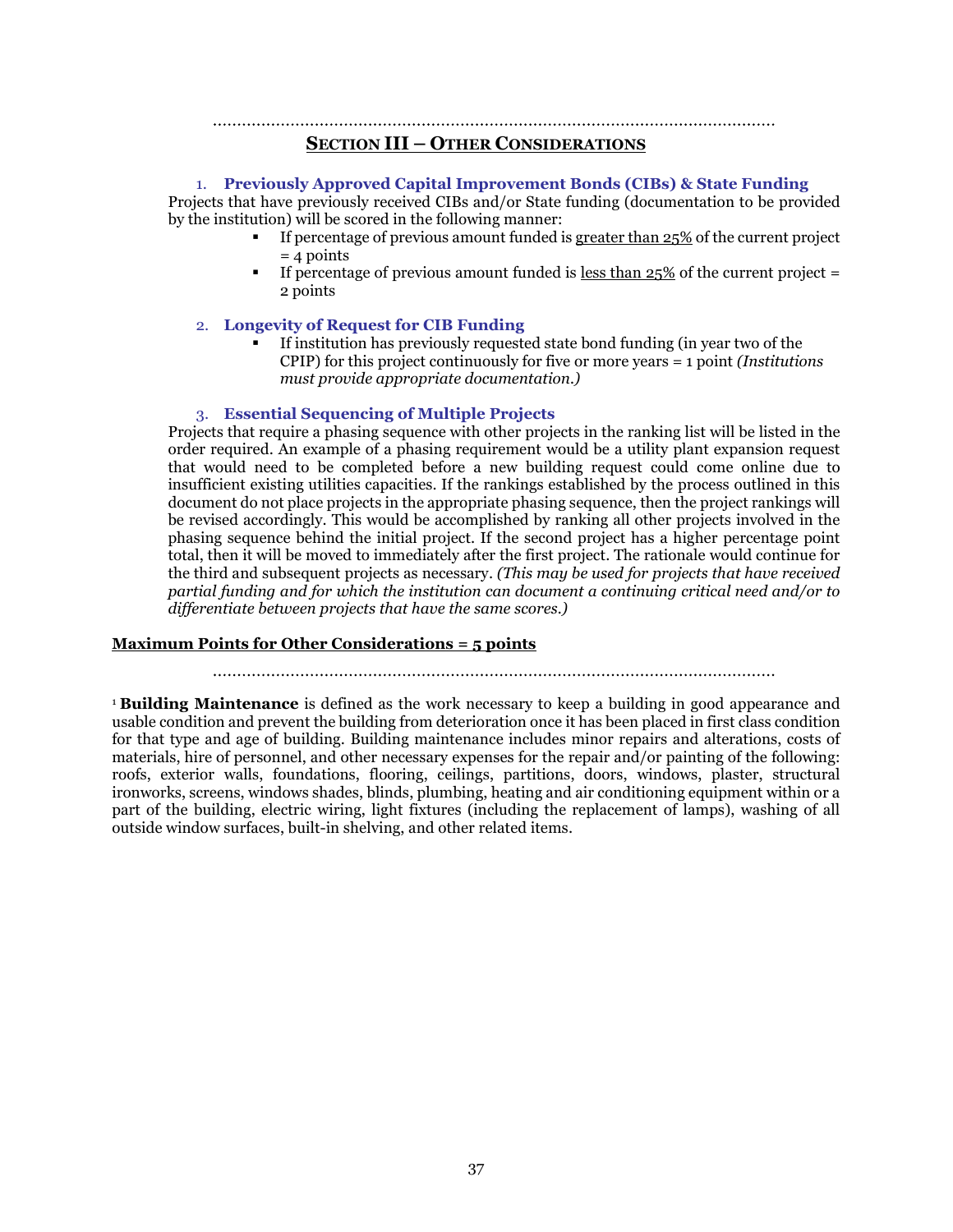#### **2014-15 Facilities Utilization** *Based on Fall 2013 Data*

|                                           |                       | <b>Space Factor Standards</b> |                         |                   | <b>Growth Factors</b>       |              |                                       |              |
|-------------------------------------------|-----------------------|-------------------------------|-------------------------|-------------------|-----------------------------|--------------|---------------------------------------|--------------|
|                                           |                       |                               |                         |                   |                             |              |                                       |              |
|                                           |                       |                               | 2013                    |                   |                             |              |                                       |              |
|                                           | 2013 Classroom        | 2013 Average                  |                         | 2013 Space        |                             | 2013 Square  | Square Feet                           |              |
|                                           | Average Student       | Weekly                        | Classroom               | Factor            | <b>Total Research</b>       | Feet         | Needed for                            | Actual SF    |
|                                           | Station Size (SF      | Classroom                     | Station                 | Calculation       | Expenditures in             | Allocated to | Standard 9,000                        | less         |
|                                           | per Student           | Hours of                      | Utilization             |                   | FY 2013 <sup>5</sup>        |              | SF per \$1 million                    | Standard     |
|                                           | Station) <sup>1</sup> | Instruction <sup>2</sup>      | Percentage <sup>3</sup> | $[A/(B*C)]4$      |                             | Research     | in Research                           |              |
|                                           |                       |                               |                         |                   |                             |              |                                       |              |
|                                           | $[{\mathsf A}]$       | [B]                           | [C]                     |                   |                             |              |                                       |              |
| <b>SC Standards<sup>6</sup></b>           | 22.00 $\sqrt{ }$      | 30.00 $\uparrow$              | 60.00% $\uparrow$       | 1.22 $\sqrt{ }$   |                             |              | 9,000                                 |              |
|                                           |                       |                               |                         |                   |                             |              |                                       |              |
| <b>Research Institutions</b>              |                       |                               |                         |                   |                             |              |                                       |              |
| Clemson                                   | 18.27                 | 25.78                         | 54.05%                  | 1.31              | \$130,786,903               | 652,402      | 1,177,082                             | (524, 680)   |
| USC Columbia <sup>7,8</sup>               | 16.95                 | 36.64                         | 34.90%                  | 1.33              | \$117,024,183               | 674,432      | 1,053,218                             | (378, 786)   |
| MUSC <sup>7</sup>                         |                       |                               |                         |                   | \$178,476,950               | 709,855      | 1,606,293                             | (896, 438)   |
|                                           |                       |                               |                         |                   |                             |              |                                       |              |
|                                           |                       |                               |                         |                   |                             |              | <b>ASF/FTE of Academic Space 9,10</b> |              |
| <b>Teaching Institutions</b>              |                       |                               |                         |                   | 4-year Standard $6 = 93.00$ |              |                                       |              |
| Citadel                                   | 19.46                 | 15.65                         | 58.76%                  | 2.12              | 105.14                      | 12.14        |                                       |              |
| Coastal Carolina                          |                       |                               |                         |                   |                             | (29.49)      |                                       |              |
|                                           | 17.88                 | 35.83                         | 49.25%                  | 1.01              | 63.51                       |              |                                       |              |
| College of Charleston (Main)              | 17.99                 | 27.11                         | 63.23%                  | 1.05              | 85.49                       | (7.51)       |                                       |              |
| College of Charleston (North Charleston)  | 20.20                 | 7.93                          | 33.93%                  | 7.51              |                             |              |                                       |              |
| College of Charleston (Grice Marine Lab.  | 18.21                 | 10.00                         | 80.68%                  | 2.26              |                             |              |                                       |              |
| Francis Marion                            | 19.30                 | 15.21                         | 58.14%                  | 2.18              | 113.45                      | 20.45        |                                       |              |
| Lander                                    | 20.14                 | 22.37                         | 62.48%                  | 1.44              | 122.65                      | 29.65        |                                       |              |
| SC State                                  | 19.18                 | 14.76                         | 36.84%                  | 3.53              | 234.04                      | 141.04       |                                       |              |
| USC Aiken                                 | 21.74                 | 31.18                         | 51.62%                  | 1.35              | 137.16                      | 44.16        |                                       |              |
|                                           |                       | 10.03                         |                         |                   |                             |              |                                       |              |
| USC Beaufort (Historic Beaufort Campus    | 19.03                 |                               | 38.92%                  | 4.87              | 85.25                       | (7.75)       |                                       |              |
| USC Beaufort (Hilton Head Gateway)        | 19.18                 | 35.97                         | 34.34%                  | 1.55              |                             |              |                                       |              |
| USC Upstate                               | 18.06                 | 27.18                         | 41.05%                  | 1.62              | 99.50                       | 6.50         |                                       |              |
| Winthrop                                  | 20.27                 | 28.39                         | 56.42%                  | 1.27              | 173.90                      | 80.90        |                                       |              |
| <b>Teaching Average</b>                   | 19.28                 | 21.66                         | 51.20%                  | 1.74              | 122.01                      | 29.01        |                                       |              |
|                                           |                       |                               |                         |                   |                             |              |                                       |              |
| <b>USC Two-Year Branches<sup>11</sup></b> |                       |                               |                         |                   |                             |              | 2-year Standard $6 = 70.00$           |              |
| USC Lancaster                             | 19.65                 | 27.07                         | 34.90%                  | 2.08              |                             |              | 99.28                                 | 29.28        |
| USC Salkehatchie (Allendale)              | 21.08                 | 26.07                         | 58.29%                  | 1.39              |                             |              | 164.21                                | 94.21        |
| USC Salkehatchie (Walterboro)             | 20.64                 | 23.43                         | 36.30%                  | 2.43              |                             |              |                                       |              |
|                                           |                       |                               |                         |                   |                             |              |                                       |              |
| USC Sumter                                | 21.18                 | 17.56                         | 38.43%                  | $3.\overline{14}$ |                             |              | 174.78                                | 104.78       |
| USC Union (Main)                          | 20.50                 | 19.05                         | 42.81%                  | 2.51              |                             |              | 126.08                                | 56.08        |
| <b>USC Union (Laurens)</b>                | 42.87                 | 7.19                          | 33.28%                  | 17.92             |                             |              |                                       |              |
| <b>Branch Average</b>                     | 24.32                 | 20.06                         | 40.67%                  | 2.98              |                             |              |                                       | (70.00       |
|                                           |                       |                               |                         |                   |                             |              |                                       |              |
| <b>Technical Colleges</b>                 |                       |                               |                         |                   |                             |              |                                       |              |
| Aiken TC                                  | 21.98                 | 14.55                         | 54.27%                  | 2.78              |                             |              | 126.93                                | 56.93        |
| Central Carolina TC (Main)                | 24.00                 | 21.09                         | 41.42%                  | 2.75              |                             |              | 116.77                                | 46.77        |
| Central Carolina TC (Shaw)                |                       |                               |                         |                   |                             |              |                                       |              |
| Central Carolina TC (Lee)                 | 25.86                 | 8.33                          | 28.57%                  | 10.87             |                             |              |                                       |              |
| Denmark TC (Main)                         | 23.51                 | 11.84                         | 82.72%                  | 2.40              |                             |              | 90.28                                 | 20.28        |
|                                           |                       |                               |                         |                   |                             |              |                                       |              |
| Denmark TC (Barnwell)                     | 15.06                 |                               |                         |                   |                             |              |                                       |              |
| Florence-Darlington TC (Main)             | 22.64                 | 17.89                         | 63.90%                  | 1.98              |                             |              | 95.43                                 | 25.43        |
| Florence-Darlington TC (Hartsville)       | 27.34                 | 2.50                          | 82.50%                  | 13.26             |                             |              |                                       |              |
| Florence-Darlington TC (Lake City)        | 24.86                 | 26.50                         | 73.10%                  | 1.28              |                             |              |                                       |              |
| Florence-Darlington TC (Cosmetology)      | 53.25                 | 29.25                         | 76.46%                  | 2.38              |                             |              |                                       |              |
| Florence-Darlington TC (Mullins)          | 22.17                 | 10.15                         | 73.46%                  | 2.97              |                             |              |                                       |              |
| Florence-Darlington TC (Bellsouth)        | 22.59                 | 27.67                         | 29.89%                  | 2.73              |                             |              |                                       |              |
| Greenville TC (Main excl. GH)             | 26.13                 | 30.74                         | 68.69%                  | 1.24              |                             |              | 98.12                                 |              |
|                                           |                       |                               |                         |                   |                             |              |                                       | 28.12        |
| Greenville TC (Donaldson)                 | 29.65                 | 112.90                        | 58.05%                  | 0.45              |                             |              |                                       |              |
| Greenville TC (Greer)                     | 27.29                 | 32.49                         | 67.59%                  | 1.24              |                             |              |                                       |              |
| Greenville TC (Northwest Campus)          | 29.06                 | 13.77                         | 72.88%                  | 2.90              |                             |              |                                       |              |
| Greenville TC (Simpsonville)              | 21.17                 | 26.21                         | 75.85%                  | 1.06              |                             |              |                                       |              |
| Greenville TC (Cont. Ed)                  | 31.78                 |                               |                         |                   |                             |              |                                       |              |
| Greenville TC (RACE)                      | 36.74                 |                               |                         |                   |                             |              |                                       |              |
| Horry-Georgetown TC (Conway)              | 27.02                 | 16.53                         | 66.56%                  | 2.46              |                             |              | 74.40                                 | 4.40         |
| Horry-Georgetown TC (Grand Strand)        | 25.23                 | 16.58                         | 57.09%                  | 2.67              |                             |              |                                       |              |
|                                           |                       |                               | 60.68%                  |                   |                             |              |                                       |              |
| Horry-Georgetown TC (Georgetown)          | 22.92                 | 11.39                         |                         | 3.32              |                             |              |                                       |              |
| Midlands TC (Airport)                     | 20.86                 | 32.04                         | 60.89%                  | 1.07              |                             |              | 78.35                                 | 8.35         |
| Midlands TC (Batesburg/Leesville)         | 32.67                 | 8.44                          | 45.48%                  | 8.51              |                             |              |                                       |              |
| Midlands TC (Beltline)                    | 23.25                 | 32.49                         | 68.76%                  | 1.04              |                             |              |                                       |              |
| Midlands TC (Fairfield Extension)         | 37.86                 | 2.94                          | 59.58%                  | 21.61             |                             |              |                                       |              |
| Midlands TC (Harbison)                    | 28.29                 | 4.00                          | 75.59%                  | 9.36              |                             |              |                                       |              |
| Midlands TC (Northeast)                   | 23.34                 | 11.87                         | 64.44%                  | 3.05              |                             |              |                                       |              |
| Northeastern TC (Main)                    | 27.55                 | 14.14                         | 56.78%                  | 3.43              |                             |              | 146.97                                | 76.97        |
| Northeastern TC (Bennettsville)           | 24.77                 | 19.50                         | 34.22%                  | 3.71              |                             |              |                                       |              |
|                                           |                       |                               |                         |                   |                             |              |                                       |              |
| Northeastern TC (Dillon)                  | 27.97                 | 5.75                          | 21.34%                  | 22.79             |                             |              |                                       |              |
| Northeastern TC (Pageland)                | 24.87                 |                               |                         |                   |                             |              |                                       |              |
| Orangeburg-Calhoun TC                     | 19.30                 | 26.91                         | 31.67%                  | 2.26              |                             |              | 111.87                                | 41.87        |
| Piedmont TC (Main)                        | 22.29                 | 24.67                         | 48.97%                  | 1.85              |                             |              | 78.31                                 | 8.31         |
| Piedmont TC (Abbeville)                   | 27.93                 | 22.53                         | 38.58%                  | 3.21              |                             |              |                                       |              |
| Piedmont TC (Edgefield)                   | 34.50                 | 22.81                         | 19.23%                  | 7.87              |                             |              |                                       |              |
| Piedmont TC (Laurens)                     | 20.60                 | 27.06                         | 32.25%                  | 2.36              |                             |              |                                       |              |
| Piedmont TC (McCormick)                   | 29.23                 | 19.40                         | 31.73%                  | 4.75              |                             |              |                                       |              |
| Piedmont TC (Newberry)                    | 24.55                 | 19.56                         | 39.88%                  | 3.15              |                             |              |                                       |              |
|                                           |                       |                               |                         |                   |                             |              |                                       |              |
| Piedmont TC (Saluda)                      | 27.50                 | 19.86                         | 29.77%                  | 4.65              |                             |              |                                       |              |
| Spartanburg CC                            | 28.28                 | 17.07                         | 65.86%                  | 2.52              |                             |              | 105.81                                | <u>35.81</u> |
| TC of the Lowcountry (Main)               | 22.17                 | 9.41                          | 51.23%                  | 4.60              |                             |              | 127.08                                | 57.08        |
| TC of the Lowcountry (New River)          | 35.71                 | 28.17                         | 64.17%                  | 1.98              |                             |              |                                       |              |
| TC of the Lowcountry (Mungin)             | 33.38                 | 6.42                          | 80.44%                  | 6.46              |                             |              |                                       |              |
| Tri-County TC (Main)                      | 24.41                 | 18.63                         | 71.64%                  | 1.83              |                             |              | 60.75                                 | (9.25)       |
| Tri-County TC (Anderson)                  | 30.35                 | 18.21                         | 63.31%                  | 2.63              |                             |              |                                       |              |
| Trident TC (Main)                         | 22.63                 | 26.12                         | 58.87%                  | 1.47              |                             |              | 50.94                                 | (19.06)      |
|                                           |                       |                               |                         |                   |                             |              |                                       |              |
| Trident TC (Berkeley)                     | 23.94                 | 13.52                         | 64.19%                  | 2.76              |                             |              |                                       |              |
| Trident TC (Palmer)                       | 17.21                 | 23.00                         | 54.05%                  | 1.38              |                             |              |                                       |              |
| Williamsburg TC                           | 22.96                 | 34.43                         | 51.17%                  | 1.30              |                             |              | 154.59                                | 84.59        |
| York TC                                   | 25.56                 | 25.91                         | 61.84%                  | 1.60              |                             |              | 89.02                                 | 19.02        |
| <b>Technical Average</b>                  | 26.48                 | 20.98                         | 56.08%                  | 2.25              |                             |              | 100.35                                | 30.35        |

<sup>1</sup>This number is calculated by dividing the Total Assignable Square Foot by the Number of Student Stations.<br><sup>3</sup>This number is calculated by dividing Total Utilized Day & Evening Hours by Total Number of Rooms.<br><sup>3</sup>This num

5 Office of the State Auditor fiscal year ended June 30, 2013 financial statements.

<sup>6</sup>if the arrow beside the standard is pointing down, ideally the institutional number should be lower than the SC Standard. If the arrow beside the standard is pointing<br>up, ideally the institutional number should be highe

<sup>7</sup>Excludes station utilization space factor calculation for medical schools.<br><sup>8</sup>The "2013 SF Allocated to Research" column is the sum of USC Main Campus, USC Hobcaw Barony and USC Veteran's Hospital.<br><sup>9</sup>Includes classroo

<sup>10</sup>Using Fall 2013 FTE.<br><sup>11</sup>Reflects utilization for classes taught by four-year institutions.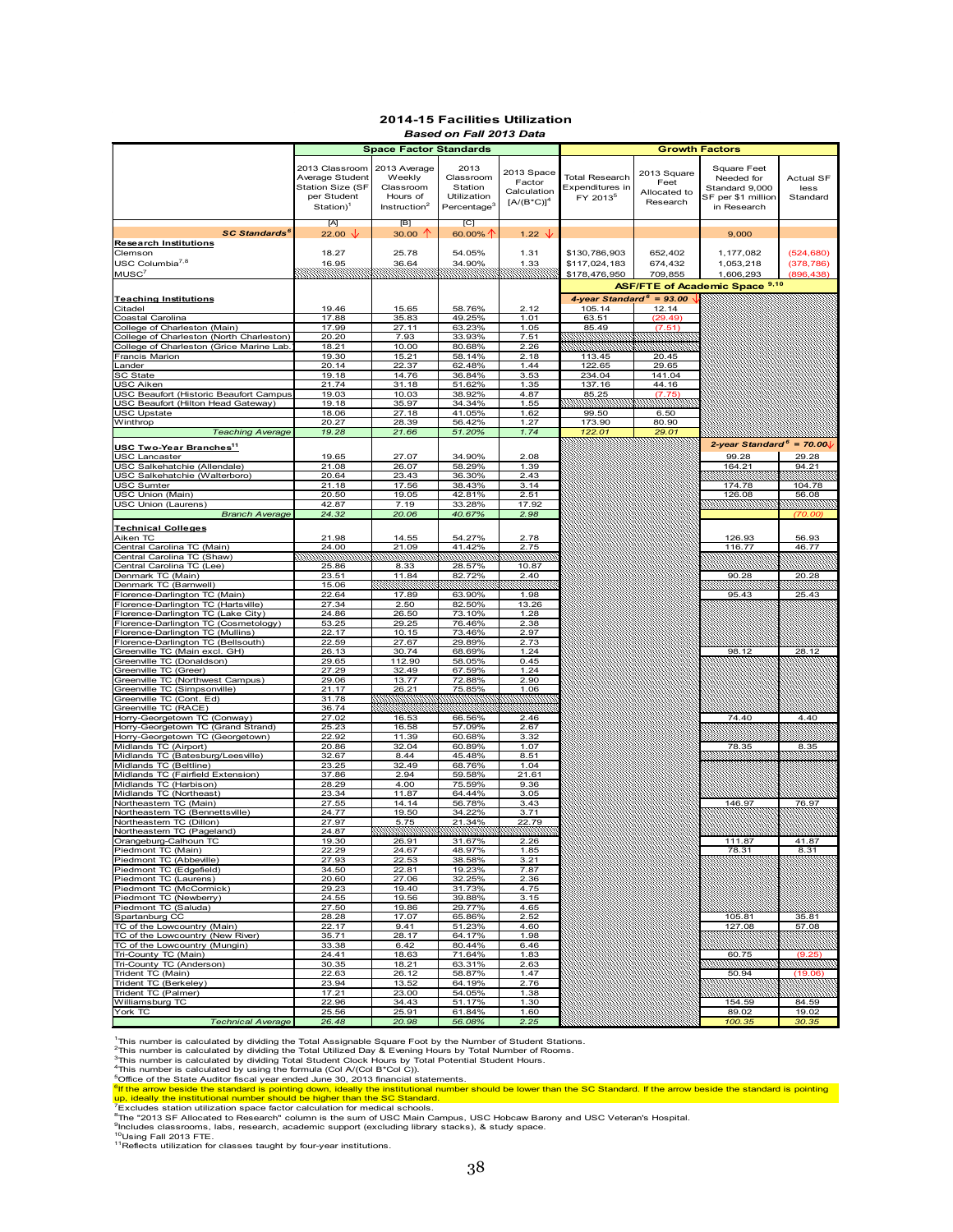| FY 2015-16 Institutional Budget Information - Capital Projects                                     |                          |                                                                                                       |            |
|----------------------------------------------------------------------------------------------------|--------------------------|-------------------------------------------------------------------------------------------------------|------------|
|                                                                                                    |                          |                                                                                                       |            |
| <b>Clemson University</b>                                                                          |                          | USC - Columbia                                                                                        |            |
| Form C (Capital or Non-Recurring Appropriation)<br><b>Business and Behavioral Science Building</b> |                          | Form C (Capital or Non-Recurring Appropriation)<br>Classroom/Laboratory Redevelopment (Old Law School |            |
| Advanced Materials Science Complex Building                                                        | 25,000,000<br>25,000,000 | Renovation)                                                                                           | 21,500,000 |
| <b>Outdoor Laboratory Facilities Maintenance</b>                                                   | 2,400,000                | War Memorial Renovation                                                                               | 4,000,000  |
|                                                                                                    |                          | Honors College Building Addition Construction                                                         | 5,000,000  |
|                                                                                                    |                          |                                                                                                       |            |
| Sub-Totals (Form C)                                                                                | 52,400,000               | Sub-Totals (Form C)                                                                                   | 30,500,000 |
|                                                                                                    |                          |                                                                                                       |            |
| Medical University of South Carolina                                                               |                          |                                                                                                       |            |
| Form C (Capital or Non-Recurring Appropriation)                                                    |                          |                                                                                                       |            |
| <b>Deferred Capital Renewal</b>                                                                    | 16,900,000               |                                                                                                       |            |
| Children's Hospital & Women's Pavilion                                                             | 20,000,000               |                                                                                                       |            |
| Sub-Totals (Form C)                                                                                | 36,900,000               |                                                                                                       |            |
| The Citadel                                                                                        |                          | Coastal Carolina University                                                                           |            |
| Form C (Capital or Non-Recurring Appropriation)                                                    |                          | Form C (Capital or Non-Recurring Appropriation)                                                       |            |
| Stevens Barracks Sustainment - Construction                                                        | 2,500,000                | Non-Recurring Funds for Science Complex Construction                                                  | 30,500,000 |
| Capers Hall Replacement/Renovation                                                                 | 25,000,000               | Non-Recurring Funds Jackson Student Center Annex II                                                   | 12,000,000 |
|                                                                                                    |                          | Non-Recurring Funds Soccer/Track Stadium and Facility                                                 | 4,500,000  |
| Sub-Totals (Form C)                                                                                | 27,500,000               | Sub-Totals (Form C)                                                                                   | 47,000,000 |
| <b>College of Charleston</b>                                                                       |                          | <b>Francis Marion University</b>                                                                      |            |
| Form C (Capital or Non-Recurring Appropriation)                                                    |                          | Form C (Capital or Non-Recurring Appropriation)                                                       |            |
| The Learning Technology Center Construction                                                        | 35,000,000               | <b>Honors Learning Center</b>                                                                         | 3,100,000  |
| Stern Student Center Conversion                                                                    | 9,750,000                | School of Business & Education Building                                                               | 21,000,000 |
| Simons Center for the Arts Renovation                                                              | 53.500.000               |                                                                                                       |            |
| Silcox Physical Education & Health Center Renovation                                               | 23,000,000               |                                                                                                       |            |
| 58 George Street Renovation                                                                        | 3,900,000                |                                                                                                       |            |
| Sub-Totals (Form C)                                                                                | 125,150,000              | Sub-Totals (Form C)                                                                                   | 24,100,000 |
| Lander University                                                                                  |                          | <b>South Carolina State University</b>                                                                |            |
| Form C (Capital or Non-Recurring Appropriation)                                                    |                          | Form C (Capital or Non-Recurring Appropriation)                                                       |            |
| Addition/Renovation to Grier Student Center                                                        | 7,500,000                | Maintenance                                                                                           | 11,103,862 |
| Addition/Renovation to Nursing Building                                                            | 5,000,000                | <b>Transportation Center Matching Funds</b>                                                           | 1,600,000  |
|                                                                                                    |                          | Technology Services Security and Upgrades                                                             | 2,558,750  |
| Sub-Totals (Form C)                                                                                | 12,500,000               | Sub-Totals (Form C)                                                                                   | 15,262,612 |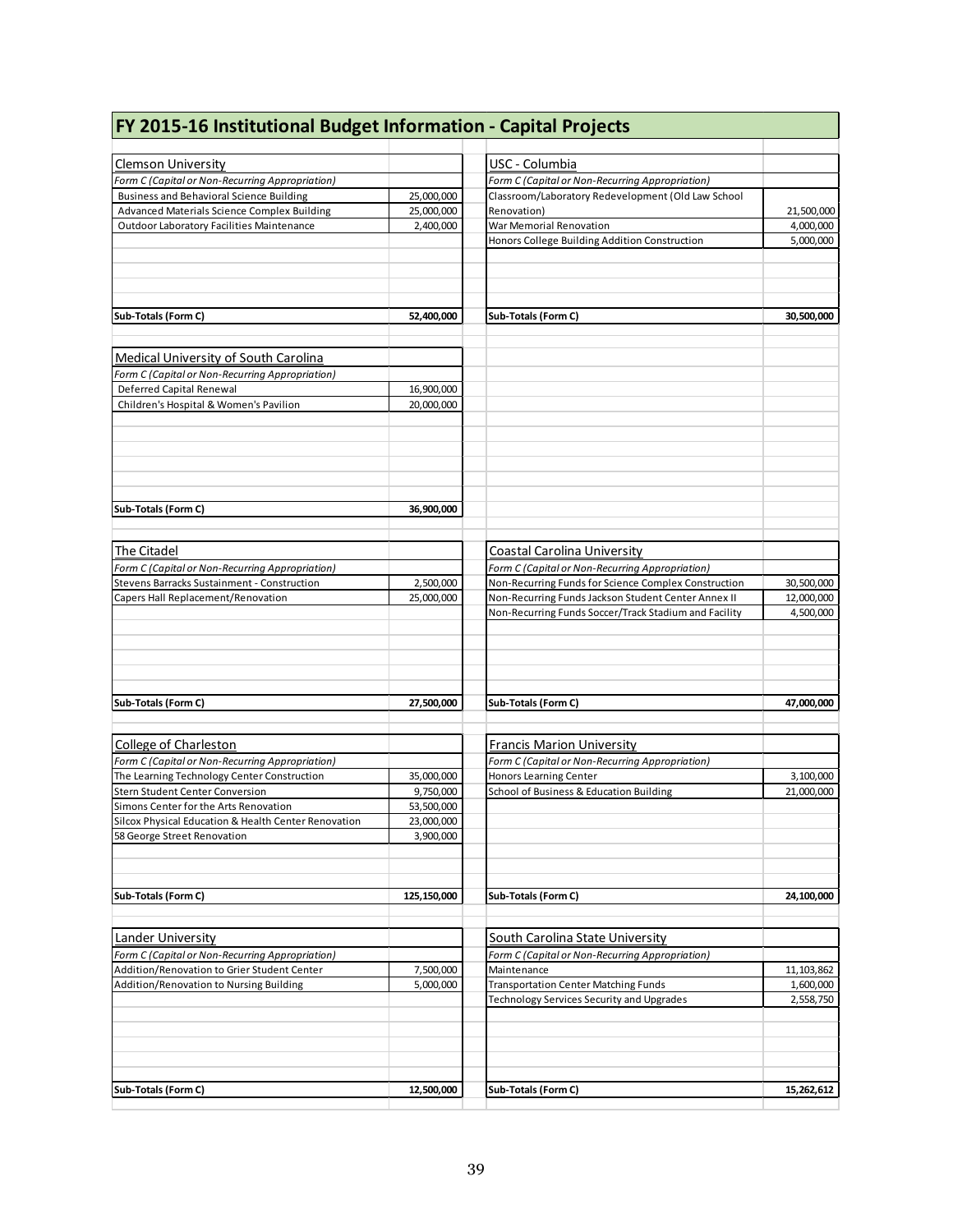| FY 2015-16 Institutional Budget Information - Capital Projects |            |                                                             |             |
|----------------------------------------------------------------|------------|-------------------------------------------------------------|-------------|
|                                                                |            |                                                             |             |
| USC - Aiken                                                    |            | USC - Beaufort                                              |             |
| Form C (Capital or Non-Recurring Appropriation)                |            | Form C (Capital or Non-Recurring Appropriation)             |             |
| Penland Administration Building HVAC Replacement               | 4.000.000  | Classroom Building - USC Beaufort                           | 15,000,000  |
| Library Renovation/Learning Commons                            | 10,000,000 |                                                             |             |
| Life Cycle Funding for Plant and Equipment Maintenance         | 300,000    |                                                             |             |
|                                                                |            |                                                             |             |
| Sub-Totals (Form C)                                            | 14,300,000 | Sub-Totals (Form C)                                         | 15,000,000  |
| USC - Upstate                                                  |            | Winthrop University                                         |             |
| Form C (Capital or Non-Recurring Appropriation)                |            | Form C (Capital or Non-Recurring Appropriation)             |             |
| Information Resource Center Construction/Repair &              |            | Strategic Risk Management                                   | 5,200,000   |
| Renovate Library Classroom Building - State Project H34-       |            | Winthrop Music Conservatory/Bynes Auditorium                |             |
| 9517                                                           | 29,800,000 | Improvements                                                | 8,000,000   |
| Addition/Upgrades to Horace C. Smith Science Building          | 8,250,000  | Multi-Media & Research Technology Hub                       | 55,000,000  |
|                                                                |            |                                                             |             |
| Sub-Totals (Form C)                                            | 38,050,000 | Sub-Totals (Form C)                                         | 68,200,000  |
| <b>USC</b> - Palmetto College                                  |            | <b>Technical Colleges</b>                                   |             |
| Form C (Capital or Non-Recurring Appropriation)                |            | Form C (Capital or Non-Recurring Appropriation)             |             |
| Life Cycle Funding for Physical Plant Maintenance -            |            | Individual College Initiative - Capital for High Demand Job |             |
| Palmetto College Campuses                                      | 2,185,389  | <b>Skill Training</b>                                       | 427,445,919 |
|                                                                |            |                                                             |             |
|                                                                |            |                                                             |             |
|                                                                |            |                                                             |             |
| Sub-Totals (Form C)                                            | 2,185,389  | Sub-Totals (Form C)                                         | 427,445,919 |
|                                                                |            |                                                             |             |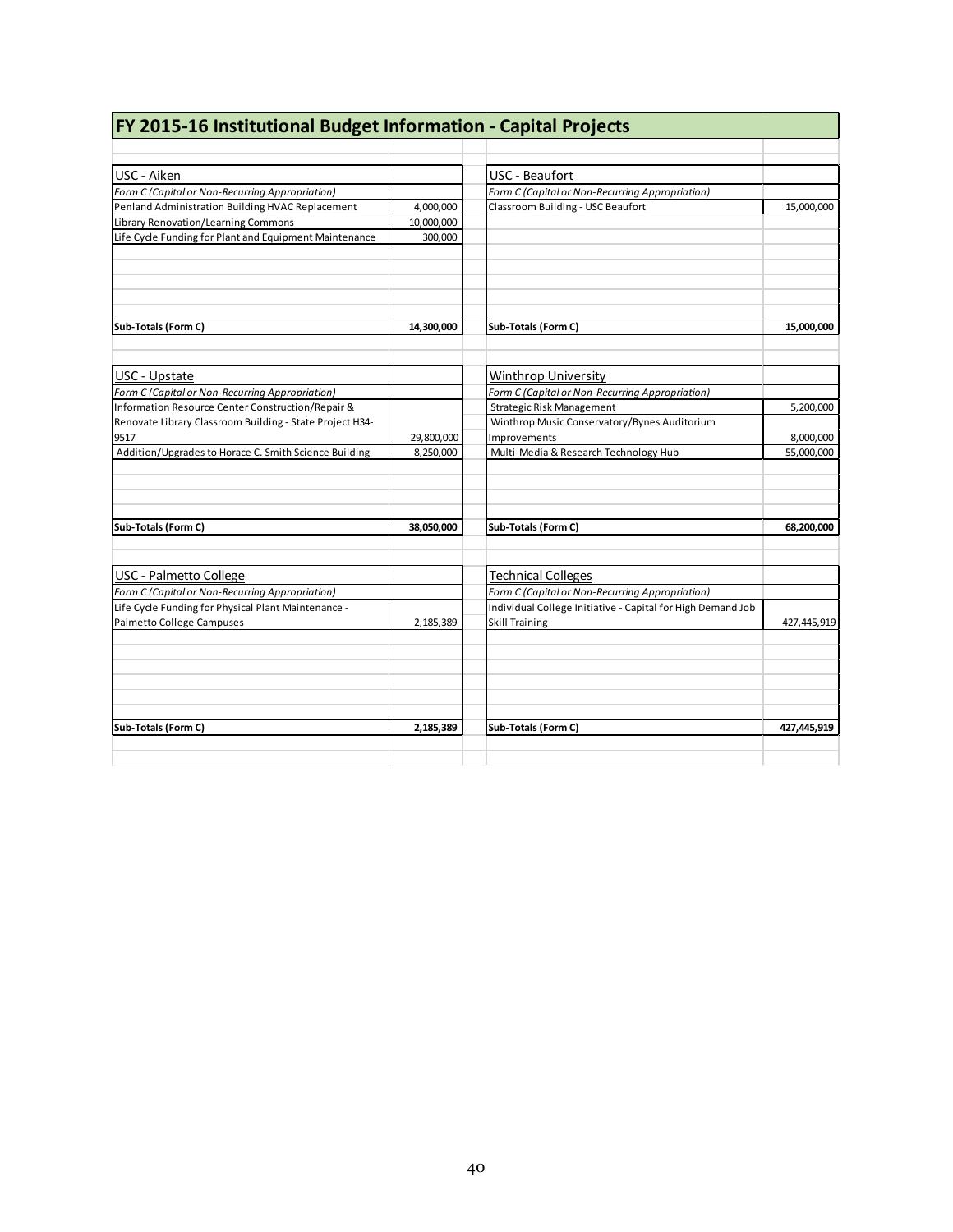# **The Maintenance Myth**

# **Higher Education has accumulated \$1.2B in Deferred Maintenance**

# **The Maintenance Truth**

**Higher Education has \$1.2B in Maintenance Needs over the next 20 years based on life-cycle analyses of the systems in our Educational & General Buildings and supporting Infrastructure.**

# **And**

**Addressing maintenance needs is a shared responsibility.**

**Out-of-state students are responsible of 100% of the cost of maintaining (replacing, refurbishing, and renewing) their share of those systems.**

**In-state students share responsibility with the state for the cost of maintaining (replacing, refurbishing, and renewing) their share of those systems.**

**So \$1.2B becomes ~\$63M per year (\$1.2B / 20 Years).**

**\$63M becomes the annual investment shared by the students and the state.**

The out-of-state share is  $\sim$  \$17.4M, leaving  $\sim$  \$46M.

**Technical college maintenance costs are offset by local government support.**

**The in-state student share is ~ \$22.5M**

**This leaves ~\$19.9M as the state share of higher education's annual maintenance needs**